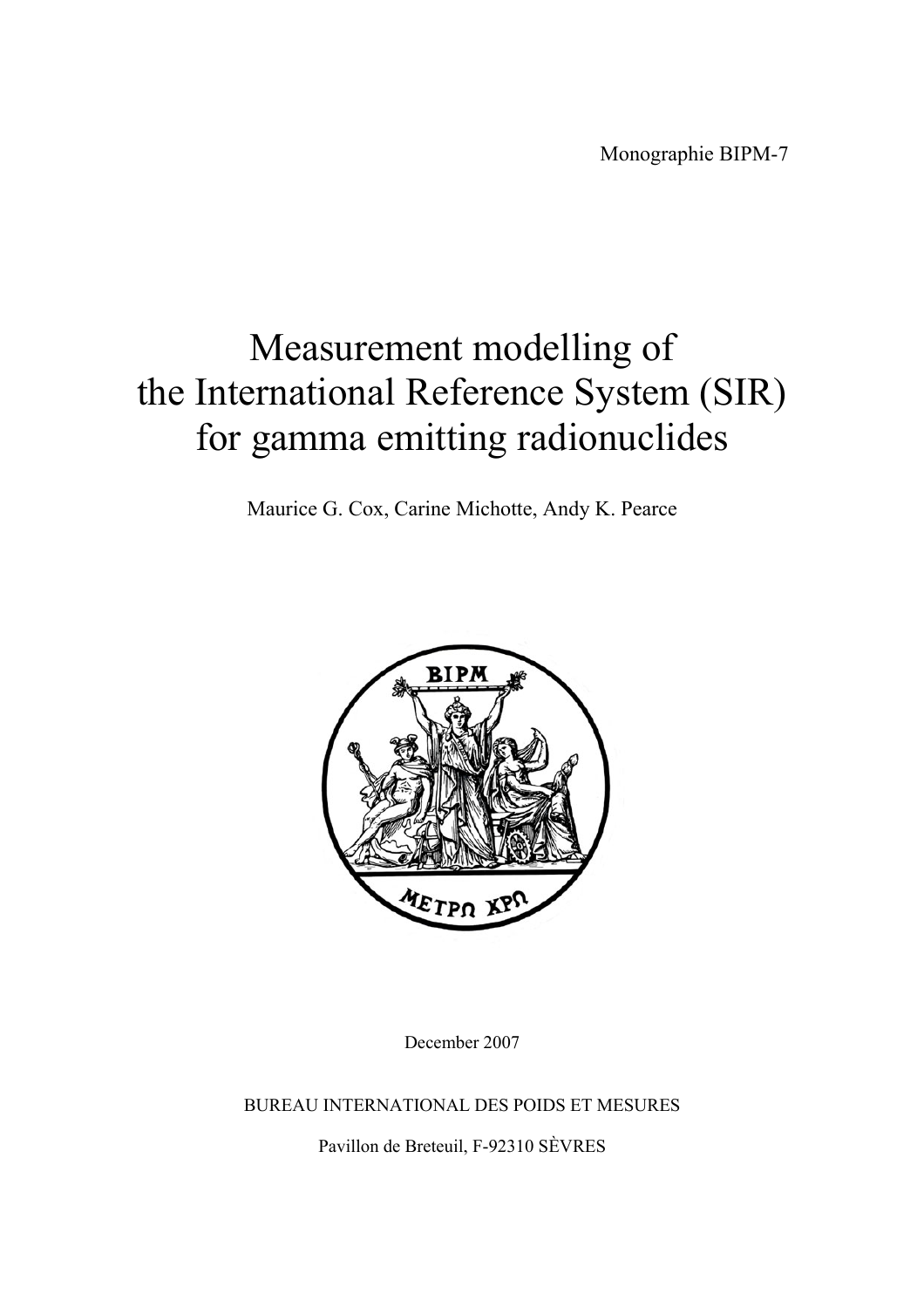Édité par le BIPM, Pavillon de Breteuil F-92312 Sèvres Cedex France

Imprimé par Reproduction Service

ISBN 92-822-2224-1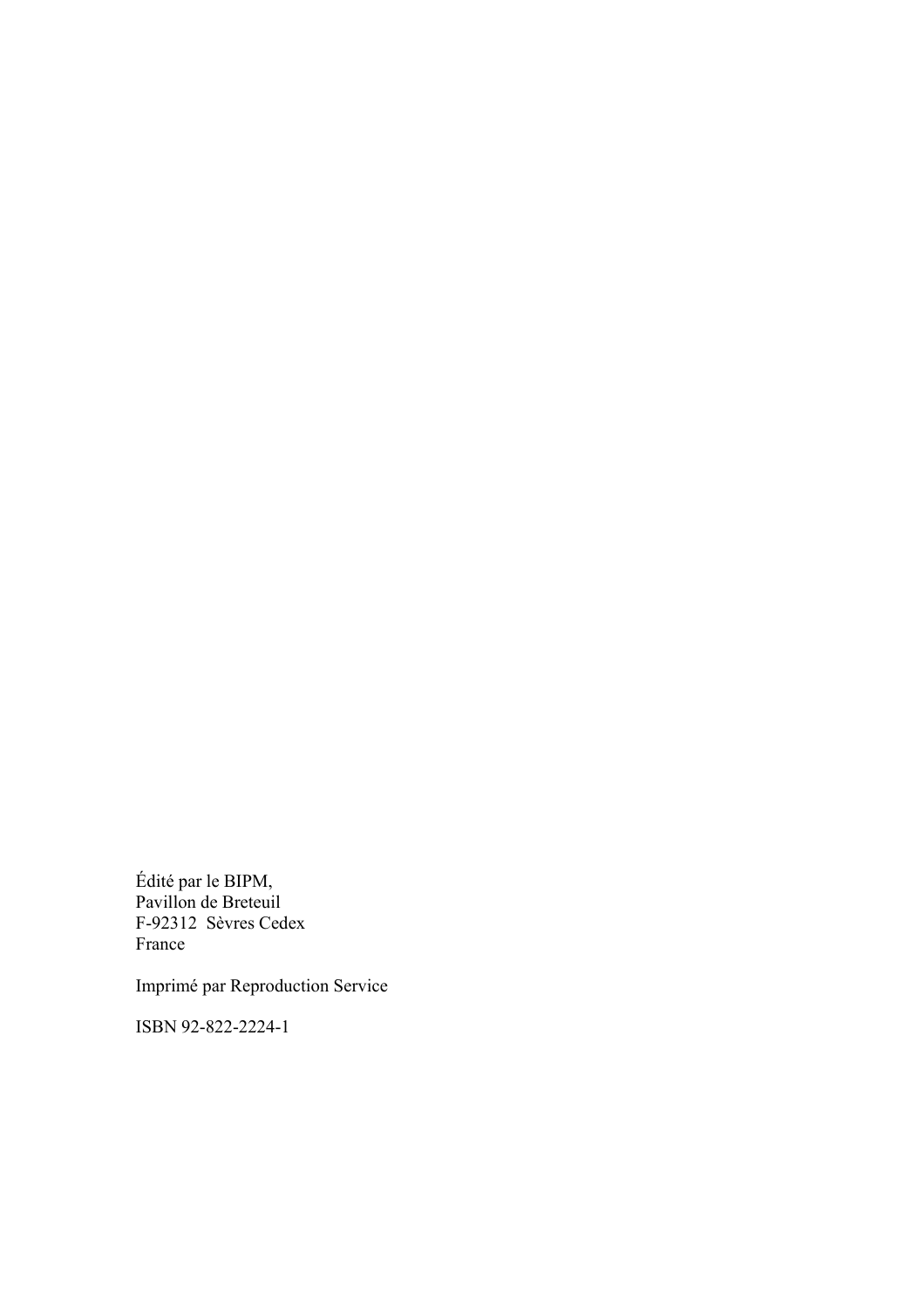# Preface

This monograph is one of a series published by the Bureau International des Poids et Mesures (BIPM) on behalf of the *Comité Consultatif des Rayonnements Ionisants* (CCRI). The aim of this series of publications is to review topics that are of importance for the measurement of ionizing radiation and especially of radioactivity, in particular those techniques normally used by participants in international comparisons. It is hoped that these publications will prove to be useful reference volumes both for those who are already engaged in this field and for those who are approaching such measurements for the first time.

The purpose of this monograph, number 7 in the series, is to present a mathematically compact and elegant way of modelling the photon and electron efficiency curves of ionization chambers, developed specifically for the International Reference System for gamma-ray activity comparisons (SIR). Corrections for impurities are taken into account in a manner that is consistent with the modelling of the photon and electron response of the chamber. A comprehensive scheme for determining the uncertainties is provided. The model also provides reliable and robust values for radionuclides measured in the SIR for the first time.

Although the computer code has been developed for the SIR, the method is generally applicable to all well-type ionization chambers. Consequently, the computer code will be made available to National Metrology Institutes together with a protocol to explain its detailed application.

G. Moscati A.J. Wallard President of the CCRI Director of the BIPM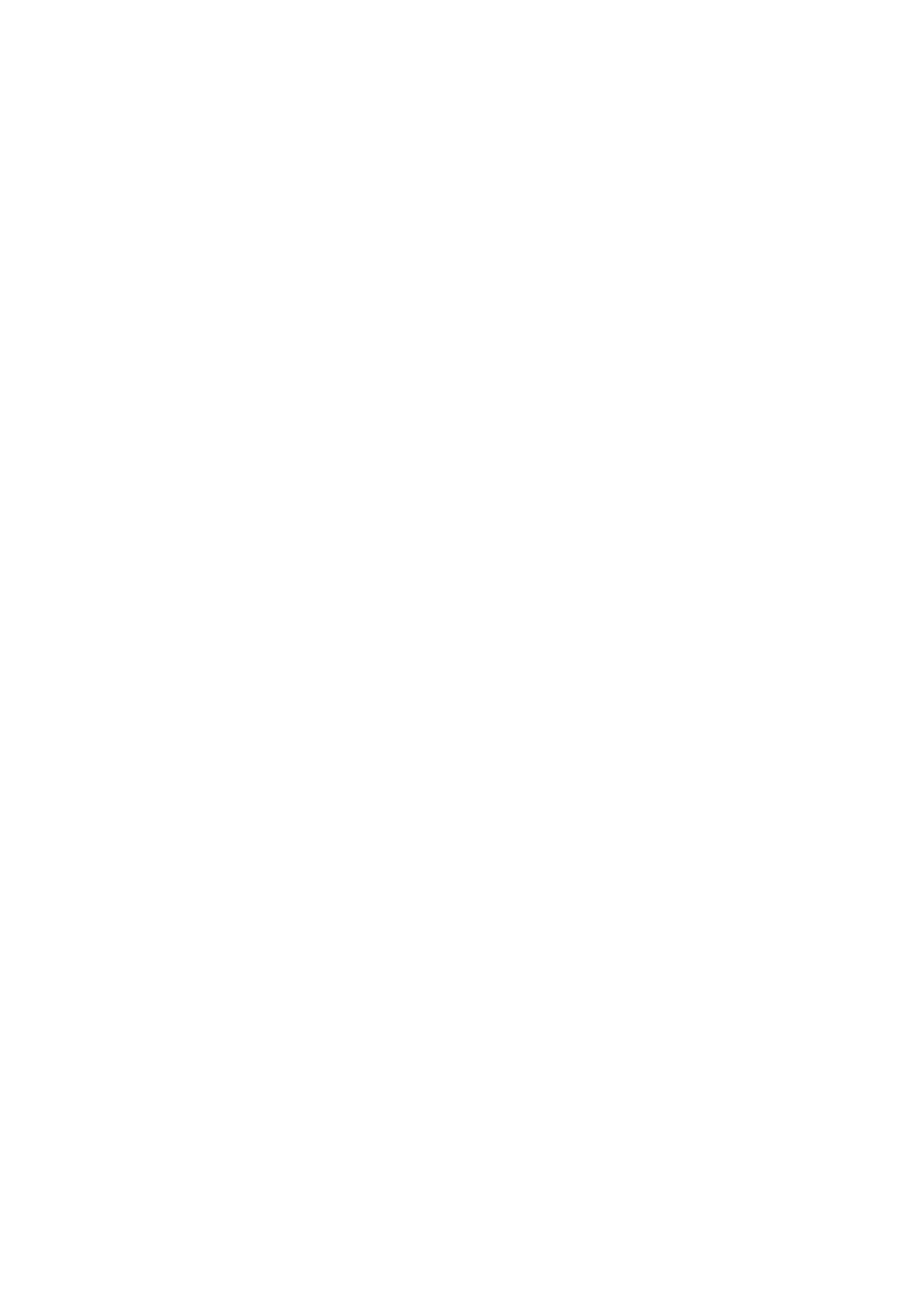# Measurement modelling of the International Reference System (SIR) for gamma-emitting radionuclides

M. G. Cox<sup>\*</sup>

National Physical Laboratory (NPL), Teddington, Middlesex TW11 0LW, UK C. Michotte Bureau International des Poids et Mesures (BIPM) Pavillon de Breteuil, F-92312 Sèvres Cedex, France A. K. Pearce\* National Physical Laboratory, Teddington, Middlesex TW11 0LW, UK

19 December 2007

#### Abstract

The photon and electron efficiency curves of an ionization chamber, as part of the SIR (International Reference System for activity measurements of  $γ$ -ray emitting radionuclides), have historically been determined using an iterative approach. That approach accounts for the influence of  $\gamma$ -ray-emitting impurities on the SIR measurement data based on experimental knowledge of the contributing effects or using the efficiency curves during the iterative process. Extrapolation of the curves is needed at the ends of the energy range to cover all photon and electron energies of interest.

The approach described here is based on a model that at the outset accounts for all available information, including impurity corrections and beta spectrum shapes. It also accounts for the uncertainties and known correlations associated with the SIR measurement data, the nuclear reference data and other effects. The only empirical parts of the model are the mathematical forms selected for the efficiency curves. Rather than using conventional functions such as polynomials, the approach works with the exponentials of polynomials. These forms are capable of exhibiting physically possible behaviour throughout the energy range, even though there is relatively sparse radionuclide data available at high energies.

Rather than correcting the measurement data for impurities, as is conventional in this area, the model itself is adjusted. The benefit of this approach is that the polynomial coefficients can be determined using generalized non-linear least-squares minimization. The adjusted model matches the SIR measurement data as closely as possible, taking account of the uncertainties and correlations indicated above. Although the solution to this least-squares formulation requires iterative solution algorithmically, it is not iterative in the sense of previous methods.

This process provides estimates of the efficiency values of the ionization chamber, and the associated uncertainties, at any photon or electron energy. The uncertainties associated with the response of the ionization chamber for all radionuclides of interest are also evaluated.

<sup>∗</sup>Work supported by the National Measurement Directorate of the UK Department of Trade and Industry as part of its NMS Ionizing Radiation Metrology and Software Support for Metrology programmes and by the BIPM.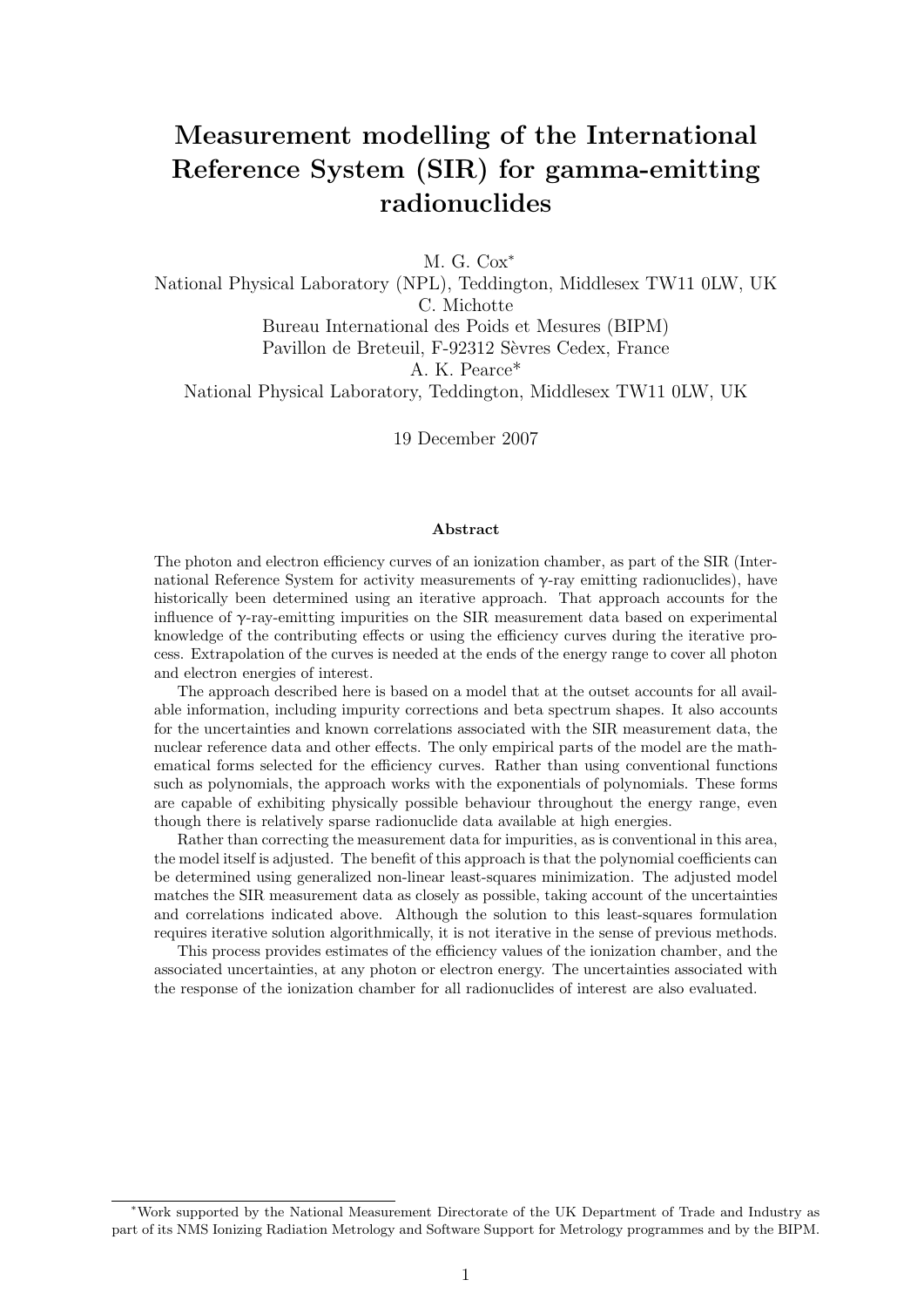# Contents

| 1        |         | Introduction and overview of approach                                                              |                |  |  |  |
|----------|---------|----------------------------------------------------------------------------------------------------|----------------|--|--|--|
|          | 1.1     |                                                                                                    | $\overline{4}$ |  |  |  |
|          | 1.2     |                                                                                                    | 6              |  |  |  |
| $\bf{2}$ |         | Input data, associated uncertainties and data corrections                                          |                |  |  |  |
|          | 2.1     |                                                                                                    | 8              |  |  |  |
|          | 2.2     |                                                                                                    | 10             |  |  |  |
|          | 2.3     |                                                                                                    | 11             |  |  |  |
|          | 2.4     |                                                                                                    | 12             |  |  |  |
| $\bf{3}$ |         | Model building                                                                                     | 12             |  |  |  |
|          | $3.1\,$ | Generic form for the efficiency function of the ionization chamber                                 | 12             |  |  |  |
|          | 3.2     | Representation of the photon and electron efficiency functions                                     | 12             |  |  |  |
|          |         | 3.2.1                                                                                              | 12             |  |  |  |
|          |         | 3.2.2                                                                                              | 14             |  |  |  |
|          | 3.3     |                                                                                                    | 14             |  |  |  |
| 4        |         | Solution characterization                                                                          | 15             |  |  |  |
|          | 4.1     |                                                                                                    | 15             |  |  |  |
|          | 4.2     | Measure of deviation of model from data                                                            | 16             |  |  |  |
|          |         | 4.2.1                                                                                              | 16             |  |  |  |
|          |         | 4.2.2                                                                                              | 17             |  |  |  |
|          | 4.3     | Equation characterizing the solution $\dots \dots \dots \dots \dots \dots \dots \dots \dots \dots$ | 17             |  |  |  |
| 5        |         | Model parameter determination                                                                      |                |  |  |  |
|          | 5.1     |                                                                                                    | 18             |  |  |  |
|          | 5.2     |                                                                                                    | 18             |  |  |  |
|          | 5.3     | Use of a generalized non-linear least-squares solver $\ldots \ldots \ldots \ldots \ldots \ldots$   | 18             |  |  |  |
|          | 5.4     |                                                                                                    | 19             |  |  |  |
| 6        |         | Model parameter uncertainties<br>19                                                                |                |  |  |  |
|          | 6.1     |                                                                                                    | 19             |  |  |  |
|          | 6.2     |                                                                                                    | 19             |  |  |  |
| 7        |         | Validation of model and uncertainty evaluation                                                     |                |  |  |  |
|          | 7.1     |                                                                                                    | 21             |  |  |  |
|          | 7.2     |                                                                                                    | 21             |  |  |  |
|          | 7.3     |                                                                                                    | 22             |  |  |  |
|          | 7.4     |                                                                                                    | 22             |  |  |  |
|          | 7.5     |                                                                                                    | 23             |  |  |  |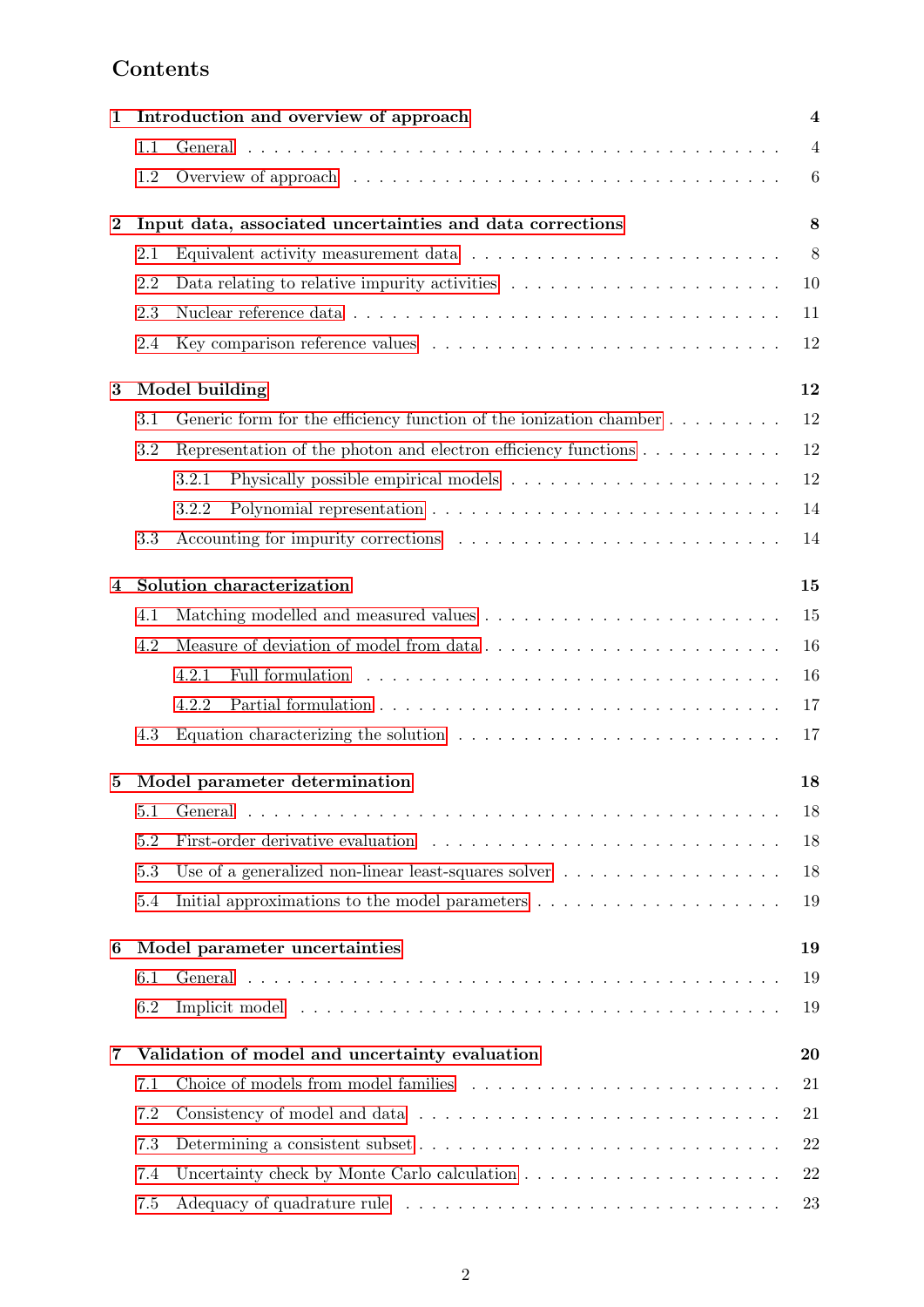| 8 |            | Determination of the required quantities and the associated uncertainty eval-<br>uation<br>23                               |    |  |
|---|------------|-----------------------------------------------------------------------------------------------------------------------------|----|--|
|   | 8.1        | Parameters of the photon and electron efficiency curves                                                                     | 23 |  |
|   | 8.2        |                                                                                                                             | 23 |  |
|   | 8.3        |                                                                                                                             | 24 |  |
| 9 |            | Summary of computational procedure                                                                                          | 24 |  |
|   | 10 Results |                                                                                                                             | 26 |  |
|   |            | 10.1 Application of the procedure to the SIR                                                                                | 26 |  |
|   |            | 10.2 Application of the procedure to other ionization chambers $\dots \dots \dots \dots$                                    | 31 |  |
|   |            | 11 Conclusions<br>32                                                                                                        |    |  |
|   |            |                                                                                                                             | 32 |  |
|   |            |                                                                                                                             | 32 |  |
|   |            |                                                                                                                             | 32 |  |
|   |            | A Glossary                                                                                                                  | 37 |  |
| в |            | Derivatives required by the generalized non-linear least-<br>squares algorithm and in the evaluation of uncertainties<br>41 |    |  |
|   | <b>B.1</b> | Derivatives with respect to decay-corrected measurement quantities                                                          | 41 |  |
|   | B.2        | Derivatives with respect to the remaining quantities $\dots \dots \dots \dots \dots$                                        | 41 |  |
|   |            | B.2.1                                                                                                                       | 41 |  |
|   |            | B.2.2<br>Derivatives with respect to efficiency curve parameters $\dots \dots \dots$                                        | 42 |  |
|   |            | Derivatives with respect to nuclear reference data quantities $\dots \dots$<br>B.2.3                                        | 42 |  |
|   |            | Derivatives with respect to relative impurity activities $\ldots \ldots \ldots$<br><b>B.2.4</b>                             | 42 |  |
|   |            | C Hessian matrices                                                                                                          | 43 |  |
|   |            | D Implicit multivariate model                                                                                               | 44 |  |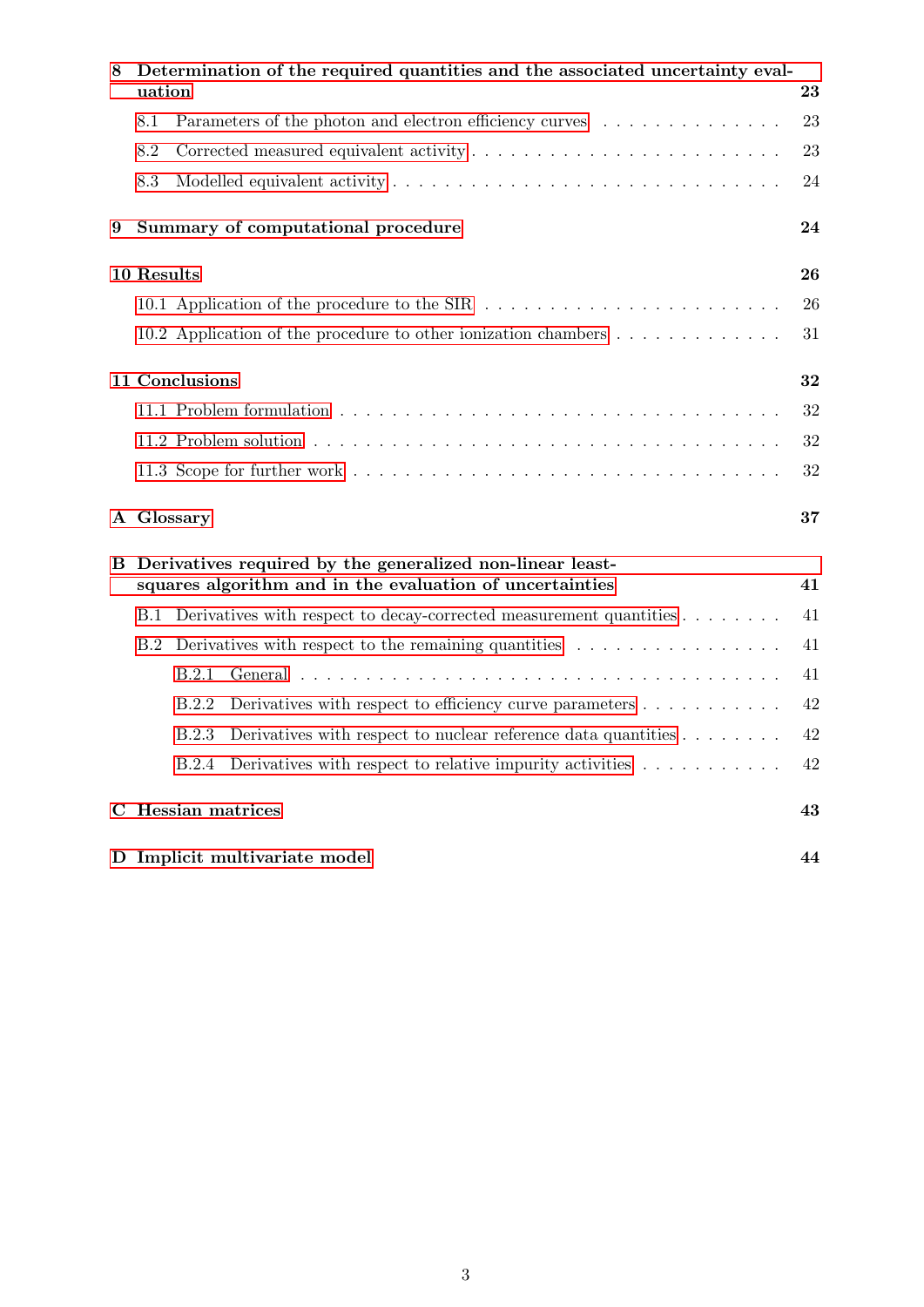# Executive summary

- 1. The SIR ionization chamber at the BIPM is used to establish equivalence of radioactivity measurements made by the national metrology institutes (NMIs) of the signatory members of the Metre Convention.
- 2. To this end each NMI submits to the BIPM samples of solutions of radionuclides and their measured values of the activity of these solutions. Each NMI also provides information on any radionuclidic impurities that may be present. The BIPM measures these samples in the ionization chamber, comparing the current produced with that produced by a radium reference source.
- 3. The so-called equivalent activity is derived from the ratio of the currents and the NMIsupplied activity, with corrections for radioactive decay and impurities.
- 4. The correction for impurities requires that any impurities present have previously been measured and their equivalent activities known. Unfortunately this knowledge is frequently not available. A model is therefore required to predict the responses for such radionuclides.
- 5. The ionization chamber efficiency curves are modelled empirically by exponentials of polynomials, the polynomial coefficients being determined by a generalized non-linear leastsquares fit. The least-squares procedure takes as input the photon and electron emission spectra and known equivalent activities and produces as output the best estimate of the polynomial coefficients for the efficiency curves.
- 6. The photon emission spectra are generally well known and there is evaluated and published data of good quality for most of the radionuclides of interest. However, the beta spectra are less well known (being considerably more difficult to measure) and a calculation from first principles is required.
- 7. The radionuclides  $177$ Lu,  $182$ Ta and  $99$ Mo are used as test cases following the least-squares fit. The model successfully predicts equivalent activities for these radionuclides.
- 8. By comparing modelled and measured equivalent activities it is possible to identify radionuclides for which there may be inconsistencies in the published photon emission data. This is the case for  $^{201}$ Tl and  $^{65}$ Zn [\[32\]](#page-38-0).

# <span id="page-7-0"></span>1 Introduction and overview of approach

# <span id="page-7-1"></span>1.1 General

The SIR (International Reference System for activity measurements of  $\gamma$ -ray emitting radionuclides) was established in 1976 at the Bureau International des Poids et Mesures (BIPM) to complement the international comparisons of activity measurements organized by Section II of the CCRI (Comité Consultatif des Rayonnements Ionizants). Participating laboratories submit SIR glass ampoules containing their standardized solutions of radionuclides to the BIPM, where the current produced by these samples in a  $4\pi$ -ionization well chamber (ionization chamber) is compared with the current obtained with a  $^{226}$ Ra reference source [\[40\]](#page-39-0). The simplicity and rapidity of the measurement as well as the long-term stability of the ionization chamber has allowed the comparison over 30 years of hundreds of radioactive solutions for a total of about 60 radionuclides.

Some of the radionuclides considered are also beta emitters. The consequent *bremsstrahlung* (radiation emitted by charged particles under deceleration) produced mainly in the wall of the ionization chamber contributes to the measured ionization current and must be taken into account.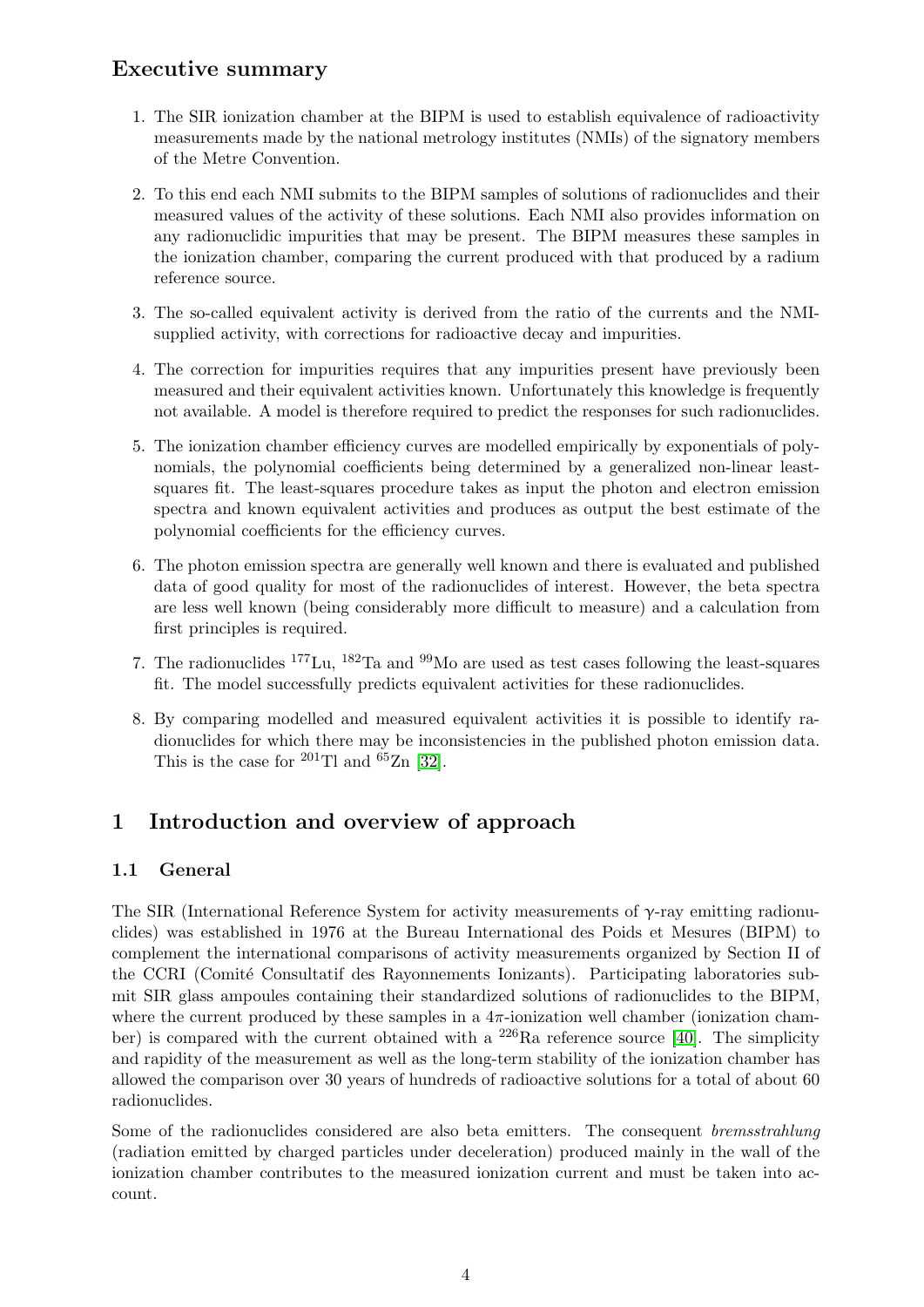The detection efficiency of the SIR ionization chamber for a given photon of energy  $E$  or electron of energy W is the ionization current produced in the ionization chamber by a source emitting  $10^3$ such radiations per second, expressed relative to the ionization current produced in the ionization chamber by the BIPM <sup>226</sup>Ra reference source  $I_{\text{Ra},5}$ .

Similarly, the detection efficiency  $\epsilon$  of the SIR ionization chamber for a given radionuclide is the ratio of (a) the ionization current I produced in the ionization chamber per activity  $A$  of that radionuclide measured by a laboratory in kBq and (b) the ionization current  $I_{\text{Ra},5}$ .

Efficiency curves (detection efficiency versus photon energy and detection efficiency versus electron energy) are required for the calculation of the response of the ionization chamber for radionuclides not previously measured in the SIR. They are needed to evaluate the correction for a photon-emitting impurity present in an ampoule when the efficiency for this impurity is not known experimentally [\[30\]](#page-38-1), or to give a point of comparison when a radionuclide is measured in the SIR for the first time. Each SIR measurement can be considered as a determination of the efficiency of the ionization chamber for a given radionuclide [\[36,](#page-38-2) [38\]](#page-39-1). In consequence the whole set of SIR measurement data can be used, in principle, to establish the required efficiency curve.

However, in order to obtain reliable efficiency curves, a selection of the data is made: only the results based on NMI primary standardizations are used, which are those retained for the calculation of the key comparison reference values (KCRVs) of the CIPM MRA [\[7\]](#page-37-0). In addition, for physical reasons, gaseous radionuclides and strong  $\beta^+$  emitters are excluded. Further, for low-energy photon emitters and strong β emitters, radioactive solutions of low acid and carrier concentrations are selected in order to minimize the influence of self-attenuation.

Since physical models for the efficiency curves are not available, previous methods have used empirical representations of these curves in the form of polynomials, exponentials, and products of polynomials and exponentials. The adjustable parameters (e.g., polynomial coefficients) in the representations are determined by iteration. This is to account for the influence of gamma-rayemitting impurities and also to deal with the multi-photon emitters, the efficiency for one photon being deduced from the measured equivalent activity by subtracting the contribution of all other photons as estimated from the previous iteration [\[31,](#page-38-3) [41,](#page-39-2) [42\]](#page-39-3). The iterative schemes have been based on a physical knowledge of the relative magnitudes of the contributory effects. Leastsquares minimizations were also applied by several authors [\[23,](#page-38-4) [43,](#page-39-4) [44\]](#page-39-5). However, corrections for impurities were not included in the model equations and the associated uncertainty evaluation was not fully treated.

The approach considered here is different. A least-squares formulation is used that accounts for available physical information and measurement uncertainties (section [3\)](#page-15-1). The formulation, as in the above cited references, allows for the presence of radioactive impurities [\[30\]](#page-38-1). Families of empirical functions are used within this formulation to represent the efficiency curves (section [3.2\)](#page-15-3). Although as in previous approaches these functions are empirical in nature, they are chosen to take a form that ensures they are capable of possessing physically possible behaviour.

In the context of data modelling, the nature of the problem is unconventional. The measurement data would not be expected to lie on the desired model curve, even if it were possible to make each measurement perfectly and correct it precisely for the respective radioactive decays and any impurity content. Such a 'perfectly adjusted' measured value of a radionuclide in solution would only lie on the curve if it decayed by a single energy photon emission. The model curve is a continuous function of energy, whereas each radionuclide has a number of discrete energy emissions and so cannot be represented by a single energy.

The use of appropriate least-squares modelling principles permits a statistically valid solution to be obtained. Such a solution would not be obtainable were some of the data inconsistent with the model, for example as a consequence of an incorrectly recorded measured value or the stipulation of too small an uncertainty associated with a measured value. The approach simultaneously provides the required efficiency curves and corrects the measurements for impurities (section [5\)](#page-21-0).

The parameters of the empirical functions occur non-linearly within the overall model. Accordingly, recognized, high-quality algorithms for solving generalized non-linear least-squares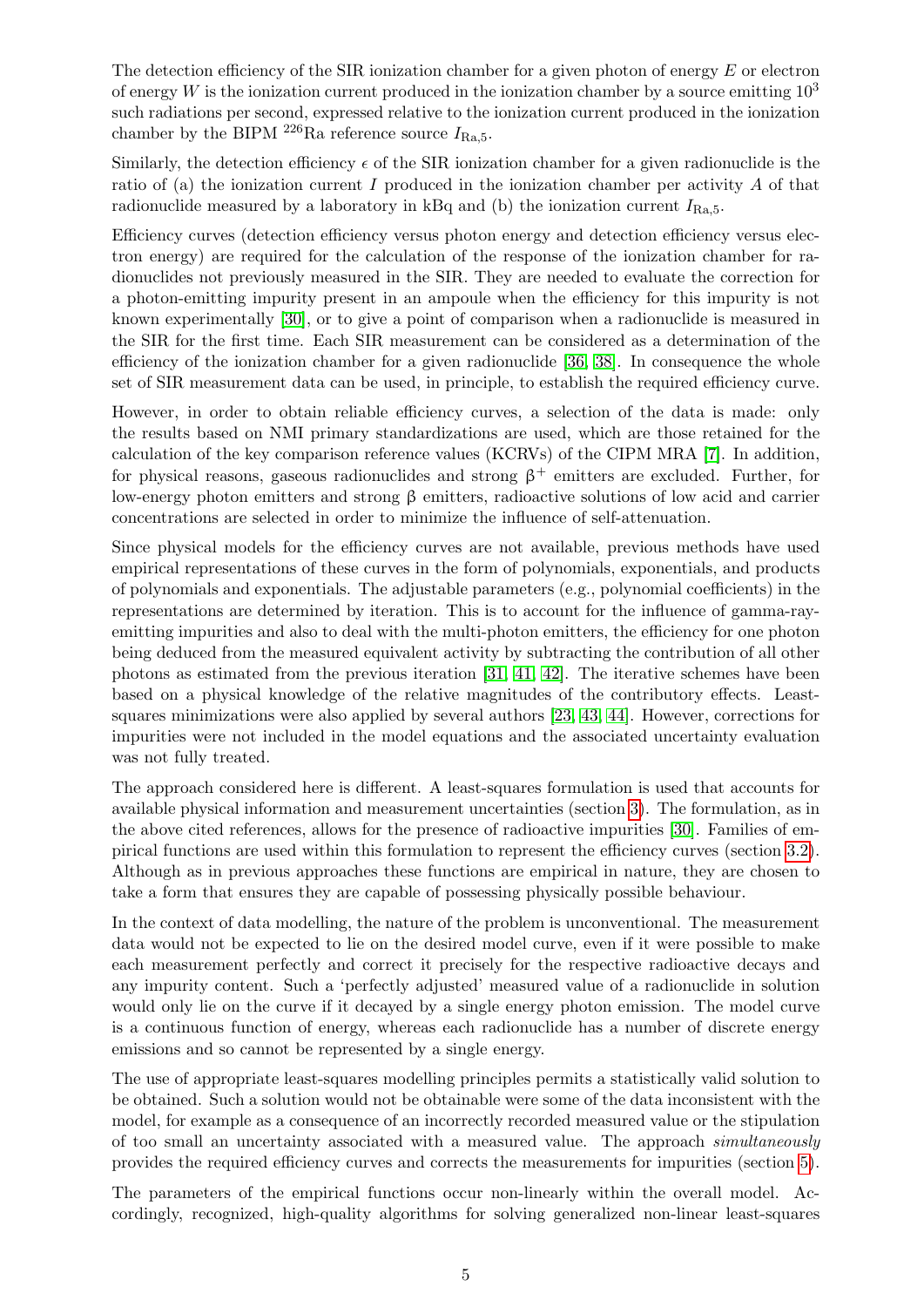problems are applied [\[2\]](#page-37-1). In particular, the uncertainties associated with the various physical quantities involved are properly taken into account [\[18\]](#page-37-2).

The resulting efficiency functions enable efficiency values to be provided for any radionuclide with known nuclear reference data, whether previously measured in the SIR or not, together with the associated uncertainties.

Validation procedures (section [7\)](#page-23-0) (a) permit the selection of appropriate members of the families of empirical functions considered, (b) check the adequacy of the numerical quadrature rule used when evaluating the model, (c) provide an assessment of the consistency of the model and the data and the uncertainties associated with the data, and (d) consider the physical feasibility of the computed model.

The formulation caters for the uncertainties associated with the measured values of radionuclide activity provided by the laboratories. The uncertainties associated with the estimates of the model parameters can be formed from the information provided by the algorithm used to solve the generalized non-linear least-squares problem. In turn, these uncertainties are propagated through the models for a given energy to obtain the uncertainties associated with the corresponding efficiency values. There are further uncertainty sources that are taken into account and that influence the uncertainties associated with these efficiency values. These sources relate to the tabular values of the nuclear reference data used in the model for photon and beta-transition energies and the corresponding probabilities. They also relate to the relative impurity activities. The uncertainties associated with these sources are propagated through the model, and combined with the above-mentioned uncertainties.

In this work, a distinction is made between (a) quantities themselves and (b) estimates of quantities or data values of quantities. Quantities are regarded as random variables in that they are not known exactly. Knowledge of a quantity is characterized by a probability distribution. A best estimate of that quantity is then the expectation of that quantity so characterized, and the standard uncertainty associated with that estimate is the standard deviation of the quantity. An example of a quantity is a parameter in a model, such as the gradient of a straight-line calibration function. An estimate of that quantity would generally be obtained by fitting that function to calibration data. Another example of a quantity is the emission probability of a photon. A data value of the quantity would be provided in nuclear reference data tables. These considerations are consistent with those of the GUM [\[9\]](#page-37-3).

Annex [A](#page-40-0) contains a glossary of symbols used.

A distillation of the detailed exposition here is available [\[32,](#page-38-0) [36\]](#page-38-2).

# <span id="page-9-0"></span>1.2 Overview of approach

The starting point of the approach is the consideration of the data that is available relating to the problem of concern and the physical quantities of which this data constitutes particular values (section [2\)](#page-11-0). There are four categories of data:

- <span id="page-9-1"></span>1. data vector  $\hat{\mathbf{R}}$ , regarded as a best estimate of  $\mathbf{R}$ , the vector representing the relative impurity activities (section [2.2\)](#page-13-0);
- 2. data vector  $\widehat{\mathbf{D}}$ , regarded as a best estimate of  $\mathbf{D}$ , the vector of equivalent activity mea-surement quantities for the radionuclides and laboratories of concern (section [2.1\)](#page-11-1);
- 3. data vector  $\widehat{N}$ , regarded as a best estimate of  $N$ , the vector representing nuclear reference data quantities (section [2.3\)](#page-14-0);
- <span id="page-9-2"></span>4. data vector  $\widehat{K}$ , regarded as a best estimate of  $K$ , the vector representing those KCRVs available for the radionuclides of concern (section [2.4\)](#page-15-0).

Associated with each of these data vectors is an uncertainty matrix (covariance matrix). The uncertainty matrix associated with **R** is denoted by  $V_{\hat{R}}$ , with a similar notation for the other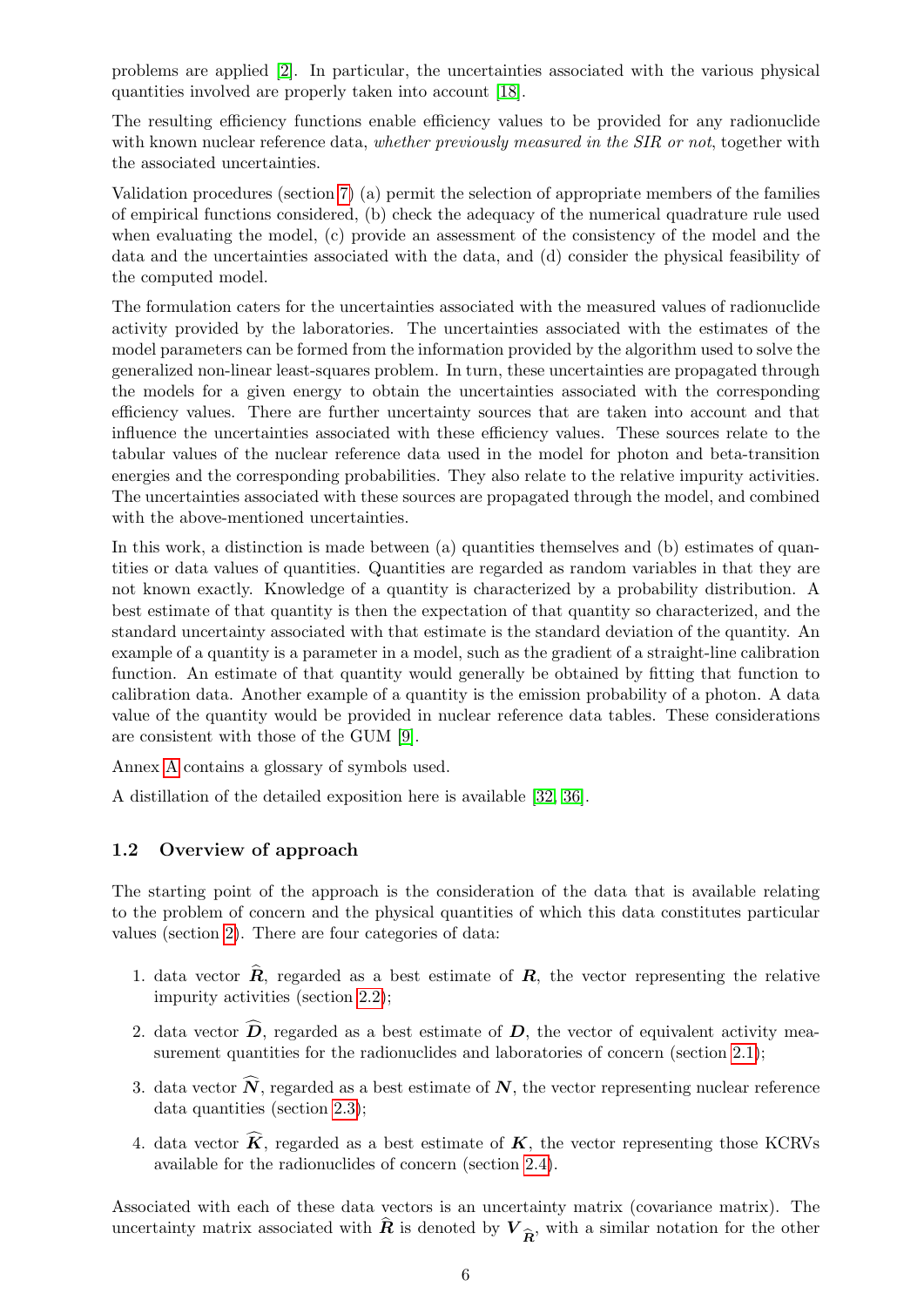uncertainty matrices. Mostly, these uncertainty matrices are diagonal, with the diagonal elements containing the squares of the standard uncertainties associated with the individual data items or estimates. When a covariance associated with a pair of data items, the ith and jth, say, is available, it is included as elements  $(i, j)$  and  $(j, i)$  of the corresponding uncertainty matrix.

Account is not taken here of the uncertainties associated with the elements of  $\tilde{K}$ , since their influence compared with those of  $\widehat{D}$ ,  $\widehat{N}$  and  $\widehat{R}$  would be expected to be small. See section [11.](#page-35-0)

It is necessary to incorporate correction factors that compensate for the fact that a solution containing a particular radionuclide measured by a laboratory may contain impurities (section [2.1\)](#page-11-1). Such correction is not necessarily purely numerical because in general it depends on the vector  $\boldsymbol{B}$ of parameters of the efficiency curves that is to be determined and also on  $\bf{R}$  and  $\bf{N}$ . The manner in which this aspect is handled is covered in the approach used for the modelling (section [3.3\)](#page-17-1).

An established generic form for the model [\[31\]](#page-38-3) for the efficiency (the reciprocal of equivalent activity)  $\epsilon_i$  of the ionization chamber for radionuclide i is used (section [3.1\)](#page-15-2). Letting E denote photon energy and  $W$  electron energy, this model is expressed in terms of the photon efficiency function  $\epsilon(E)$  and the electron efficiency function  $\epsilon_6(W)$ . Since functional forms for the photon and electron efficiency functions are not available from physical considerations, they are modelled empirically in terms of appropriate functions involving unknown parameter vectors  $\boldsymbol{B}^{(1)}$  and  $\boldsymbol{B}^{(2)}$ , respectively, constituting the (combined) parameter vector  $\bf{B}$  (section [3.2.1\)](#page-15-4).

The empirical modelling functions used are transformed polynomial functions having the properties that they exhibit physically possible behaviour, namely they are positive for all energy values and they tend to zero at low energy. To ensure numerical stability of the consequent computation, these polynomials are expressed in Chebyshev form (section [3.2.2\)](#page-17-0).

To account for impurities, a functional form for impurity correction based on the considerations of section [2.1](#page-11-1) is used that depends on  $\bf{B}$ ,  $\bf{N}$  and  $\bf{R}$  (section [3.3\)](#page-17-1). This form is generalized through the use of a mixing ratio to reflect the use of previously evaluated but not totally reliable equivalent activity values. This use also results in a simplification of the formulae subsequently required in the uncertainty evaluation.

In order to estimate the parameter vector  $B$ , an appropriate measure of match of modelled and measured values of equivalent activity is minimized. A measure based directly on the considerations so far would give rise to an unconventional formulation because of the dependence of the 'measured' equivalent activities on  $B$  through the modelled correction for impurities. It is shown, however (section [4.1\)](#page-18-1), that a simple transformation of the problem results in a formulation in conventional form, in which a model consisting of the quotient of modelled equivalent activity and impurity correction factor is matched to  $D$ . The resulting measure is discussed (section [4.2.1\)](#page-19-1) in the context of a formulation that incorporates the given uncertainty information. Minimization of this measure constitutes solving a generalized non-linear least-squares problem.

In the full formulation of this problem,  $D, B, N$  and  $R$  are estimated to provide *posterior* estimates given prior estimates  $\overline{D}$  (laboratories' measured equivalent activity values not corrected for impurities),  $\vec{B}$  (e.g. from previous work on determining efficiency curves),  $\vec{N}$  (published nuclear reference data), and  $\hat{\mathbf{R}}$  (relative impurity activity data). Any evidence of a mis-match of posterior and prior estimates could be used to propose a consequent adjustment to the nuclear data but in practice would be used to focus the radionuclide community on making appropriate investigations. Moreover, this full formulation, although appropriate for the problem, gives rise to computational difficulties because of the large number of quantities and hence the large matrices involved. Instead, therefore, a partial formulation is given that avoids these difficulties, which has good rather than near-optimal statistical properties (section [4.2.2\)](#page-20-0). All quantities are fixed at their prior estimates apart from the curve parameters  $\bm{B}$ . Solution of this formulation also constitutes solving a generalized non-linear least-squares problem, but of much smaller size. Although they are not needed in solving this least-squares problem, equations characterizing the resulting solution (section [4.3\)](#page-20-1) are given. They are required subsequently in order to evaluate the uncertainty matrix associated with the estimate  $B^*$  of  $B$  (section [6\)](#page-22-1).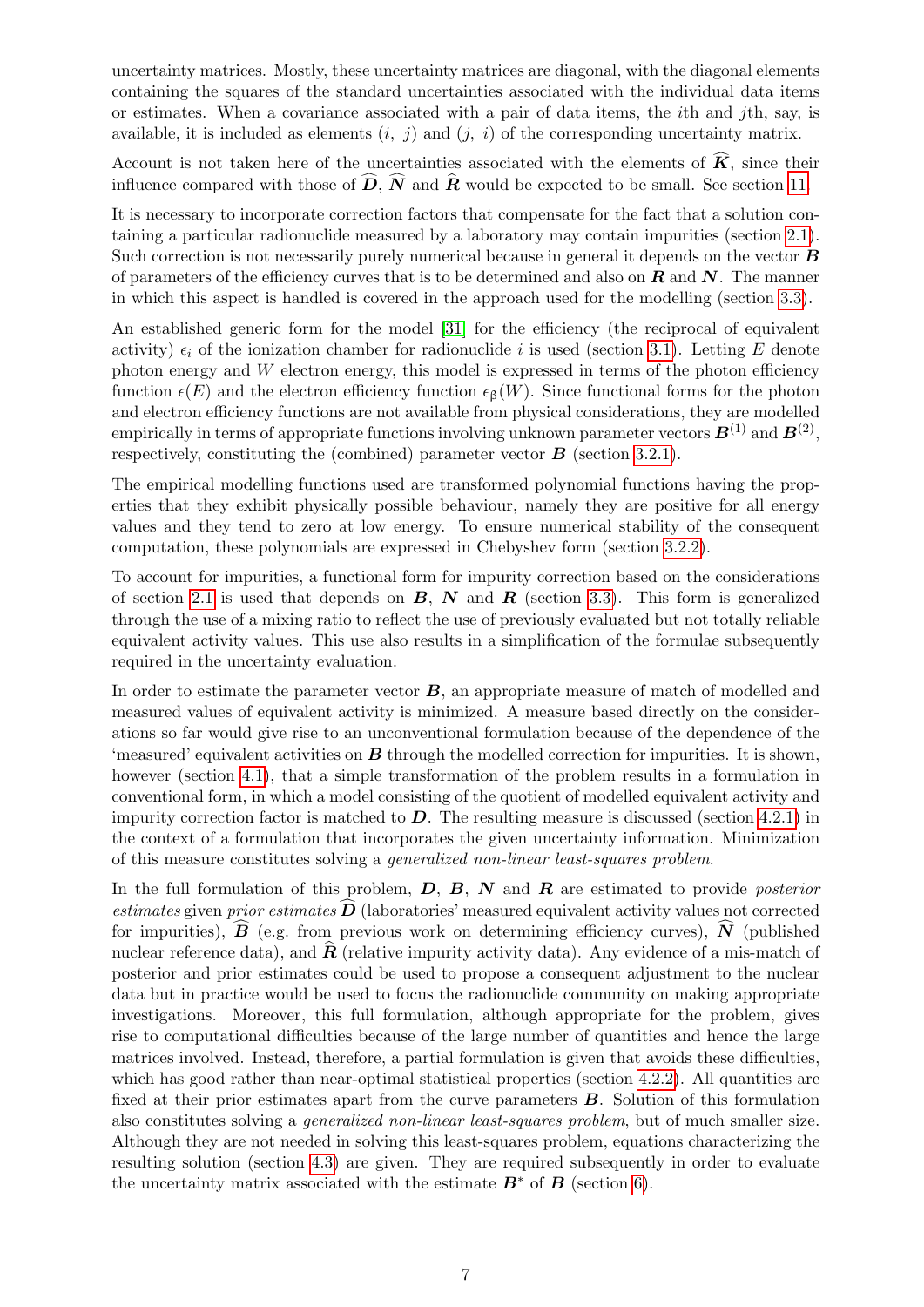The algorithm recommended for solving generalized non-linear least-squares problems is iterative in nature, at each iteration producing what is generally an improved approximation to the solution. For each approximation to  $B^*$ , the algorithm requires the values of the partial derivatives of first order of the impurity-corrected equivalent activity model. Expressions are derived for these derivatives (section [5.2](#page-21-2) and appendix [B\)](#page-44-0). The use of a generalized non-linear least-squares solver (section [5.3\)](#page-21-3) and the determination of initial approximations to the model parameters (section [5.4\)](#page-22-0), required for iterative solution, are considered.

Were the solution of the full formulation feasible, the uncertainty matrix  $V_{B^*}$  associated with the estimate  $B^*$  of the model parameter vector  $B$  would be available as a by-product of the leastsquares procedure. This uncertainty matrix would reflect the uncertainties associated with  $\overline{D}$ ,  $\overline{N}$ and  $\hat{R}$ . For the partial formulation, the  $V_{B^*}$  provided would account only for the uncertainties associated with  $D$ , and take the form [\[29\]](#page-38-5)

$$
V_{\boldsymbol{B}^*} = \left(\boldsymbol{J}_{\boldsymbol{\mathcal{S}}}^{\mathrm{T}}(\boldsymbol{B})\boldsymbol{V}_{\widehat{\boldsymbol{D}}}^{-1}\boldsymbol{J}_{\boldsymbol{\mathcal{S}}}(\boldsymbol{B})\right)^{-1},
$$

where  $J_s(B)$  is the (Jacobian) matrix containing the partial derivatives of first order of the model residual deviations  $s$  with respect to the model parameters.

The further sources of uncertainty to be taken into account, associated with the estimates  $\widehat{N}$ of  $N$  and  $R$  of  $R$ , are propagated through the least-squares solution, to be combined with the above-mentioned uncertainties. These further uncertainties are taken into account using a generalization of the GUM uncertainty framework.

The solution obtained as described corresponds to the use of estimates regarded as the expectations of distributions for the corresponding quantities. On the basis of the principles of GUM Supplement 1 [\[8\]](#page-37-4), such distributions would be assigned to be Gaussian with expectations equal to the estimates and standard deviations equal to the standard uncertainties associated with these estimates.

At the solution to the generalized non-linear least-squares problem, the partial derivatives with respect to the adjustable quantities  $\bf{B}$  are zero. The resulting expressions provide a measurement model relating input quantities  $D, R$  and  $N$  to output quantities  $B$  that can be used as the basis for applying the GUM uncertainty framework. In terms of a classification of measurement models [\[19\]](#page-38-6), this model is categorized as (a) multivariate (having a number of output quantities), (b) *implicit* (being defined in such a way that **B** cannot be expressed directly in terms of **D**, **R** and  $N$ ), and (c) *real* (not involving complex quantities).

# <span id="page-11-0"></span>2 Input data, associated uncertainties and data corrections

This section discusses the various data items and the quantities of which these data items constitute realizations that are used in the modelling, namely those indicated in [1](#page-9-1)[–4](#page-9-2) at the start of section [1.2.](#page-9-0) It also considers the available uncertainties associated with these data items. It further considers the correction factors that compensate for the presence of impurities in the radioactive solutions.

## <span id="page-11-1"></span>2.1 Equivalent activity measurement data

Equivalent activity measurement data are derived from more fundamental measurement data. Consider an SIR measurement of a radioactive solution, in a glass ampoule, containing a radionuclide, generally with impurities. Let  $A$  denote the *activity* of the solution at a reference date  $t_r$ , that is when the measurement was made by a participating laboratory.

The *equivalent activity*  $A_e$  is the activity of the solution that would produce the same ionization current as the reference <sup>226</sup>Ra source number 5 at the fixed SIR reference date  $t_0$ .

Let  $I_{\text{Ra},s}$  and I denote the ionization currents produced by the <sup>226</sup>Ra source number s and the ampoule, respectively. Let  $I_f$  denote the background current. There will be a value for each of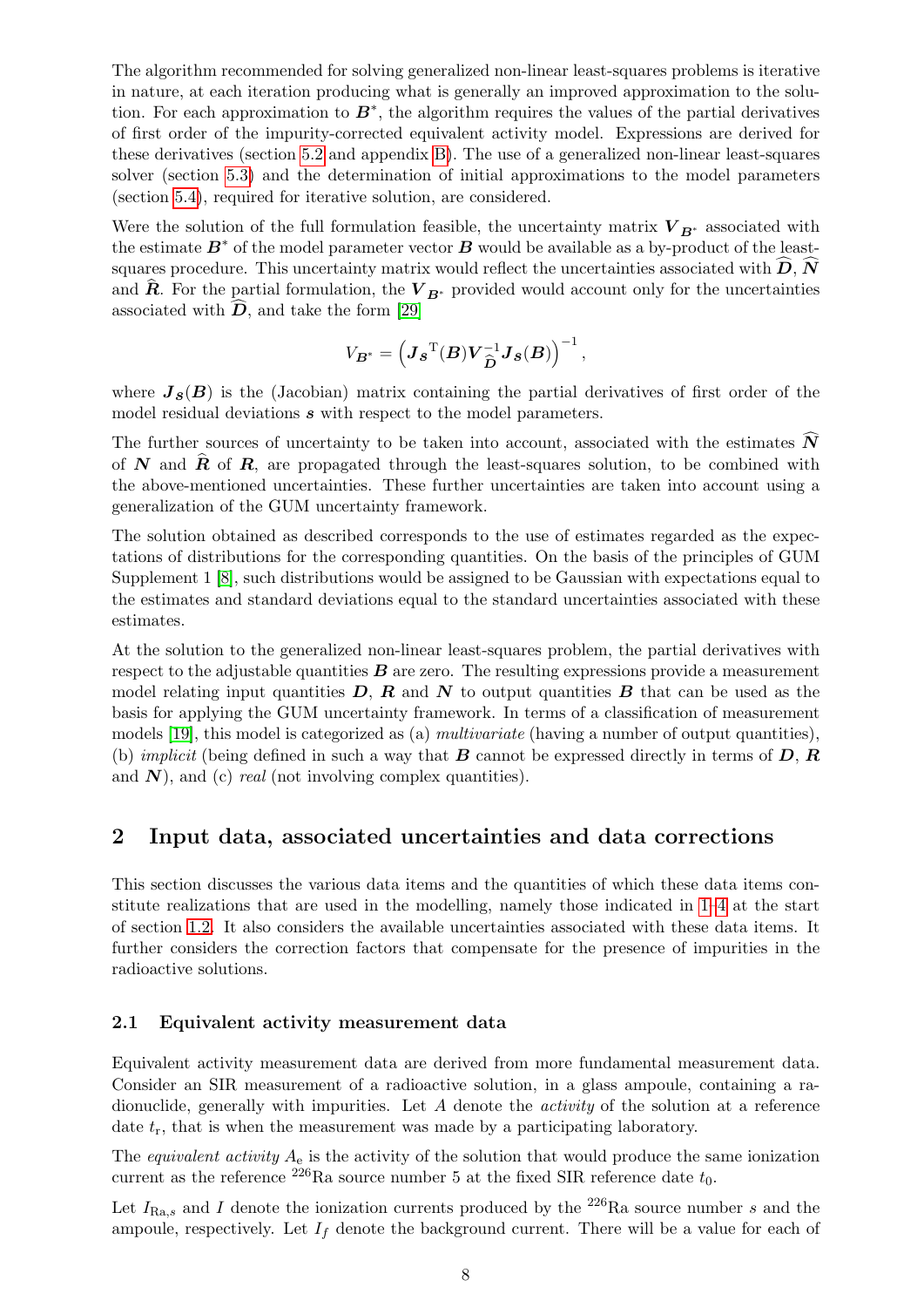these three currents corresponding to each laboratory's measurement.

Let  $t_m$  be the date of the SIR measurement of the solution, and  $\lambda_{\text{Ra}}$  and  $\lambda_i$  the decay constants of  $^{226}$ Ra and a measured radionuclide *i*, respectively.

Three multiplicative factors are used to transform A to  $A_{\rm e}$  [\[30\]](#page-38-1):

1. The product of the quotient

$$
\frac{I_{\text{Ra},s} - I_f}{I - I_f}
$$

of the respective ionization currents, allowing for the background current, and a factor  $F_s$ that is the quotient of currents of radium source numbers 5 and s.

2. The decay-correction factor

$$
\frac{\exp(-\lambda_i(t_m - t_r))}{\exp(-\lambda_{\text{Ra}}(t_m - t_0))}
$$

due to the respective decay constants and the times elapsed to the date of the SIR mea-surement.<sup>[1](#page-12-0)</sup>

3. An impurity correction factor C that accounts for the impurities in the solution.

Thus [\[30\]](#page-38-1),

<span id="page-12-1"></span>
$$
A_{\rm e} = AMC,\tag{1}
$$

where

$$
M = F_s \frac{I_{\text{Ra},s} - I_f}{I - I_f} \frac{\exp(-\lambda(t_m - t_r))}{\exp(-\lambda_{\text{Ra}}(t_m - t_0))}
$$

and  $C$  is considered below. The  $A$  and  $M$  are combined to form the current- and decay-corrected measurement quantity

$$
D = AM = AF_s \frac{I_{\text{Ra},s} - I_f}{I - I_f} \frac{\exp(-\lambda(t_m - t_r))}{\exp(-\lambda_{\text{Ra}}(t_m - t_0))}.
$$

Expression [\(1\)](#page-12-1) corresponds to the equivalent activity per se that is current-, decay- and impuritycorrected.

The above notation is qualified as follows when a measurement is made of radionuclide  $i$  by a laboratory (indexed by)  $\ell$ :

<span id="page-12-5"></span>
$$
(A_{\rm e})_{i,\ell}^{\rm meas} = D_{i,\ell} C_{i,\ell},\tag{2}
$$

where

<span id="page-12-2"></span>
$$
D_{i,\ell} = A_{i,\ell} M_{i,\ell}.\tag{3}
$$

The superscript in  $(A_e)_{i,\ell}^{\text{meas}}$  is used to emphasize that equivalent activity is based on *measurement*. (Subsequently, another superscript will indicate when equivalent activity is based on a model.) The  $A_{i,\ell}$  denotes the measured value for the activity of radionuclide i provided by laboratory  $\ell$ . The  $M_{i,\ell}$  denotes the value of M in expression [\(1\)](#page-12-1) relevant to radionuclide i and laboratory  $\ell$ , namely,

<span id="page-12-3"></span>
$$
M_{i,\ell} = F_s \frac{(I_{\text{Ra},s})_{i,\ell} - (I_f)_{i,\ell}}{I_{i,\ell} - (I_f)_{i,\ell}} \frac{\exp(-\lambda_i((t_m)_{i,\ell} - (t_r)_{i,\ell}))}{\exp(-\lambda_{\text{Ra}}((t_m)_{i,\ell} - t_0))}.
$$
(4)

The  $C_{i,\ell}$  is the correction factor that compensates for the fact that the solution containing radionuclide i that is measured by laboratory  $\ell$  may contain impurities, and is given [\[30\]](#page-38-1) by

<span id="page-12-4"></span>
$$
C_{i,\ell} = 1 + \sum_{k \in K_{i,\ell}} R_{i,\ell,k} \frac{(A_e)_i}{(A_e)_k} \tag{5}
$$

(see section [2.2\)](#page-13-0).

<span id="page-12-0"></span><sup>&</sup>lt;sup>1</sup>This factor is not applicable to short-lived radionuclides for which the decay is significant during measurement and the decay correction is evaluated by integrating the numerator over measurement time.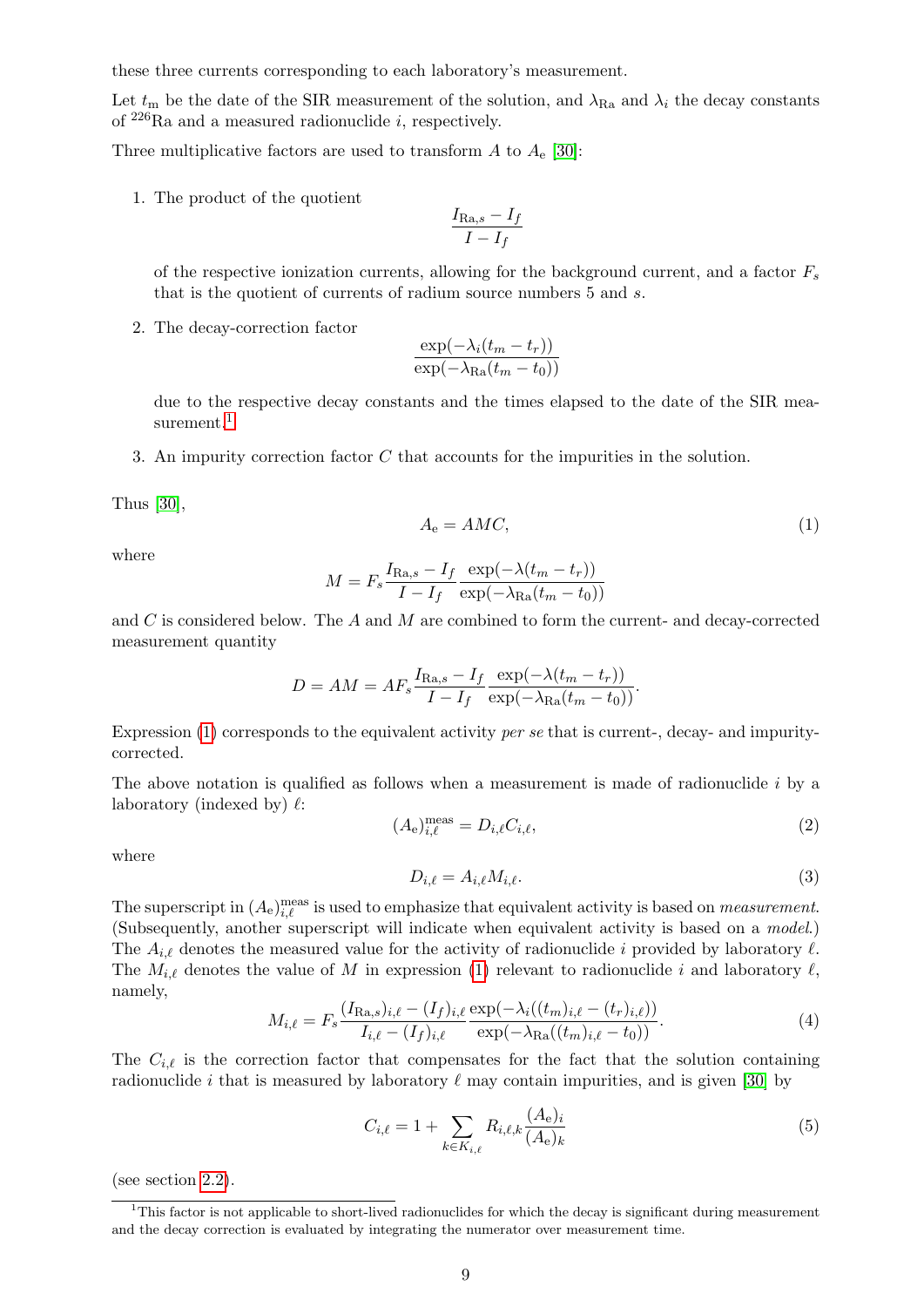Let D denote the vector of values of the  $D_{i,\ell}$ . It constitutes the set of current- and decay-corrected measurement quantities, or in brief the data quantity vector.

The modelling approach described here utilizes the  $D_{i,\ell}$  and therefore requires the standard uncertainties  $u(D_{i,\ell})$  associated with estimates  $D_{i,\ell}$  of the  $D_{i,\ell}$  given by

$$
\widehat{D}_{i,\ell} = \widehat{A}_{i,\ell} \widehat{M}_{i,\ell},
$$

using expression [\(3\)](#page-12-2), where  $A_{i,\ell}$  is the measured value provided by laboratory  $\ell$  of the activity of radionuclide i and  $\widehat{M}_{i,\ell}$  is the value of  $M_{i,\ell}$  given by substituting measured values for the various quantities in the right-hand side of expression [\(4\)](#page-12-3).

These uncertainties are given by applying the law of propagation of uncertainty to expression [\(3\)](#page-12-2), under the assumption that the quantities involved are mutually independent, to give

$$
\frac{u^2(\widehat{D}_{i,\ell})}{\widehat{D}_{i,\ell}^2} = \frac{u^2(\widehat{A}_{i,\ell})}{\widehat{A}_{i,\ell}^2} + \frac{u^2(\widehat{M}_{i,\ell})}{\widehat{M}_{i,\ell}^2},\tag{6}
$$

where  $u(A_{i,\ell})$  is the standard uncertainty associated with  $A_{i,\ell}$  as declared by laboratory  $\ell$ , and  $u(\widehat{M}_{i,\ell})$  that associated with  $\widehat{M}_{i,\ell}$ . The  $u(\widehat{M}_{i,\ell})$  is obtained by applying the law of propagation of uncertainty to expression [\(4\)](#page-12-3), given the standard uncertainties associated with the measured values of the quantities involved.

Generally the  $C_{i,\ell}$  in expression [\(5\)](#page-12-4) will depend on the model parameters  $\mathbf{B}$ , say, which are to be determined. They also depend on  $N$  and  $R$ , estimates of which, with associated standard uncertainties, are available (see section [3.3\)](#page-17-1).

#### <span id="page-13-0"></span>2.2 Data relating to relative impurity activities

Consider the activity ratio quantities  $R_{i,\ell,k}, k \in K_{i,\ell}$ , corresponding to the activities at the reference date of impurity k in a solution of radionuclide i for laboratory  $\ell$ , for all relevant i,  $\ell$ and k. The  $K_{i,\ell}$  denotes the index set relating to impurities associated with that solution. Let  $\mathbf{R}$ denote the vector of decay-corrected quantities  $R_{i,\ell,k}$  for relevant i,  $\ell$  and k. Data constituting a best estimate  $\hat{R}$  of  $R$  is available, as are the associated standard uncertainties.

The  $R_{i,\ell,k}$  is given by

$$
R_{i,\ell,k} = R_{i,\ell,k} H_{i,\ell,k},
$$

where

$$
H_{i,\ell,k} = \exp(-(\lambda_k - \lambda_i)((t_m)_{i,\ell} - (t_r)_{i,\ell}))
$$

is the appropriate decay correction.

Consider the correction factors  $C_{i,\ell}$  in expression [\(5\)](#page-12-4). The value provided by laboratory  $\ell$  in its measurement of a solution containing radionuclide  $i$  will fall into one of three categories, corresponding to the measurement of a radionuclide

- 1. that is pure, in which case  $C_{i,\ell} = 1$ ,
- 2. together with impurities that have all previously been well characterized in terms of reliable measurement, meaning that KCRVs for the equivalent activities  $(A_e)_i$  and  $(A_e)_k$  in expression [\(5\)](#page-12-4) would be available, and hence a numerical value for  $C_{i,\ell}$  could be determined, and
- 3. together with impurities not all of which have previously been well characterized. For the well-characterized impurities, KCRVs for the  $(A_e)_k$  in expression [\(5\)](#page-12-4) would again be available, but the efficiency model is used to estimate the remaining impurities.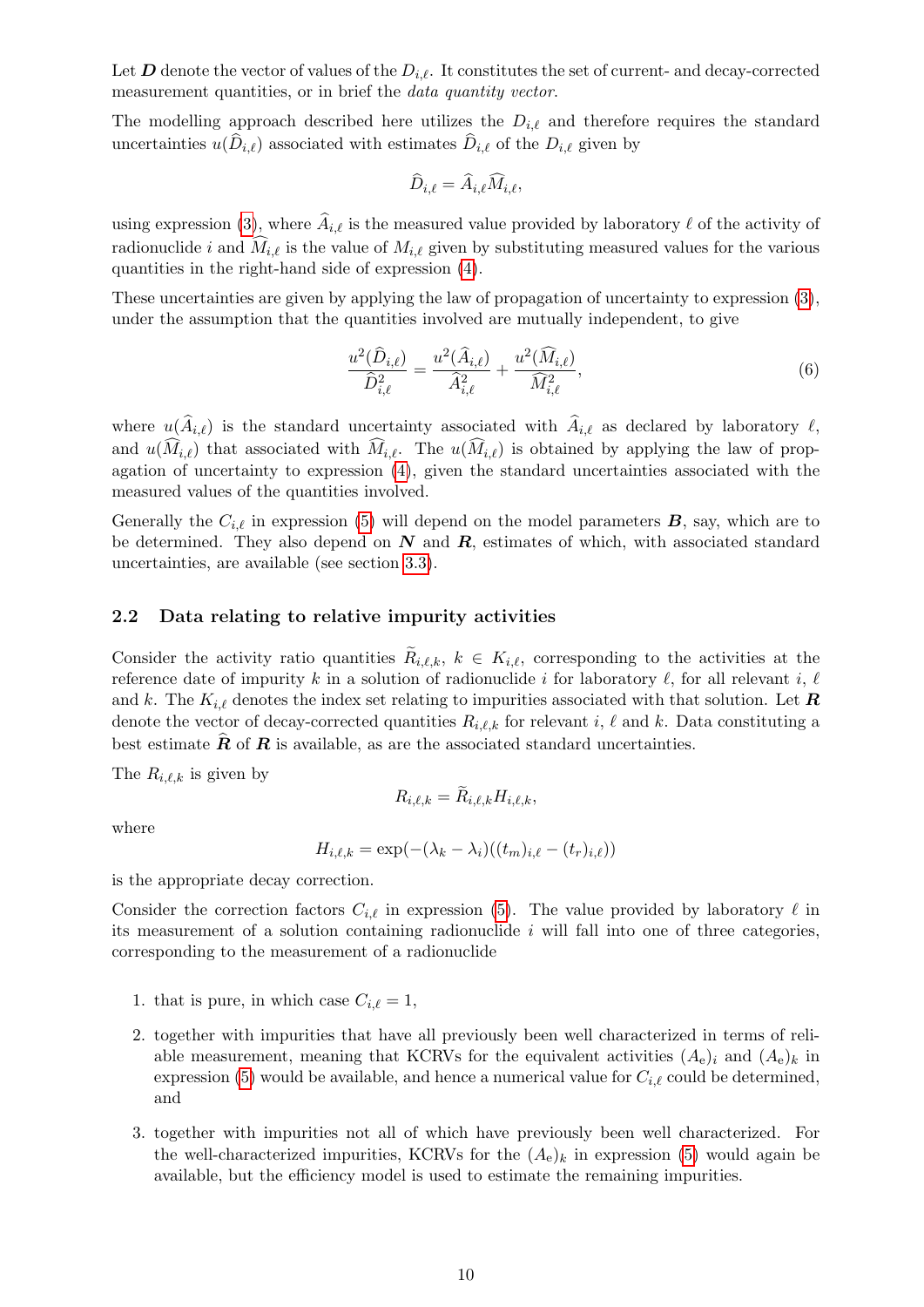#### <span id="page-14-0"></span>2.3 Nuclear reference data

For a radionuclide (indexed by)  $i$  let

 $J_i$  denote the set of indices of the photons associated with this radionuclide,

 $\beta J_i$  the set of indices of the beta transitions associated with this radionuclide,

 $E_{i,j}$  the energy associated with the *j*th photon,

- $P_{i,j}$  the emission probability for the jth photon<sup>[2](#page-14-1)</sup>,
- $W_{i,j}$  the maximum energy associated with the jth beta-transition,
- $\beta P_{i,j}$  the emission probability for the *j*th beta-transition,
- $S_{i,j}(W)$  the energy distribution function for the spectrum corresponding to the jth betatransition, normalized such that

$$
\int_{1}^{\infty} S_{i,j}(W)dW = 1,
$$

where  $W = E/(m_e c^2) + 1$  is the reduced total electron energy,  $m_e$  being the rest mass of the electron and  $c$  the speed of light.

Values of the quantities  $\{E_{i,j} : j \in J_i\}$ ,  $\{P_{i,j} : j \in J_i\}$ ,  $\{W_{i,j} : j \in J_i\}$  and  $\{B_iP_{i,j} : j \in J_i\}$  are available as published *nuclear reference data*, together with associated standard uncertainties (see e.g. [\[4\]](#page-37-5)). These published energies and probabilities are regarded as best-available estimates  $N$ of quantities collectively labelled  $N$ . In general, only a subset of the nuclear reference data is used and  $N$  and  $\widehat{N}$  are interpreted accordingly.

For the problem here most of the quantities concerned are independent and hence  $V_{\hat{N}}$  is pre-<br>dominantly diagonal. However, there are some correlation effects associated with (a) the nuclear dominantly diagonal. However, there are some correlation effects associated with (a) the nuclear reference data relating to the normalization of the relative emission probabilities<sup>[3](#page-14-2)</sup>, and (b) an emission probability in the case where two laboratories provide activity estimates having small associated uncertainties. The  $V_{\hat{N}}$  will consequently contain some off-diagonal non-zero elements.

The beta energy distribution function  $S_{i,j}$ , for the jth beta transition, is calculated as in the publications of Wilkinson [\[45,](#page-39-6) [46,](#page-39-7) [47,](#page-39-8) [48,](#page-39-9) [49\]](#page-39-10). The first- and second-forbidden non-unique decays are approximated by allowed and first-forbidden unique decays, respectively. The required values of the Coulomb functions  $\lambda_n$  are approximated as independent of energy and estimated from the tables of Behrens and Jänecke [\[5\]](#page-37-6). The 'finite nuclear radius' is estimated by the relation given in Grau Malonda [\[28\]](#page-38-7). The electron shielding correction is calculated by the method of Rose [\[39\]](#page-39-11), where the total positron/electron energy in the Fermi function is shifted by a screening potential  $\pm V_s$ .

The emission of conversion electrons of energy  $W_c$  is taken into account by defining a special case of energy distribution:  $S_{i,j} = \delta(W - W_c)$ .

<span id="page-14-1"></span><sup>&</sup>lt;sup>2</sup>The 'emission probability'  $P_{i,j}$  of a given particle or photon is the mean number of such particles or photons emitted per decay. For  $\beta \pm$  and  $\gamma$  emissions the  $P_{i,j}$  are physically constrained to  $0 \leq P_{i,j} \leq 1$  and equate to the probabilities of emission following decay. For X-rays or annihilation radiation there may be more than one photon emitted per decay and the  $P_{i,j}$  no longer represent probabilities per se. However, the  $P_{i,j}$  are conventionally referred to as 'emission probabilities' regardless of the physical process.

<span id="page-14-2"></span><sup>&</sup>lt;sup>3</sup>For a particular radionuclide i, the  $P_{i,j}$  are obtained as  $P_{i,j} = \eta_i I_{i,j}$ , where  $I_{i,j}$  is the relative emission probability for the jth photon for radionuclide i and  $\eta_i$  is a normalization factor for that radionuclide. Standard uncertainties are available for the  $\eta_i$  and the  $I_{i,j}$ . The  $P_{i,j}$  so obtained are correlated. Specifically, applying the law of propagation of uncertainty,  $u^2(P_{i,j}) = I_{i,j}^2 u^2(\eta_i) + \eta_i^2 u^2(I_{i,j})$  and  $u(P_{i,j}, P_{i,j'}) = I_{i,j} I_{i,j'} u^2(\eta_i)$ .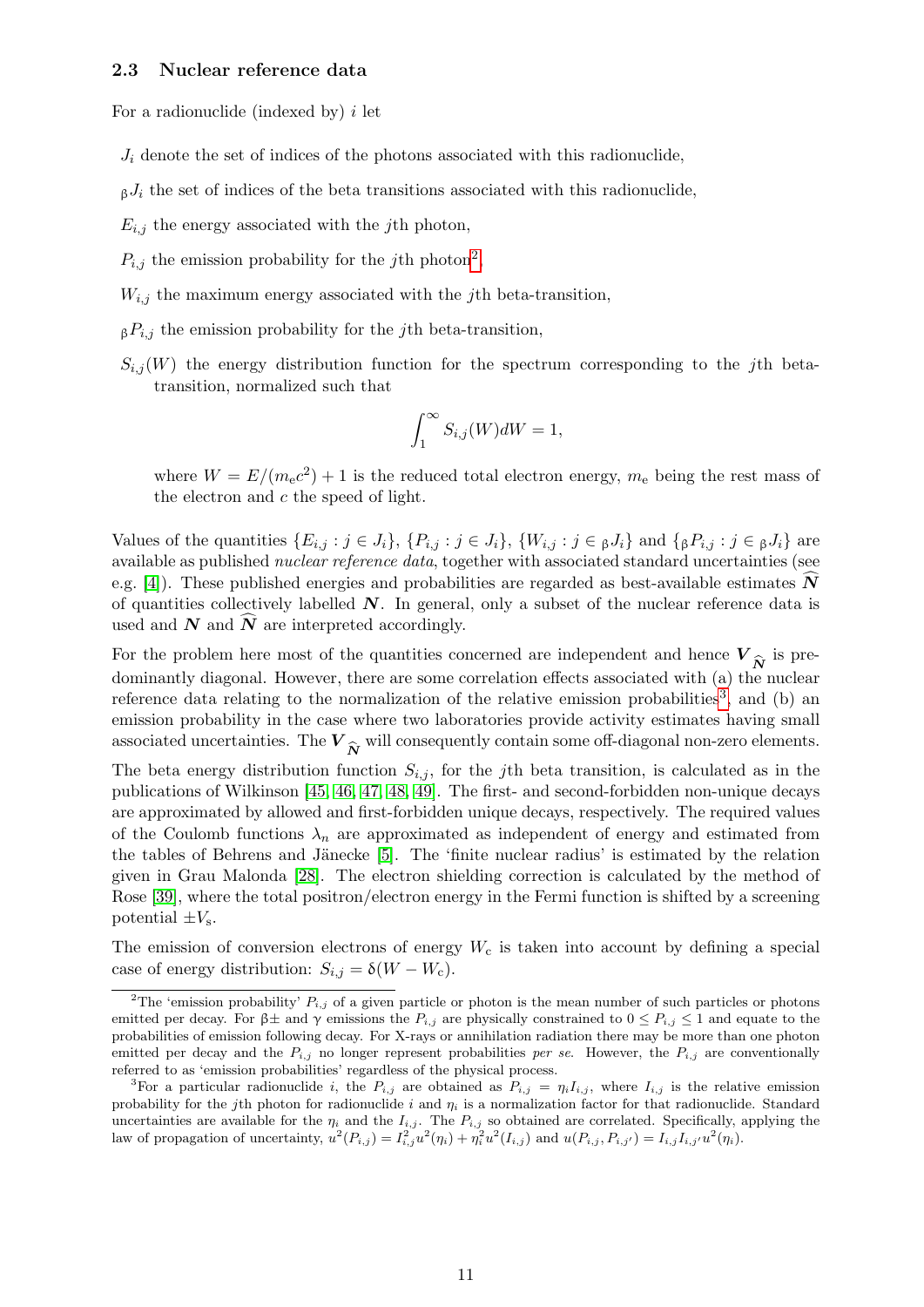### <span id="page-15-0"></span>2.4 Key comparison reference values

Let  $(A_e)^{KCRV}$  denote a key comparison reference value (KCRV) for radionuclide *i*. For many of the radionuclides, such a KCRV is published in the BIPM Key Comparison Database (KCDB) [\[6\]](#page-37-7) and is considered to be a best estimate, together with an associated standard uncertainty, of the equivalent activity. The model may be used ultimately to derive KCRVs for other radionu-clides [\[37\]](#page-38-8). The set of such KCRVs is denoted by  $\hat{K}$  and the vector of quantities of which  $\hat{K}$  is a realization is denoted by  $K$ .

Account is not taken here of the uncertainties associated with the elements of  $\widehat{K}$ , since their influence compared with those of  $\widehat{D}$ ,  $\widehat{N}$  and  $\widehat{R}$  would be expected to be small. See section [11.](#page-35-0)

# <span id="page-15-1"></span>3 Model building

#### <span id="page-15-2"></span>3.1 Generic form for the efficiency function of the ionization chamber

Denote by  $\epsilon(E)$  the efficiency of the ionization chamber for photons of energy E, and by  $\epsilon_6(W)$ its efficiency for electrons of energy W. The function  $\epsilon(E)$  is known as the photon efficiency function or photon efficiency curve and  $\epsilon_{\beta}(W)$  as the electron efficiency function or curve. Since analytical forms for these functions derived from *physical* principles are not available,  $\epsilon(E)$  is modelled by an appropriate *empirical* function  $F(\mathbf{B}^{(1)}, E)$  and  $\epsilon_{\beta}(W)$  by  $G(\mathbf{B}^{(2)}, W)$ . The  $\mathbf{B}^{(1)}$ and  $\mathbf{B}^{(2)}$  denote sets of adjustable model parameters, with  $\mathbf{B} = ((\mathbf{B}^{(1)})^{\mathrm{T}}, (\mathbf{B}^{(2)})^{\mathrm{T}})^{\mathrm{T}}$ , that is

$$
\boldsymbol{B} = \left[\begin{array}{c} \boldsymbol{B}^{(1)} \\ \boldsymbol{B}^{(2)} \end{array}\right],
$$

representing the aggregated set of adjustable model parameters.

The model for the efficiency of the chamber for radionuclide  $i$  is given [\[31\]](#page-38-3) by

$$
\epsilon_i = \sum_{j \in J_i} P_{i,j} F(\mathbf{B}^{(1)}, E_{i,j}) + \sum_{j \in \beta J_i} \beta P_{i,j} \int_1^{W_{i,j}} S_{i,j}(W) G(\mathbf{B}^{(2)}, W) dW.
$$
 (7)

The corresponding model for the equivalent activity  $[31, 38, 41]$  $[31, 38, 41]$  $[31, 38, 41]$  of radionuclide i, indicating explicitly that it depends on  $\boldsymbol{B}$  and  $\boldsymbol{N}$ , is

<span id="page-15-6"></span>
$$
(A_{e})_{i}^{\text{model}}(\mathbf{B}, \mathbf{N}) = \epsilon_{i}^{-1} = \left[ \sum_{j \in J_{i}} P_{i,j} F(\mathbf{B}^{(1)}, E_{i,j}) + \sum_{j \in \beta^{J_{i}}} \beta P_{i,j} \int_{1}^{W_{i,j}} S_{i,j}(W) G(\mathbf{B}^{(2)}, W) dW \right]^{-1}.
$$
\n(8)

This quantity is the model value for the equivalent activity of radionuclide i.

#### <span id="page-15-3"></span>3.2 Representation of the photon and electron efficiency functions

#### <span id="page-15-4"></span>3.2.1 Physically possible empirical models

Although the form of the efficiency functions  $F(\mathbf{B}^{(1)}, E)$  and  $G(\mathbf{B}^{(2)}, W)$  is not known analytically, they are expected to vary smoothly with energy, reasons for which have been given [\[40\]](#page-39-0). Hence, appropriate smooth empirical functions containing adjustable parameters are required. Because of the arbitrariness of choice, it is important that the functions used are validated by confirming that there is no lack of consistency of model and data. This aspect is addressed in section [7,](#page-23-0) and also mentioned later in this section.

Consider first models of the form

<span id="page-15-5"></span>
$$
F(\mathbf{B}^{(1)}, E) = \sum_{h=1}^{n} B_h^{(1)} \phi_h(E), \qquad G(\mathbf{B}^{(2)}, W) = \sum_{h=1}^{n_{\beta}} B_h^{(2)} \psi_h(W), \tag{9}
$$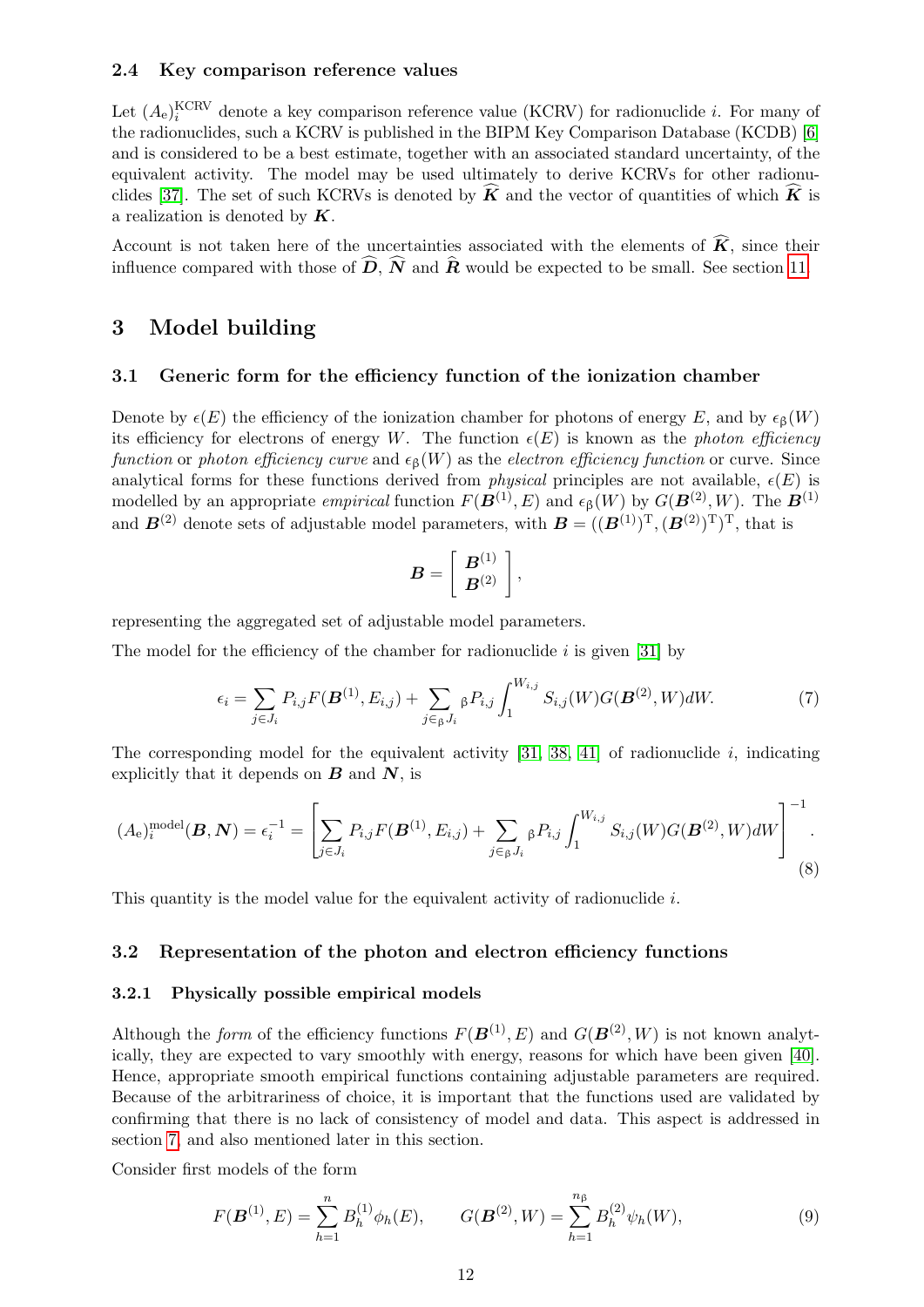where  $(B_1^{(1)}$  $\mathcal{B}_1^{(1)},\ldots,\mathcal{B}_n^{(1)})$  are the elements of  $\boldsymbol{B}^{(1)}$  and  $(\mathcal{B}_1^{(2)})$  $\mathcal{B}_1^{(2)}, \ldots, \mathcal{B}_{n_\beta}^{(2)}$  those of  $\boldsymbol{B}^{(2)},$  and the  $\phi_h(E)$ and  $\psi_h(W)$  are suitable sets of basis functions. Possible basis functions are powers of E or W (making  $F(\mathbf{B}^{(1)}, E)$  or  $G(\mathbf{B}^{(2)}, W)$  a polynomial in E or W) and B-splines for a prescribed set of knots (making  $F(B^{(1)}, E)$  or  $G(\vec{B^{(2)}, W})$  a spline with these knots). Appropriately transformed polynomials were used for this application. A suitable representation of polynomials (section [3.2.2\)](#page-17-0) is used for numerical purposes.

Appropriate orders of the polynomials are required to ensure that the model is consistent with the data, accounting for the uncertainties. Generally, unless adequate data are available, a polynomial might exhibit oscillations in order to be 'close' to the data in the above sense. Such oscillations would be regarded as spurious in a representation of an efficiency curve, since they would result in violation of the required smoothness indicated above.

A polynomial might even take negative values in part of the range of interest. A polynomial that took such values at meaningful energies would not provide a physically possible representation of an efficiency curve. In particular, it could not be used for predictive purposes at such energies.

Both oscillations and negative values indeed occurred when using a prototype version of a software implementation based on 'pure polynomials'.

Two modifications were made to address this aspect. They were based on studying the 'shape' of the SIR photon efficiency curve, which is often plotted as  $F(\mathbf{B}^{(1)}, E)/E$  against E in order to display more clearly the deviations of the efficiency curve from linearity.

First, a polynomial with argument  $\ln E$  rather than E was used in modelling the photon efficiency curve, because the interval of values of  $E$  covers three orders of magnitude and the shape of this curve is more polynomial-like when expressed in terms of  $\ln E$ . The use of this argument helped to overcome problems with spurious oscillations when applied to the measurement data of concern. The principal reason for the improvement is the changes made to the spacing between the relatively sparse radionuclide data available at high energies.

The interval of values of  $W$  was such that a logarithmic transformation was not necessary in modelling the electron efficiency curve.

Second, to ensure that a mathematical representation of an efficiency curve could never take a negative value, and therefore remained physically possible, each of the models for  $F(\mathbf{B}^{(1)}, E)/E$ and  $G(\mathbf{B}^{(2)}, W)/W$  was expressed as the *exponential of a polynomial* rather than a pure poly-nomial.<sup>[4](#page-16-0)</sup> Such a form is positive everywhere for any polynomial. In fact, this is equivalent to plotting the photon efficiency curve on a log-log scale. The use of the exponential of a polynomial has a further advantage. For the SIR, the graph of  $F(\mathbf{B}^{(1)}, E)/E$  constitutes a 'peak'. In areas such as spectroscopy, peaks are often represented by a Gaussian function or a variant of such a function. A Gaussian function can be written as the exponential of a polynomial of order three.<sup>[5](#page-16-1)</sup> For exponentials of polynomials of order greater than three, various degrees of asymmetry, bulbousness, etc. can be reproduced. This should give the model sufficient flexibility to reproduce the shape of efficiency curves for an ionization chamber different from those of the SIR (see section [10.2\)](#page-34-0).

The variants of expressions [\(9\)](#page-15-5) used are thus

<span id="page-16-2"></span>
$$
F(\mathbf{B}^{(1)}, E) = E \exp\left(\sum_{h=1}^{n} B_h^{(1)} \phi_h(\ln E)\right), \qquad G(\mathbf{B}^{(2)}, W) = W \exp\left(\sum_{h=1}^{n} B_h^{(2)} \psi_h(W)\right). \tag{10}
$$

Now consider how estimates of  $\mathbf{B}^{(1)}$  and  $\mathbf{B}^{(2)}$  in the models [\(10\)](#page-16-2) can be determined. If these

<span id="page-16-0"></span><sup>4</sup>A class of models consisting of 'exponentials of polynomials' has been used in spectral characteristic modelling [\[20\]](#page-38-9), behaving like a Gaussian function in a log variable (a 'log-normal') for polynomial order three (degree two or quadratic), and providing greater approximation power for higher orders.

<span id="page-16-1"></span><sup>&</sup>lt;sup>5</sup>The exponential of a polynomial of order three can be expressed in at least two ways, namely,  $p_1 \exp(-p_2(E - p_3)^2)$  and  $\exp(q_1 + q_2E + q_3E^2)$ . The first form is a scaled Gaussian function and the second the exponential of a quadratic polynomial. For any value of the Gaussian parameters  $p_1$ ,  $p_2$  and  $p_3$ , the polynomial coefficients  $q_1$ ,  $q_2$  and  $q_3$  can be formed in terms of them. Conversely, for any polynomial coefficients  $q_1$ ,  $q_2$ and  $q_3$ , with  $q_3 < 0$ , the Gaussian parameters  $p_1$ ,  $p_2$  and  $p_3$  can be formed from them. The condition  $q_3 < 0$ implies that the function is a 'peak', as opposed to a 'valley'.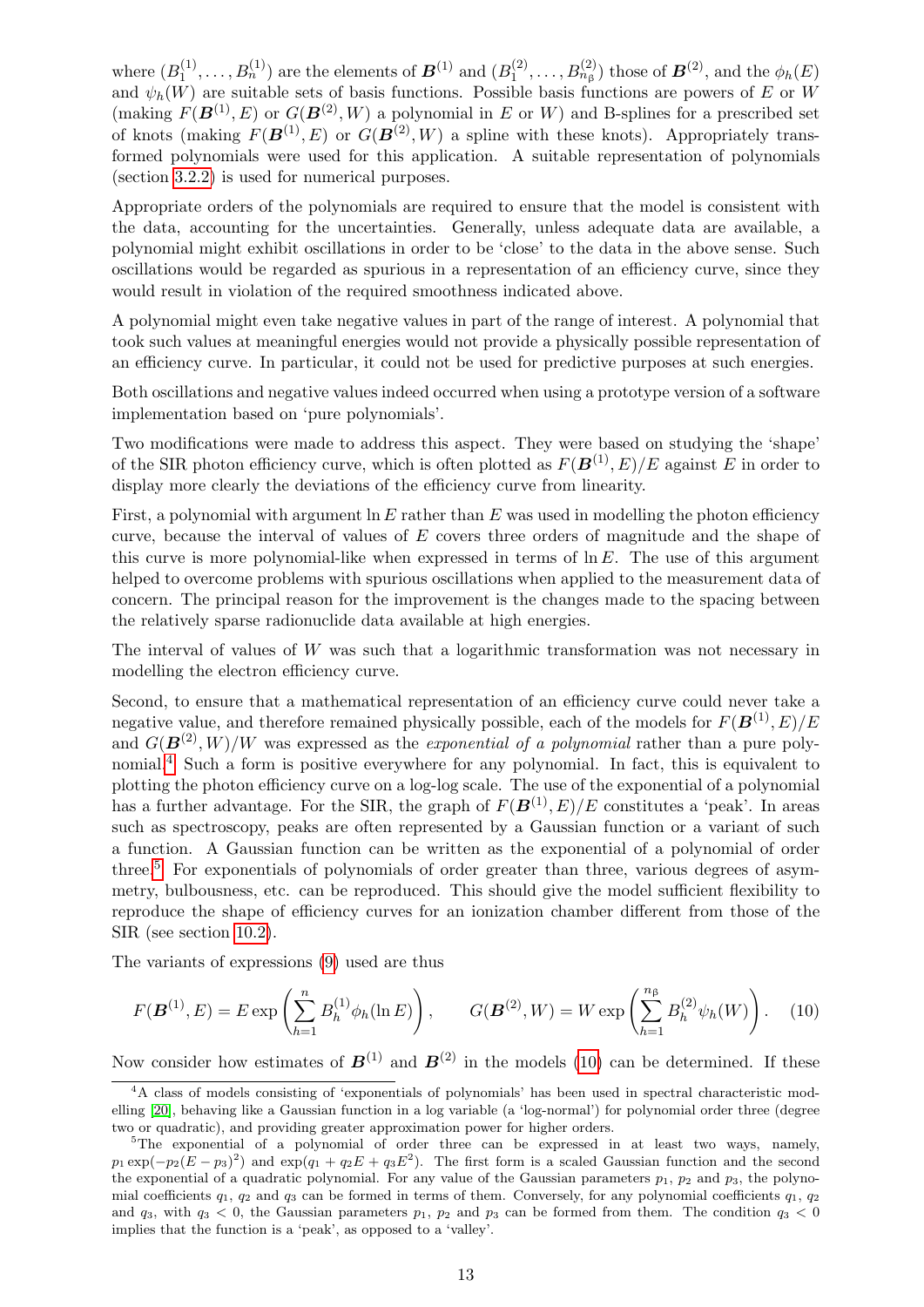models adequately describe the efficiency curves, that is the approximation errors committed by their use are negligible compared with the uncertainties associated with  $\vec{D}$ ,  $\vec{N}$  and  $\vec{R}$  (an aspect addressed in section [7\)](#page-23-0), expressions [\(10\)](#page-16-2) can be substituted into the model [\(8\)](#page-15-6), and the resulting expression employed. Thus,

<span id="page-17-6"></span>
$$
(A_{e})_{i}^{\text{model}}(\boldsymbol{B}, \boldsymbol{N}) = \left[ \sum_{j \in J_{i}} P_{i,j} E_{i,j} \exp \left( \sum_{h=1}^{n} B_{h}^{(1)} \phi_{h}(\ln E_{i,j}) \right) + \sum_{j \in \beta J_{i}} \beta P_{i,j} \int_{1}^{W_{i,j}} W S_{i,j}(W) \exp \left( \sum_{h=1}^{n_{\beta}} B_{h}^{(2)} \psi_{h}(W) \right) dW \right]^{-1}, \quad (11)
$$

the form for the model that is used henceforth.

#### <span id="page-17-0"></span>3.2.2 Polynomial representation

For purposes of numerical stability [\[14\]](#page-37-8), essential here to avoid unnecessary loss of numerical precision for polynomials of arbitrary order,  $\phi_h(\ln E)$  in expression [\(10\)](#page-16-2) is represented as

<span id="page-17-3"></span>
$$
\phi_h(\ln E) = T_{h-1}(x),\tag{12}
$$

where  $T_i(x)$  is the Chebyshev polynomial of the first kind of degree j in the normalized variable

<span id="page-17-2"></span>
$$
x = \frac{(\ln E - \ln E_{\min}) - (\ln E_{\max} - \ln E)}{\ln E_{\max} - \ln E_{\min}},
$$
\n(13)

and  $[E_{\min}, E_{\max}]$  is the energy range over which the modelling is to be carried out. It is recommended that the values

$$
E_{\min} = \min_{j \in J_i, i \in I} E_{i,j}, \qquad E_{\max} = \max_{j \in J_i, i \in I} E_{i,j}
$$
(14)

are taken. Reasons for the specific form [\(13\)](#page-17-2) of the linear transformation formula have been given [\[11\]](#page-37-9).

The  $G(\mathbf{B}^{(2)}, W)$  is treated similarly:  $\psi_h(W)$  in expression [\(10\)](#page-16-2) is represented as

$$
\psi_h(W) = T_{h-1}(x),\tag{15}
$$

where

$$
x = \frac{(W - W_{\min}) - (W_{\max} - W)}{W_{\max} - W_{\min}},
$$
\n(16)

with

<span id="page-17-4"></span>
$$
W_{\min} = 1, \qquad W_{\max} = \max_{j \in \mathcal{G}} W_{i,j}.
$$
 (17)

#### <span id="page-17-1"></span>3.3 Accounting for impurity corrections

Any particular correction  $C_{i,\ell}$  (section [2.1\)](#page-11-1) is either known or depends on B, N and R, and can thus generally be represented by  $C_{i,\ell}(\mathbf{B}, \mathbf{N}, \mathbf{R})$ .

To account for the categories of correction factor considered in section [2.1,](#page-11-1) and in order to generalize the treatment, a mixing ratio  $\theta_i$  relating to each radionuclide of concern is introduced. This ratio is taken as unity or zero according to whether or not radionuclide  $i$  had previously been well-characterized, that is whether or not a reliable value  $(A_e)^{KCRV}$  for the equivalent activity  $(A_e)_i$  is available. Then, expression [\(5\)](#page-12-4) can be interpreted as

<span id="page-17-5"></span>
$$
C_{i,\ell}(\boldsymbol{B},\boldsymbol{N},\boldsymbol{R}) = 1 + \sum_{k \in K_{i,\ell}} R_{i,\ell,k} Q_{i,k}(\boldsymbol{B},\boldsymbol{N}), \qquad (18)
$$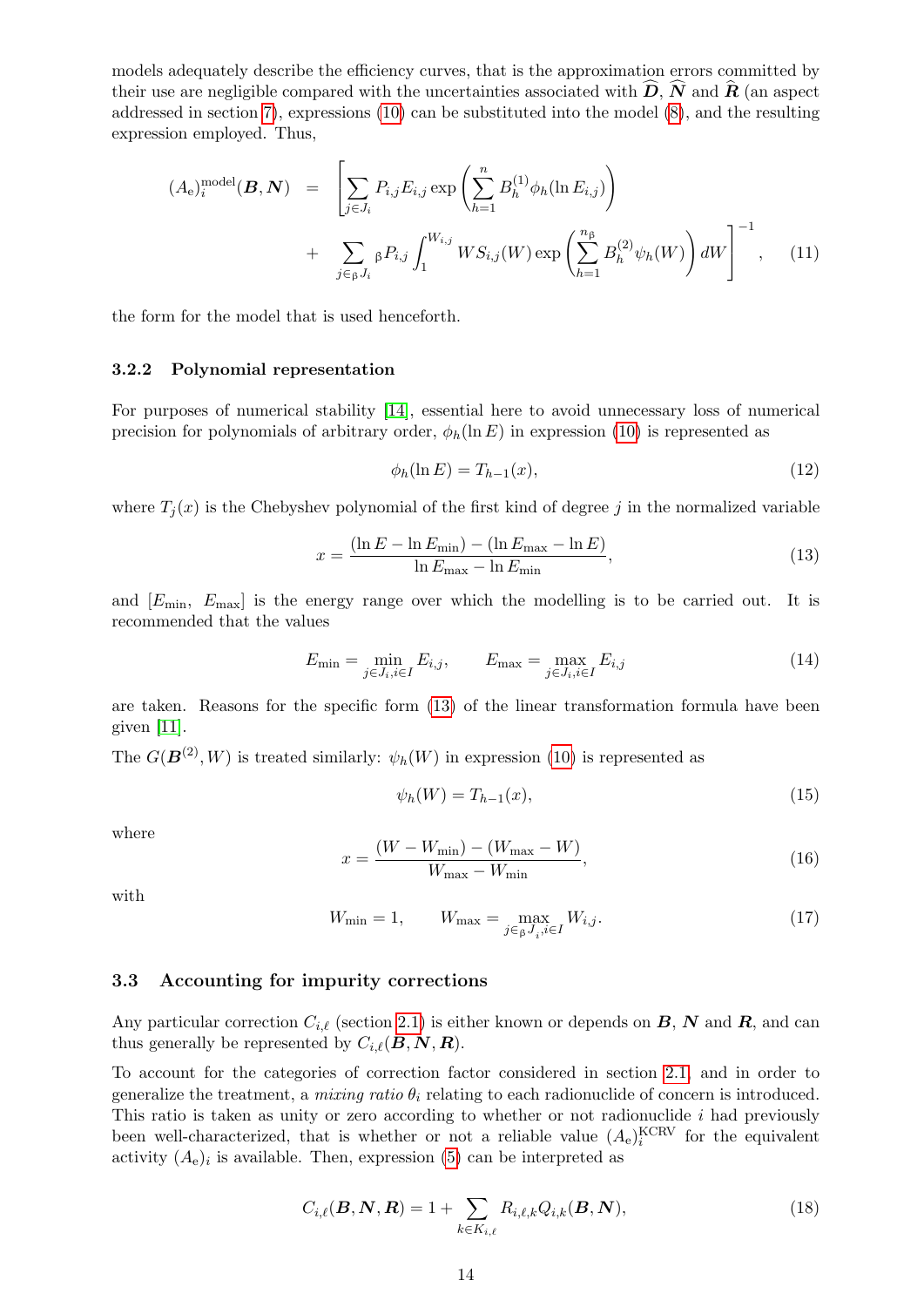where

$$
Q_{i,k}(\boldsymbol{B},\boldsymbol{N}) = \frac{(A_e)_i^{\text{comptd}}(\boldsymbol{B},\boldsymbol{N})}{(A_e)_k^{\text{comptd}}(\boldsymbol{B},\boldsymbol{N})},
$$
\n(19)

and, with the superscript cmptd denoting 'computed',

<span id="page-18-6"></span>
$$
(A_e)_i^{\text{cmptd}}(\boldsymbol{B}, \boldsymbol{N}) = \theta_i (A_e)_i^{\text{KCRV}} + (1 - \theta_i) (A_e)_i^{\text{model}}(\boldsymbol{B}, \boldsymbol{N}). \tag{20}
$$

This approach has the property that a value of  $\theta_i$  between zero and one can be chosen to reflect the use of a previously evaluated but not totally reliable value of  $(A_e)_i$ . The use of  $\theta_i$  also results in a simplification of the formulae used for derivatives when solving the generalized non-linear least-squares problem and in the uncertainty evaluation (appendix [B\)](#page-44-0).

# <span id="page-18-0"></span>4 Solution characterization

#### <span id="page-18-1"></span>4.1 Matching modelled and measured values

Let  $I$  denote the set of indices of all radionuclides of concern and  $L_i$  the set of indices representing the laboratories that have measured radionuclide i.

The current-, decay- and impurity-corrected quantity [\(2\)](#page-12-5) is expressed as

<span id="page-18-2"></span>
$$
(Ae)i,\ellmeas(B, D, N, R) = Di,\ellCi,\ell(B, N, R).
$$
\n(21)

The requirement is to match in some sense the expressions [\(8\)](#page-15-6) and [\(21\)](#page-18-2). Both the 'measured' and modelled equivalent activities over all relevant radionuclides  $i$  and laboratories  $\ell$  generally depend on  $\mathbf{B}, \mathbf{N}$  and  $\mathbf{R}$ . The latter activities (expression [\(21\)](#page-18-2)) also depend on  $\mathbf{D}$ . Matching is achieved by estimating  $\bm{B}$  in such a way that a suitable measure of closeness of the two expressions (section [4.2\)](#page-19-0) is as small as possible. However, the form of the problem is unconventional as a consequence of the 'measured' equivalent activities depending on the unknown parameters  $\boldsymbol{B}$ rather than being fixed. The problem can, however, be transformed as follows.

Divide the right-hand sides of expressions [\(8\)](#page-15-6) and [\(21\)](#page-18-2) by  $C_{i,\ell}(B, N, R)$ . The advantage of this simple problem transformation is that the  $f_{i,\ell}(B, N, R)$  given by

<span id="page-18-5"></span>
$$
f_{i,\ell}(\boldsymbol{B},\boldsymbol{N},\boldsymbol{R}) = \frac{(A_{\mathrm{e}})_{i}^{\mathrm{model}}(\boldsymbol{B},\boldsymbol{N})}{C_{i,\ell}(\boldsymbol{B},\boldsymbol{N},\boldsymbol{R})}, \qquad i \in I, \quad \ell \in L_{i}, \tag{22}
$$

which depend on  $\mathbf{B}, \mathbf{N}$  and  $\mathbf{R}$ , can then be matched to the  $D_{i,\ell}$ , which depend only on  $\mathbf{D}$ .

The function  $f_{i,\ell}(B, N, R)$  will be known as the *equivalent activity model* for radionuclide i and laboratory  $\ell$ . The vector of the  $f_{i,\ell}(B, N, R)$  will be denoted by  $f(B, N, R)$  and known as the equivalent activity model vector.

To reiterate, the information available for use in the determination of a match includes

- <span id="page-18-3"></span>1. the vector estimate  $\widehat{D}$  of  $D$  provided by the laboratories' measured values of the activities of the radionuclides and by the ionization current measurements in the SIR,
- 2. a vector estimate  $\vec{B}$  of the efficiency curve parameters  $B$ , e.g. from previous work on determining efficiency curves (see section [5.4\)](#page-22-0),
- 3. a vector estimate  $\widehat{N}$  of N from published nuclear reference data,
- <span id="page-18-4"></span>4. a vector estimate  $\hat{\mathbf{R}}$ , the elements of which are provided by the laboratories, of the relative impurity activities  $\boldsymbol{R}$ , and
- 5. the uncertainty matrices associated with the vector estimates in [1–](#page-18-3)[4.](#page-18-4)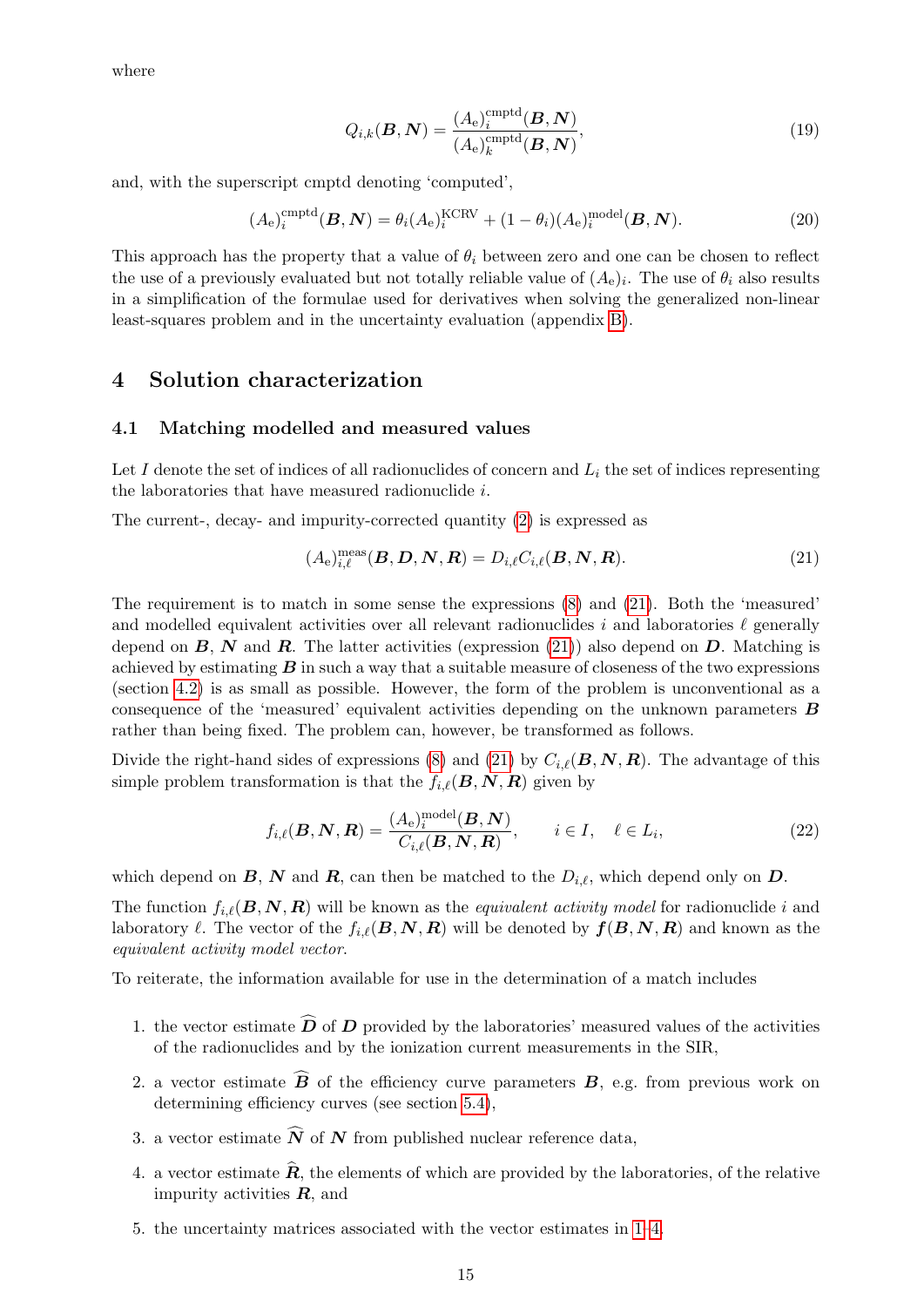Denote by  $Z$  the composite vector of quantities  $B, N$  and  $R$ :

$$
\boldsymbol{Z}^{\mathrm{T}} = [\boldsymbol{B}^{\mathrm{T}}, \ \boldsymbol{N}^{\mathrm{T}}, \ \boldsymbol{R}^{\mathrm{T}}].
$$

It is taken that  $D$  and  $Z$  are mutually independent.

#### <span id="page-19-0"></span>4.2 Measure of deviation of model from data

#### <span id="page-19-1"></span>4.2.1 Full formulation

If all the estimates  $\widehat{D}$ ,  $\widehat{B}$ ,  $\widehat{N}$  and  $\widehat{R}$  and their associated uncertainty matrices, discussed in section [4.1,](#page-18-1) are to be used within the generalized non-linear least-squares regression, these estimates can be regarded as prior values of the corresponding quantities, and the results of the analysis would furnish *posterior* estimates of these quantities. In this context, denote by  $Z$  the corresponding prior estimate of Z,

$$
\widehat{\boldsymbol{Z}}^{\mathrm{T}}=[\widehat{\boldsymbol{B}}^{\mathrm{T}}, \ \widehat{\boldsymbol{N}}^{\mathrm{T}}, \ \widehat{\boldsymbol{R}}^{\mathrm{T}}],
$$

and by  $\boldsymbol{V}_{\widehat{\boldsymbol{Z}}}$  $=\text{diag}\left(\boldsymbol{V}_{\widehat{\boldsymbol{B}}},\;\boldsymbol{V}_{\widehat{\boldsymbol{N}}},\;\boldsymbol{V}_{\widehat{\boldsymbol{R}}}\right)$ ) the uncertainty matrix associated with  $\hat{Z}$ .

A measure of the deviation of  $D$  and  $Z$  from their prior estimates that accounts for the provided uncertainty information is

$$
(\widehat{\mathbf{D}}-\mathbf{D})^{\mathrm{T}} V_{\widehat{\mathbf{D}}}^{-1}(\widehat{\mathbf{D}}-\mathbf{D})+(\widehat{\mathbf{Z}}-\mathbf{Z})^{\mathrm{T}}\mathbf{V}_{\widehat{\mathbf{Z}}}^{-1}(\widehat{\mathbf{Z}}-\mathbf{Z}).
$$

This formulation constitutes a non-linear counterpart of a Gauss-Markov measure [\[2\]](#page-37-1).

Since the posterior estimate of D is to be equal to that of the model vector  $f(B, N, R) \equiv f(Z)$ , this measure can be expressed as

<span id="page-19-2"></span>
$$
S_{\text{full}}(\mathbf{Z}) = [\widehat{\mathbf{D}} - \mathbf{f}(\mathbf{Z})]^{\text{T}} \mathbf{V}_{\widehat{\mathbf{D}}}^{-1} [\widehat{\mathbf{D}} - \mathbf{f}(\mathbf{Z})] + (\widehat{\mathbf{Z}} - \mathbf{Z})^{\text{T}} \mathbf{V}_{\widehat{\mathbf{Z}}}^{-1} (\widehat{\mathbf{Z}} - \mathbf{Z}). \tag{23}
$$

A statistically valid match of model and data would be achieved by minimizing  $S_{full}(Z)$  with respect to  $Z$  to obtain the posterior vector estimate  $Z^*$ , say, of this quantity. The uncertainty matrix  $V_{Z^*}$  associated with  $Z^*$  could also be obtained as a by-product of the minimization algorithm, from which the required uncertainty matrix  $V_{B^*}$  associated with  $B^*$ , the posterior estimate of  $B$ , could be extracted.

Were the model linear in the parameters, the corresponding (linear least-squares) estimator would be the most efficient (that is, having minimum variance) of all unbiased estimators that can be expressed in terms of linear functions of the data (from Gauss-Markov theory). For a model that is non-linear in the parameters, as here, that result would apply only approximately. There may exist another estimator that is more efficient, but obtaining such an estimator would be a challenging task.

There are two difficulties associated with the measure [\(23\)](#page-19-2), relating to (a) the appreciable amount of computation that would be required to minimize it, and (b) the interpretation and repercussions of the results, leading to several consequences, as indicated in the following paragraph.

The approach formulates a priori the problem in a manner that respects the knowledge of the uncertainties associated with all relevant effects. The function  $S_{\text{full}}(\mathbf{Z})$  in expression [\(23\)](#page-19-2) is minimized with respect to  $\mathbf{Z} = [\mathbf{B}^T, \ \mathbf{N}^T, \ \mathbf{R}^T]^T$  to give estimates  $\mathbf{B}^*$  of  $\mathbf{B}, \ \mathbf{N}^*$  of  $\mathbf{N},$ and  $\mathbb{R}^*$  of  $\mathbb{R}$ . If all these estimates were to be 'accepted' in some sense, assuming that statistical tests of the model were satisfied,  $B^*$  would provide an improved definition of the efficiency curves. Moreover,  $N^*$  could arguably be used as replacements for the tabulated nuclear reference data. The rationale for this statement is that further information (the SIR measurement data) has been used, the statistical tests were satisfied (meaning there is no reason to suspect any inconsistency), and hence the adjusted values should constitute improvements. However, it would be unreasonable to expect that the tables of the transition energies and probabilities would be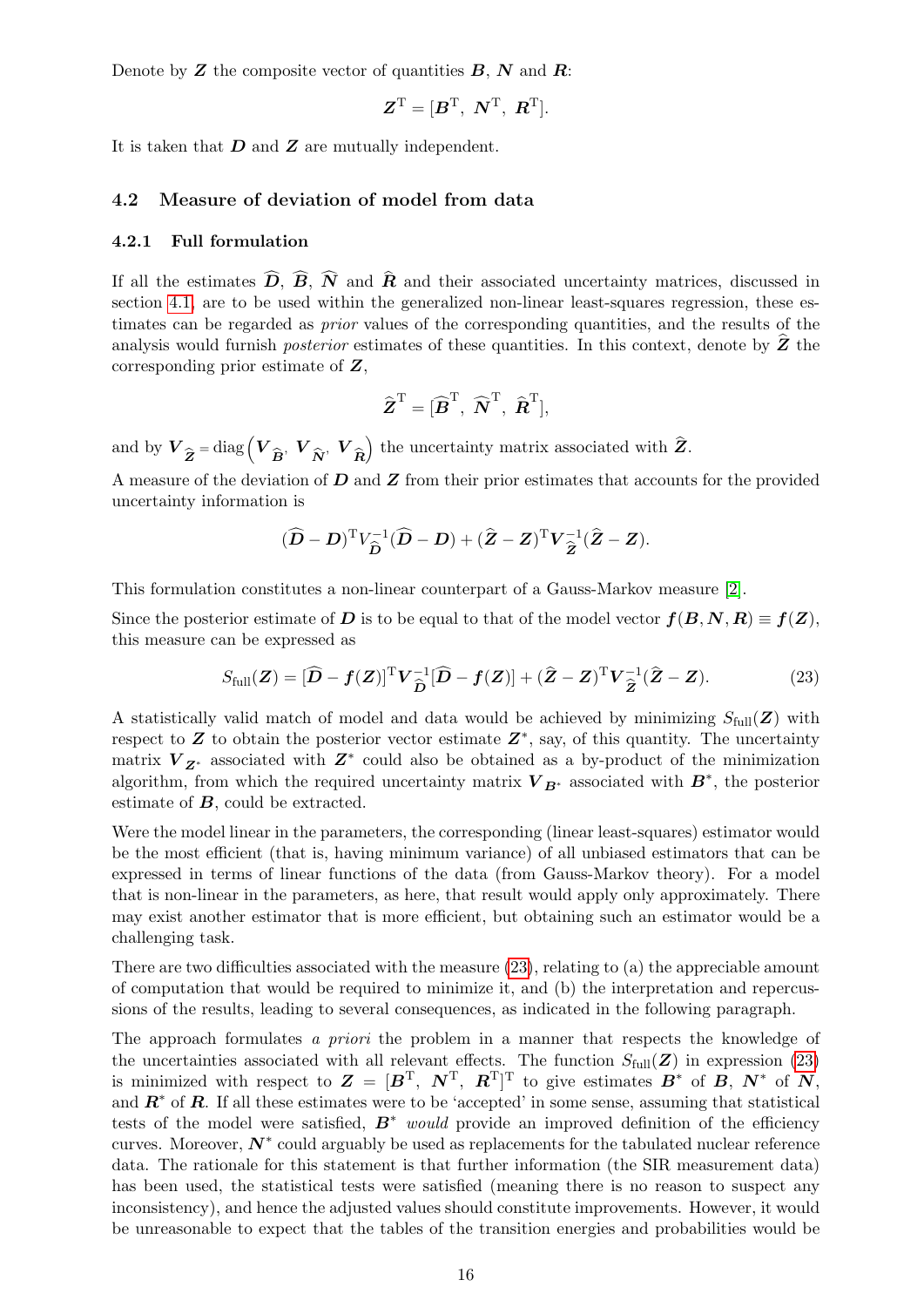updated on every occasion a statistically consistent model fit was made. Therefore, one approach could be to use the energy curve parameters  $B^*$  so provided, but not explicitly to propose change to the tables of nuclear reference data (although the relevant authors could be informed). Should the model fit be statistically inconsistent with the data, an intriguing possibility is raised. It is recommended in section [7.2](#page-24-1) that following a failure of the consistency check, the model residuals are used to identify radionuclide measurement data regarded as discrepant. This check would naturally also include the nuclear reference data. As a consequence, possible erroneous values for some transition energies and probabilities could be identified.

Similar approaches have been used to determine some nuclear data, such as atomic masses [\[1\]](#page-37-10).

The full formulation generates a demanding problem computationally. It would appear there is no available software for such problems.[6](#page-20-2)

#### <span id="page-20-0"></span>4.2.2 Partial formulation

Instead, therefore, an approach is used that avoids this difficulty, which has good rather than near-optimal statistical properties. The approach does not provide  $V_{Z^*}$  directly. Rather, this uncertainty matrix is obtained by a stage of uncertainty propagation once  $B^*$  has been determined (section [6\)](#page-22-1).

The measure [\(23\)](#page-19-2) is adapted as follows. First, the vector components  $N$  and  $R$  of  $Z$  are not regarded as quantities for which posterior estimates are to be determined. Rather they are set to the prior estimates  $\hat{\mathbf{N}}$  and  $\hat{\mathbf{R}}$  and kept fixed at these values. Second, no prior estimate of  $\bf{B}$  is used. (Such an estimate is used, however, as an initial approximation to  $\bf{B}$  when solving iteratively the problem formulated below.) Consequently, instead of the measure [\(23\)](#page-19-2), the measure

<span id="page-20-3"></span>
$$
S_{\text{part}}(\boldsymbol{B}) = [\widehat{\boldsymbol{D}} - \boldsymbol{f}(\boldsymbol{B}, \widehat{\boldsymbol{N}}, \widehat{\boldsymbol{R}})]^{\text{T}} \boldsymbol{V}_{\widehat{\boldsymbol{D}}}^{-1} [\widehat{\boldsymbol{D}} - \boldsymbol{f}(\boldsymbol{B}, \widehat{\boldsymbol{N}}, \widehat{\boldsymbol{R}})]. \tag{24}
$$

is used. This measure, a function of  $B$  only, is minimized with respect to  $B$  using a reliable generalized non-linear least-squares algorithm [\[2\]](#page-37-1). The resulting uncertainty matrix associated with the estimate  $B^*$  so determined does not, however, account for the effects of the uncertainty matrices associated with  $\widehat{N}$  and  $\widehat{R}$ . The manner in which such account can be taken is considered in section [6.](#page-22-1)

In consistent cases this approach based on a partial formulation can be expected to yield only slightly different estimates  $N^*$  from those provided by the full least-squares formulation in section [4.2.1.](#page-19-1)

#### <span id="page-20-1"></span>4.3 Equation characterizing the solution

Specifically,  $B^*$  is the  $B$  that minimizes the measure [\(24\)](#page-20-3). At the solution, the partial derivatives of the measure with respect to  $\bf{B}$  are zero. The solution hence satisfies [\[26\]](#page-38-10)

<span id="page-20-4"></span>
$$
h(B,\widehat{\boldsymbol{D}},\widehat{\boldsymbol{N}},\widehat{\boldsymbol{R}}) \equiv \left(\frac{\partial \boldsymbol{f}(\boldsymbol{B},\widehat{\boldsymbol{N}},\widehat{\boldsymbol{R}})}{\partial \boldsymbol{B}}\right)^{\mathrm{T}} \boldsymbol{V}_{\widehat{\boldsymbol{D}}}^{-1} [\widehat{\boldsymbol{D}} - \boldsymbol{f}(\boldsymbol{B},\widehat{\boldsymbol{N}},\widehat{\boldsymbol{R}})] = \boldsymbol{0},\tag{25}
$$

<span id="page-20-2"></span><sup>6</sup> It constitutes a generalized non-linear least-squares problem with a number of adjustable parameters equal not just to the dimension of B (of order 10), but to the dimension of  $\mathbf{Z} = [\mathbf{B}^T, \ \mathbf{N}^T, \ \mathbf{R}^T]^T$  (of order 1000). Such problems can be solved on today's computers, especially if advantage is taken of the structure of the matrices that arises in their formulation. For the problem of concern here, the Jacobian matrix (section [1.2\)](#page-9-0) would be bordered (or augmented band) [\[10\]](#page-37-11) and the uncertainty matrix block-diagonal. Algorithms and software already exist [\[10,](#page-37-11) [12\]](#page-37-12) for problems with a bordered Jacobian and a diagonal uncertainty matrix. For the problem here, with a bordered Jacobian and a block-diagonal uncertainty matrix, it seems that software is not available for such a computation, although the technology exists for developing an implementation.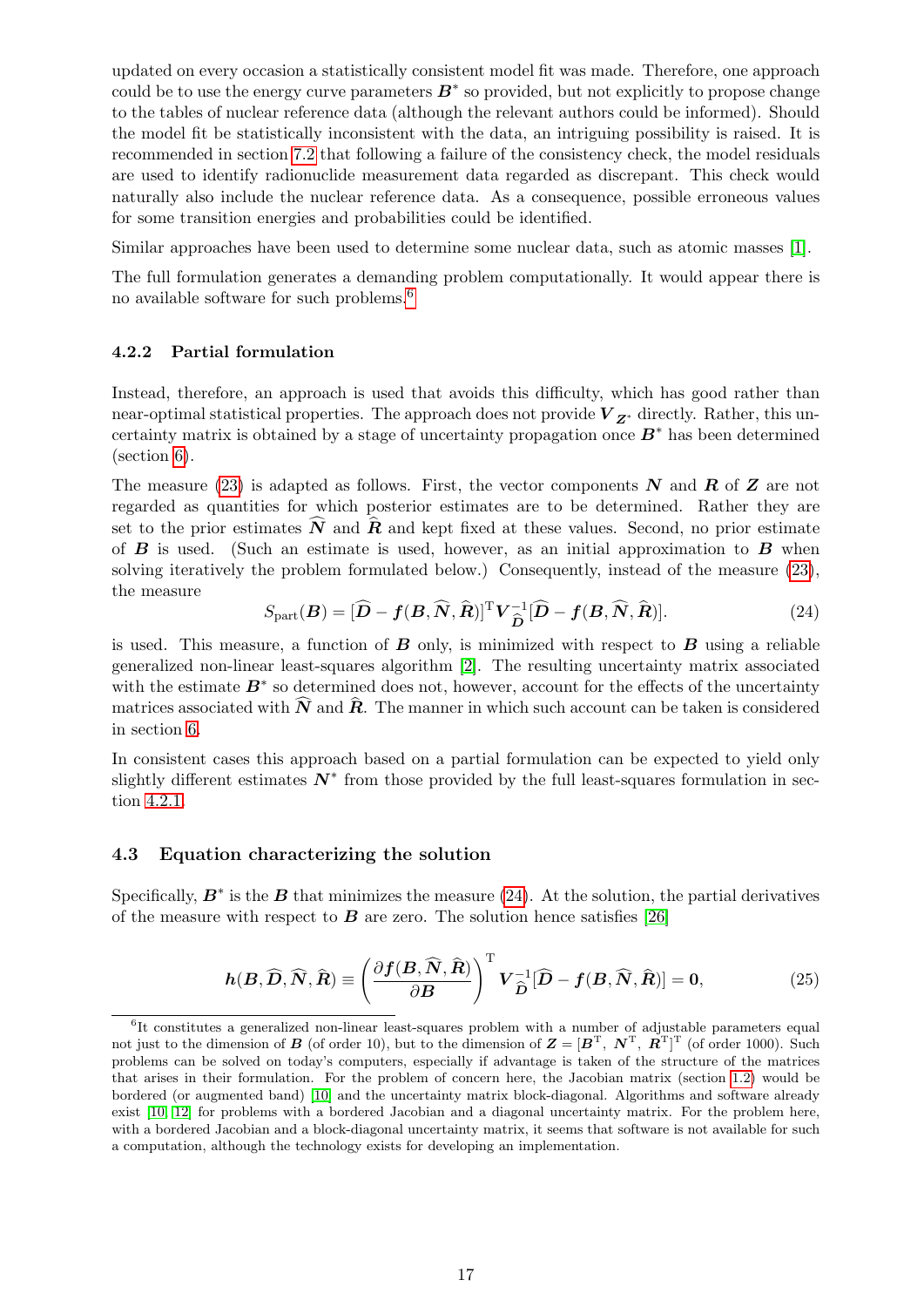where

$$
\frac{\partial \boldsymbol{f}(\boldsymbol{B},\boldsymbol{N},\boldsymbol{R})}{\partial \boldsymbol{B}} = \left[ \begin{array}{ccc} \partial f_1/\partial B_1 & \cdots & \partial f_1/\partial B_N \\ \vdots & \ddots & \vdots \\ \partial f_m/\partial B_1 & \cdots & \partial f_m/\partial B_N \end{array} \right].
$$

Vector equation [\(25\)](#page-20-4), constituting a system of non-linear algebraic equations, is not generally solved as such for  $B = B^*$ , but  $S_{part}(B)$  in expression [\(24\)](#page-20-3) is minimized using a generalized nonlinear least-squares algorithm to provide  $B^*$ . Equation [\(25\)](#page-20-4) is, however, important regarding uncertainty evaluation for the solution of the problem (section [6\)](#page-22-1).

# <span id="page-21-0"></span>5 Model parameter determination

#### <span id="page-21-1"></span>5.1 General

The generalized non-linear least-squares algorithm mentioned in section [4.2](#page-19-0) is iterative. Starting with an initial approximation to  $\bm{B}$ , at each iteration it constructs what is generally an improved approximation. The sequence of approximations ultimately converge to  $B^*$ . At each iteration, the model deviation

<span id="page-21-5"></span>
$$
s(B, D, N, R) = D - f(B, N, R)
$$
\n<sup>(26)</sup>

and the partial derivatives of that deviation with respect to  $\bm{B}$  are evaluated for the current value of  $B$ , with

$$
D=\widehat{D},\qquad N=\widehat{N},\qquad R=\widehat{R}.
$$

#### <span id="page-21-2"></span>5.2 First-order derivative evaluation

These derivatives constitute the Jacobian matrix

$$
\boldsymbol{J}(\boldsymbol{B})=\frac{\partial \boldsymbol{s}(\boldsymbol{B},\widehat{\boldsymbol{D}},\widehat{\boldsymbol{N}},\widehat{\boldsymbol{R}})}{\partial \boldsymbol{B}}=-\frac{\partial \boldsymbol{f}(\boldsymbol{B},\widehat{\boldsymbol{D}},\widehat{\boldsymbol{N}},\widehat{\boldsymbol{R}})}{\partial \boldsymbol{B}}.
$$

The model vector  $f(B, N, R)$  has components  $f_{i,\ell}(B, N, R)$  and the model deviation vector  $s(B, D, N, R)$  has component deviations  $s_{i,\ell}(B, D, N, R)$ , with respect to the elements of the efficiency curve parameter vector  $\bm{B}$ , the decay-corrected measurement vector  $\bm{D}$ , the nuclear reference data vector  $N$ , and the relative impurity activities vector  $R$ . The components are related by

<span id="page-21-4"></span>
$$
s_{i,\ell}(\boldsymbol{B},\boldsymbol{D},\boldsymbol{N},\boldsymbol{R})=D_{i,\ell}-f_{i,\ell}(\boldsymbol{B},\boldsymbol{N},\boldsymbol{R})
$$
\n(27)

where, to recapitulate,  $D_{i,\ell}$  is an element of D, and  $f_{i,\ell}(B, N, R)$  is equal to the quotient of the model function  $(A_e)^{\text{model}}_i(B, N)$  and the parametrized correction term  $C_{i,\ell}(B, N, R)$ . The first set of such derivatives is needed when using an algorithm to solve the generalized non-linear least-squares problem to determine a vector estimate  $B^*$  of  $B$  when the quantities  $D, N$  and  $R$ are set to their best prior estimates (section [4.2.2\)](#page-20-0). All these derivatives are needed as part of the evaluation of the uncertainties associated with  $B^*$ .

The various first-order derivatives are given in appendix [B.](#page-44-0)

#### <span id="page-21-3"></span>5.3 Use of a generalized non-linear least-squares solver

The solution of the generalized non-linear least-squares formulation of section [4.2.2](#page-20-0) is carried out using a high-quality library software implementation [\[24\]](#page-38-11) of a recognized algorithm for such problems.

Such an algorithm requires for its operation:

1. A procedure for calculating the residual deviations  $s(B, D, N, R)$  given B, D, N and R. This procedure is based on expressions  $(27)$ ,  $(22)$ ,  $(12)$ – $(17)$ ,  $(18)$ – $(20)$ ;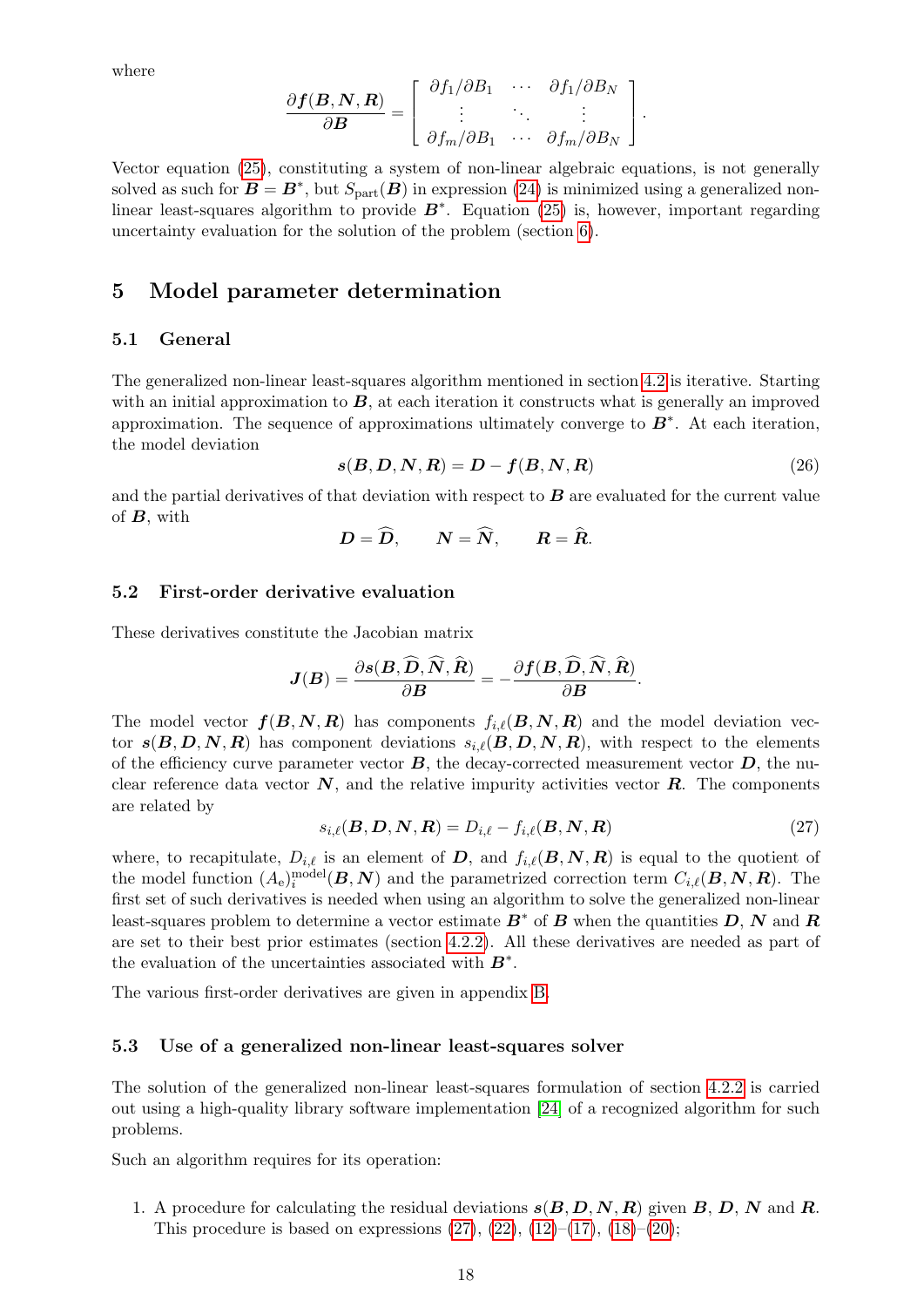- 2. A procedure for calculating the first-order partial derivatives of these deviations with respect to the elements of  $\boldsymbol{B}$ . Appendix [B](#page-44-0) gives details.
- 3. An approximation to the required estimate of  $\boldsymbol{B}$ , to initialize the iterative solution procedure used by the algorithm. Section [5.4](#page-22-0) gives details.

Let  $(B^{(1)})^*$  denote the estimate of  $B^{(1)}$ , and  $(B^{(2)})^*$  that of  $B^{(2)}$ , given by minimizing  $S_{part}(B)$ in expression [\(24\)](#page-20-3). Let  $B^* = \{[(B^{(1)})^*]^T, \ [(\mathbf{B}^{(2)})^*]^T\}^T$ .

The generalized non-linear least-squares software also provides the uncertainty matrix  $V_{B^*}$  associated with  $B^*$ . This uncertainty matrix accounts only for  $V_{\hat{D}}$ , and not  $V_{\hat{N}}$  and  $V_{\hat{R}}$ .

#### <span id="page-22-0"></span>5.4 Initial approximations to the model parameters

The following approach is used to provide initial approximations to the model parameters B:

- 1. Provide a set of points  $(E_s, \epsilon_s)$ ,  $s = 1, \ldots, q$ , adequately covering the energy spectrum of concern. Previously published curves or preliminary results of Monte Carlo simulations or points derived from single photon emitters may be used for this purpose.
- 2. Solve the (unweighted) linear least-squares problems of fitting the function

$$
\sum_{h=1}^n B_h^{(1)} \phi_h(\ln E)
$$

to the data  $(E_s, \ln(\epsilon_s/E_s))$ ,  $s = 1, \ldots, q$ , to obtain approximations to the values of the  $B_h^{(1)}$  $h^{(1)}$ . In carrying out this step, use the approach described in section [7.1](#page-24-0) to provide an appropriate value for n.

3. Carry out the counterpart of Steps 1 and 2 for the electron efficiency curve to obtain approximations to the values of the  $B_h^{(2)}$  $h^{(2)}$ .

# <span id="page-22-1"></span>6 Model parameter uncertainties

#### <span id="page-22-2"></span>6.1 General

This section is concerned with the evaluation of the uncertainty matrix  $V_{B^*}$  associated with the vector estimate  $B^*$  of the model parameter vector  $B$ . The evaluation constitutes the propagation of the uncertainties associated with all the data used in the least-squares modelling, namely, the vector  $\widehat{\mathbf{D}}$  containing the set of the laboratories and SIR decay-corrected measurement data used, the vector  $\widehat{N}$  of relevant published values of the nuclear reference data N used, and the estimate  $\hat{R}$  of the relative impurity activities vector  $R$  used. For this purpose, the vector estimates D, N and R are available, as are the associated uncertainty matrices  $V_{\hat{D}}$ ,  $V_{\hat{N}}$ and  $V_{\hat{R}}^{\,7}$  $V_{\hat{R}}^{\,7}$  $V_{\hat{R}}^{\,7}$ 

#### <span id="page-22-3"></span>6.2 Implicit model

The contribution to  $V_{B^*}$  from  $V_{\hat{D}}$  is already provided as part of the least-squares solution<br>process (section 5.3) That contribution is identical to that obtained by uncertainty propagation process (section [5.3\)](#page-21-3). That contribution is identical to that obtained by uncertainty propagation as considered here applied to  $V_{\hat{D}}$  alone.

<span id="page-22-4"></span><sup>&</sup>lt;sup>7</sup>The elements of D may not be independent of those of N, but information on the correlations is not readily available, other than that the effects would be expected to be small. Therefore, consideration is not given to this form of correlation, although an extension of the analysis here is possible should they be quantifiable.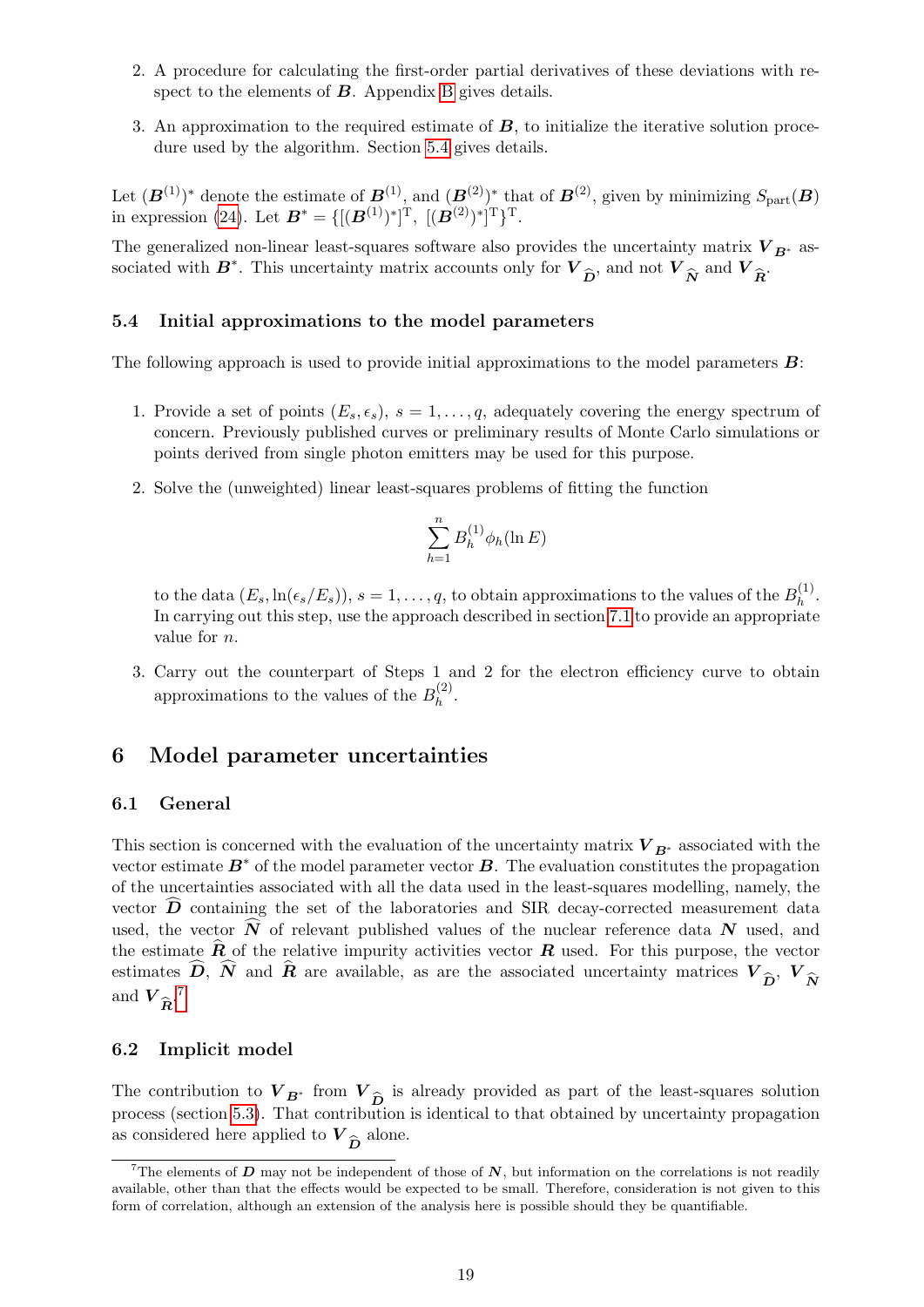Since  $\bm{B}$  is related to  $\bm{D}$ ,  $\bm{N}$  and  $\bm{R}$  through a least-squares minimization process, rather than there being an *explicit* expression for  $\bf{B}$  in terms of these quantities,  $\bf{B}$  satisfies an *implicit* vector function

<span id="page-23-1"></span>
$$
h(B, D, N, R) = 0,\t(28)
$$

given by differentiating with respect to  $\boldsymbol{B}$  the function to be minimized and equating the result to 0.

The solution  $B^*$  is the B satisfying equation [\(28\)](#page-23-1) after setting D, N and R to their best prior estimates.

The form of the vector function  $h$  is identical to that in equation [\(25\)](#page-20-4) except that the quantities D, N and R rather than the estimates  $\widehat{D}$ ,  $\widehat{N}$  and  $\widehat{R}$  are involved, but the uncertainty matrix  $V_{\widehat{\bm{D}}}$  associated with  $\bm{D}$  is retained:

$$
\boldsymbol{h}(\boldsymbol{B},\boldsymbol{D},\boldsymbol{N},\boldsymbol{R})\equiv\left(\frac{\partial\boldsymbol{f}(\boldsymbol{B},\boldsymbol{N},\boldsymbol{R})}{\partial\boldsymbol{B}}\right)^{\mathrm{T}}\boldsymbol{V}_{\widehat{\boldsymbol{D}}}^{-1}[\boldsymbol{D}-\boldsymbol{f}(\boldsymbol{B},\boldsymbol{N},\boldsymbol{R})]=\boldsymbol{0}.
$$

The least-squares solution  $B^*$  satisfies equation [\(25\)](#page-20-4) per se, and  $V_{B^*}$  satisfies the matrix equa-tion<sup>[8](#page-23-2)</sup>

<span id="page-23-3"></span>
$$
\left[ H_B V_{B^*} H_B^{\mathrm{T}} - \sum_{\alpha = D, N, R} H_\alpha V_{\widehat{\alpha}} H_\alpha^{\mathrm{T}} \right] \Big|_{B = B^*, D = \widehat{D}, N = \widehat{N}, R = \widehat{R}} = 0, \tag{29}
$$

where the Hessian matrices  $H_B$  and  $H_{\alpha}$ 

$$
\boldsymbol{H}_{\boldsymbol{B}} = \frac{\partial \boldsymbol{h}}{\partial \boldsymbol{B}}, \qquad \boldsymbol{H}_{\boldsymbol{\alpha}} = \frac{\partial \boldsymbol{h}}{\partial \boldsymbol{\alpha}}.
$$

Expressions for  $H_B$  and the  $H_\alpha$  are given in appendix [C.](#page-46-0)

# <span id="page-23-0"></span>7 Validation of model and uncertainty evaluation

Unless the model itself and aspects relating to the model are validated, the results produced may not be reliable. Therefore, attention is paid to the following issues:

- 1. The choice of models from families of (e.g. polynomial or spline) models;
- 2. Consistency of model and data;
- 3. Uncertainty evaluation;
- <span id="page-23-2"></span>4. Adequacy of quadrature rules (needed in forming the integrals in expression [\(11\)](#page-17-6)).

$$
h(Y,X)=0,
$$

where X is a vector input quantity and Y a vector output quantity. Given an estimate  $\hat{X}$  of X, the estimate  $\hat{Y}$ of  $Y$  is given by solving

$$
h(\hat{\boldsymbol{Y}},\hat{\boldsymbol{X}})=\boldsymbol{0}.
$$

In terms of the Jacobian matrices (Jacobians with respect to  $h$ , but Hessians with respect to f),

$$
\mathbf{J}(\widehat{\mathbf{X}}) = \frac{\partial \mathbf{h}}{\partial \mathbf{X}}, \qquad \mathbf{J}(\widehat{\mathbf{Y}}) = \frac{\partial \mathbf{h}}{\partial \mathbf{Y}},
$$

the uncertainty matrix  $V_{\hat{Y}}$  associated with Y is related to that,  $V_{\hat{X}}$ , associated with X, by

$$
\boldsymbol{J}(\widehat{\boldsymbol{Y}})\boldsymbol{V}_{\widehat{\boldsymbol{Y}}}\boldsymbol{J}^{\mathrm{T}}(\widehat{\boldsymbol{Y}})=\boldsymbol{J}(\widehat{\boldsymbol{X}})\boldsymbol{V}_{\widehat{\boldsymbol{X}}}\boldsymbol{J}^{\mathrm{T}}(\widehat{\boldsymbol{X}}),
$$

a system of linear equations that is solved for  $V_{\hat{\infty}}$ . The extension of this result when X corresponds to the set of mutually independent vector quantities  $D$ ,  $N$  and  $R$ , and  $Y$  to  $B$ , constitutes equation [\(29\)](#page-23-3). A numerical procedure for solving equation [\(29\)](#page-23-3) for  $V_{B^*}$  is given in appendix [D.](#page-47-0)

<sup>8</sup>Equation [\(29\)](#page-23-3) is obtained by applying the treatment of real implicit multivariate models in a best-practice guide on uncertainty evaluation [\[17\]](#page-37-13). In the notation of that guide, the model is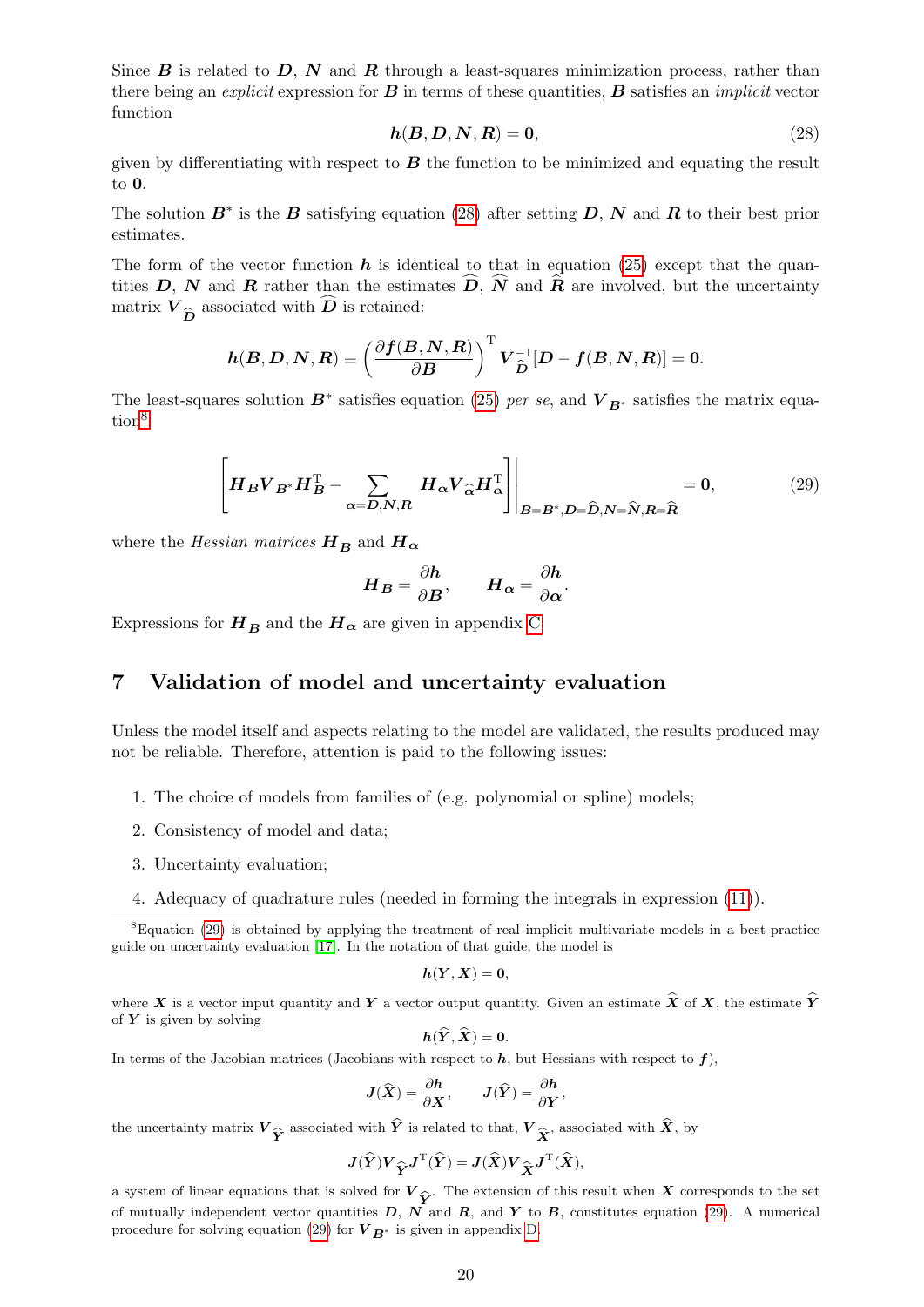# <span id="page-24-0"></span>7.1 Choice of models from model families

The problem as posed requires choices for the values of n and  $n<sub>\beta</sub>$ , the orders (numbers of coefficients) in the models [\(10\)](#page-16-2). It is necessary to deduce suitable orders to generate a model that is consistent with the data.

For problems in fields where there is just one model curve (strictly a *family* of models) containing a number of coefficients to be determined, a common approach [\[13\]](#page-37-14) is to fit the model a number of times, with increasing order of model, namely with 1, 2, . . . coefficients. For each model order, the chi-squared ratio, defined as the ratio of the observed chi-squared value and a critical value of the chi-squared distribution is formed. The observed chi-squared value is the value  $S_{\text{full}}(\mathbf{Z})$ in expression [\(23\)](#page-19-2) evaluated at the solution  $\mathbf{Z}^* = ((\mathbf{B}^*)^T, \widehat{\mathbf{N}}^T, \widehat{\mathbf{R}}^T)^T$ <sup>[9](#page-24-2)</sup>. The chi-squared distribution used is that for a degrees of freedom equal to the number of data less the number of model parameters. The critical point of the chi-squared distribution is that corresponding to an appropriate percentile of that distribution. If the family of models is appropriate for the data and the associated uncertainties, it can be expected that, for a sufficiently high order, the chi-squared ratio will saturate to a value approximately equal to unity. The model of lowest order corresponding to this saturation level can be taken as the required model.

For the models in expression [\(11\)](#page-17-6), a different strategy is required, because a choice of two model orders is to be made. The following approach is used. Select provisional values  $n^{\max}$  and  $n_{\beta}^{\max}$ for the largest plausible values of n and  $n<sub>β</sub>$  to be considered, for example, based on previous work on obtaining efficiency curves. There are  $n^{\max} \times n_{\beta}^{\max}$  pairs of values in all. For each possible pair from the  $n^{\max} \times n_{\beta}^{\max}$  pairs, fit the corresponding model and form the chi-squared ratio. Arrange these values into a rectangular array of dimensions  $n^{\max} \times n_{\beta}^{\max}$ . If the chi-squared ratio saturates to unity within the body of the array, the provisional maximum orders can be regarded as sufficient. Otherwise, choose one or two larger orders, as appropriate, and carry out the necessary additional computations to complete the larger array.

Once an array containing saturation has been obtained, select appropriate orders. The strategy for this selection evolves as experience is gained with the use of the models. Since the electron efficiency curve is simpler in form, a polynomial of low order, such as three, would be expected to suffice in this case. A polynomial of higher order would be required in the modelling of the photon efficiency curve. This information helps to inform the decision regarding choices of model order.

In practice, this statistical approach to model selection was not implemented in the software presented in section [9,](#page-27-1) since it was straightforward to handle this aspect manually.

# <span id="page-24-1"></span>7.2 Consistency of model and data

This section provides a test, under the assumption of normality of the various quantities involved, for the consistency of the model and the data.

Form the value of the measure [\(23\)](#page-19-2) at the solution  $\mathbf{B} = \mathbf{B}^*$ . This value is a computed value of chi-squared for  $\nu = m - n - n<sub>\beta</sub>$  degrees of freedom, the number of measured data (the dimension of  $D$ ) less the number of model parameters. If the probability of the value of the chisquared distribution for  $\nu$  degrees of freedom exceeding this computed chi-squared value is less than 0.0001, the consistency check is regarded as failed. The use of this probability corresponds to four standard deviations under a normality assumption. This check is actually less stringent than that often recommended in the context of key comparison data evaluation [\[15,](#page-37-15) [34\]](#page-38-12).

<span id="page-24-2"></span><sup>&</sup>lt;sup>9</sup>It is essential to use  $S_{\text{full}}(\mathbf{Z})$  rather than  $S_{\text{part}}(\mathbf{B})$  in expression [\(24\)](#page-20-3). The latter only takes uncertainties associated with  $\hat{D}$  into account, whereas the former also accounts for those associated with  $\hat{N}$  and  $\hat{R}$ .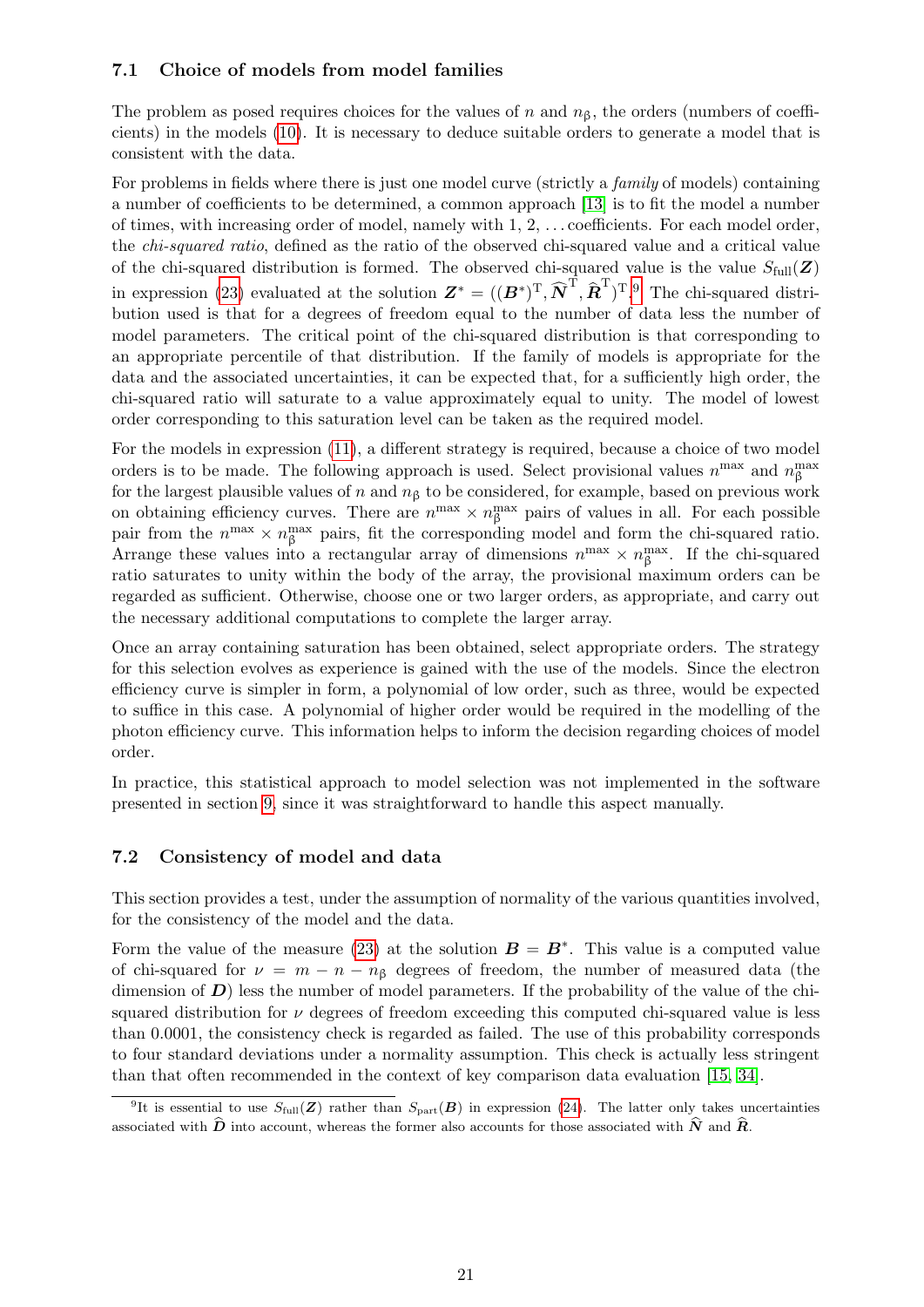# <span id="page-25-0"></span>7.3 Determining a consistent subset

A normalized deviation is defined as a model deviation in expression [\(26\)](#page-21-5) normalized by the standard uncertainty associated with this deviation. The corresponding component of  $\hat{\bm{D}}$  is classified as discrepant if the magnitude of this normalized deviation exceeds 4. This threshold has been adopted by the Section II of the Consultative Committee for Ionizing Radiation [\[33\]](#page-38-13).

Approaches have been used in key comparison data evaluation [\[21,](#page-38-14) [34\]](#page-38-12) for determining a consistent subset based on a successive exclusion strategy. Such a strategy involves excluding one by one those measurement results judged to be discrepant until a consistent subset is obtained. For the present problem, a variant of that procedure is used:

- 1. Set the current subset  $I_D$  to the set of indices relating to the vector D of equivalent activity measurement quantities for the radionuclides and laboratories of concern;
- <span id="page-25-2"></span>2. Fit the model to the data identified by  $I_D$ ;
- 3. Carry out the consistency test described in section [7.2](#page-24-1) for this data;
- 4. Finish if the test is satisfied, accepting  $I_D$  as identifying a subset of consistent data and the corresponding  $B^*$  as estimates of the parameters of the efficiency curves;
- 5. Identify the most discrepant components of  $\widehat{\mathbf{D}}$  in the subset, namely those for which the magnitude of the normalized deviation exceeds four;
- 6. Exclude these measurement components from further consideration: remove the index of these results from  $I_D$ ;
- 7. Return to step [2.](#page-25-2)

Normally, this procedure is cycled once or twice. In the software implementation SIRIC (section [9\)](#page-27-1), the user has the option to perform just one cycle, in which case a computed chi-squared value for the whole data set is provided, together with a list of discrepant components of  $D$ . This option corresponds to steps 1–5 (executed once).

# <span id="page-25-1"></span>7.4 Uncertainty check by Monte Carlo calculation

Arguably the simplest form of validation of the uncertainties provided by direct evaluation is the use of the propagation of distributions, implemented using a Monte Carlo method (MCM). To apply MCM, first a joint probability density function (PDF) is assigned to the input quantity  $N$ . Invoking the maximum entropy principle implies that a Gaussian PDF should be so assigned. This Gaussian PDF has vector expectation N and covariance matrix  $V_{\hat{N}}$ . Also, on a similar basis, assign PDFs to the vector quantities R of relative radioactive impurities and D of the basis, assign PDFs to the vector quantities  $\bf{R}$  of relative radioactive impurities and  $\bf{D}$  of the decay-corrected measurement quantities.

The Monte Carlo calculation consists of a large number  $N_{MC}$  of trials. Each trial comprises the determination of a realization of the vector quantity  $\bf{B}$  given a realization of the vector values of N, R and D. Each realization of the vector quantities  $N$ , R and D is given by sampling randomly from the above joint PDFs. The  $N_{\text{MC}}$  realizations of the vector value of  $\boldsymbol{B}$ are assembled into an  $(n+n_\beta) \times N_{\text{MC}}$  matrix. Let  $B_{\text{MC}}$  denote this matrix after correcting each row by its arithmetic mean. Then,  $B_{\text{MC}}(B_{\text{MC}})^{\text{T}}$  provides an approximation to V  $\hat{\mathbf{B}}$ , which is compared with  $V_{\hat{B}}$  as provided.

If the comparison is favourable, it may reasonably be concluded that the software implementation is sound. There may be two reasons for an unfavourable comparison. One, the software implementation is inadequate. Two, the extent of the non-linearity of the model is such that the above approximation to  $V_{\hat{p}}$  is better than  $V_{\hat{p}}$  itself because of the non-linearity of the model. (The law of propagation of uncertainty is based on a linear approximation.) See section [11.](#page-35-0)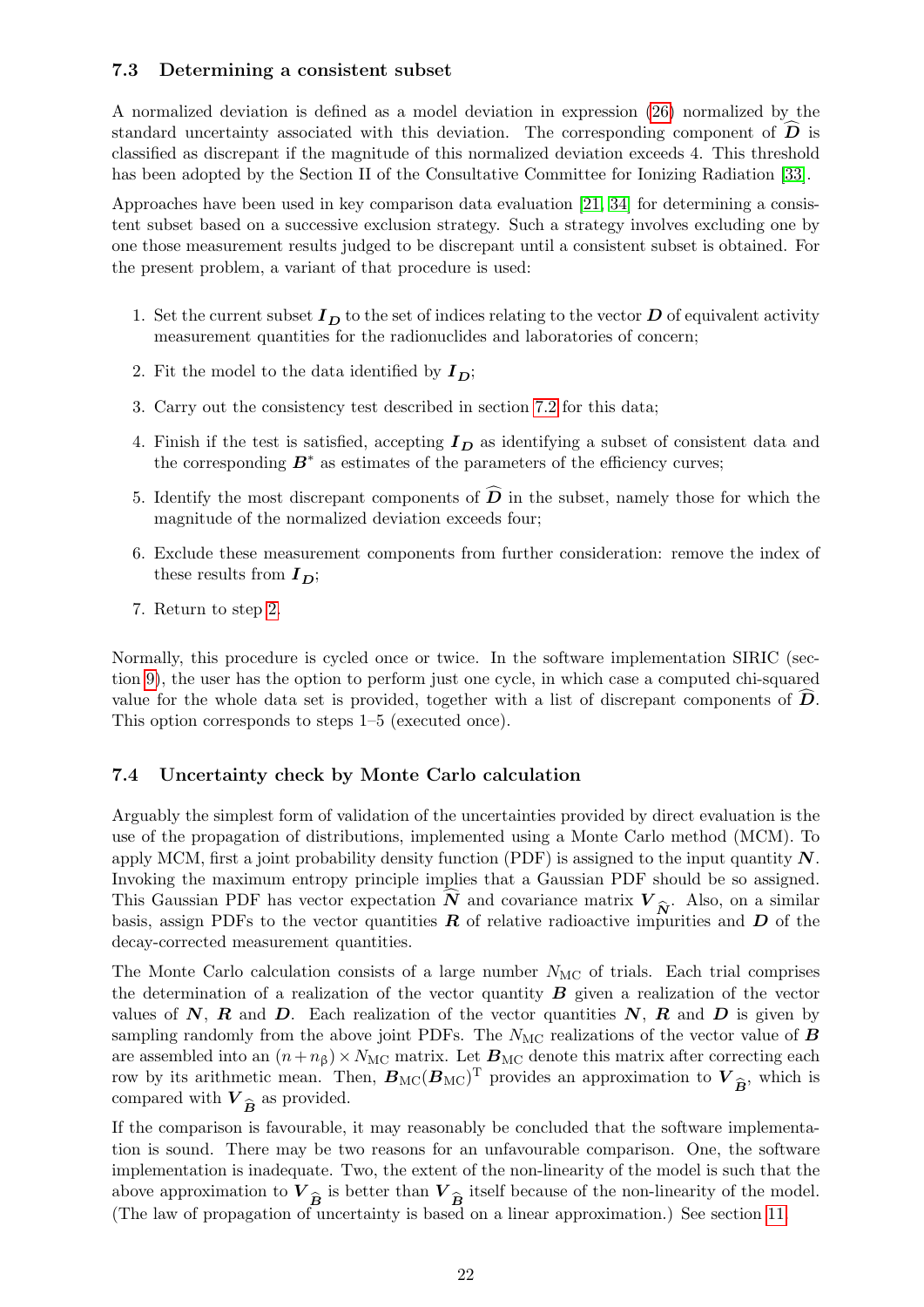# <span id="page-26-0"></span>7.5 Adequacy of quadrature rule

Consider the use of a quadrature rule for carrying out the integrations required when evaluating  $(A_e)^{\text{model}}_i(B, N)$  for any particular values of **B** in expression [\(11\)](#page-17-6). The results of the overall computation can subsequently be confirmed, or re-determined, as appropriate, using a rule with a larger number of quadrature rule nodes. The extent of the agreement that should be sought would be a numerical precision that is at least an order of magnitude smaller than the uncertainties associated with the corresponding results.

The manner in which the integrals in expression [\(11\)](#page-17-6) are evaluated numerically would ideally take into account the nature of the integrands and how the energy distribution functions  $S_{i,j}(W)$  are specified. However, to avoid the potential difficulties<sup>[10](#page-26-4)</sup> associated with the choice of an adaptive quadrature rule, a fixed-point rule, e.g. the trapezoidal rule, with a large number of nodes, could be used.

# <span id="page-26-1"></span>8 Determination of the required quantities and the associated uncertainty evaluation

The primary quantities of interest are

- parameters of the photon and electron efficiency curves,
- corrected measured equivalent activities, and
- modelled equivalent activities.

This section provides the method used to obtain the estimates and associated standard uncertainties of these quantities. All this information can be obtained once parameter vector  $\bf{B}$  of the efficiency curves has been estimated and the associated uncertainty matrix evaluated.

## <span id="page-26-2"></span>8.1 Parameters of the photon and electron efficiency curves

The solution provided by the generalized non-linear least-squares algorithm constitutes an estimate  $B^*$  of the efficiency curve parameter vector  $B$ . This estimate can be used to obtain estimates of quantities that depend on  $\bf{B}$  such as the modelled equivalent activities (section [8.3\)](#page-27-0).

The generalized non-linear least-squares algorithm provides the contribution from the uncertainty matrix  $V_{\widehat{D}}$  associated with  $\widehat{D}$ , to the uncertainty matrix  $V_{B^*}$  associated with  $B^*$ .

Section [6](#page-22-1) describes the manner in which the contributions from the uncertainty matrices  $V_{\hat{N}}$ and  $V_{\hat{R}}$  associated with N and R can also be taken into account following the determination of the least-squares solution.

# <span id="page-26-3"></span>8.2 Corrected measured equivalent activity

Expression [\(21\)](#page-18-2) is used for each radionuclide considered and each laboratory concerned to provide corrected measured equivalent activities based on the laboratory and SIR measured values and the modelled correction factor. The estimate provided by expression [\(21\)](#page-18-2) based on measurement and modelled correction factors for radionuclide i and laboratory  $\ell$  is

<span id="page-26-4"></span> $10$ Difficulties arise because an adaptive quadrature rule induces discontinuities in the function that can adversely affect the behaviour of the optimization algorithm used to determine the model parameters. Each evaluation of the function would be influenced by the numerical precision,  $\delta_q$ , say, prescribed for the quadrature scheme. Each function value will be accurate to within a quantity depending on  $\delta_q$ , and thus not be smooth, with a deleterious effect on convergence (the convergence proofs for the method would no longer apply), and even introduce spurious local minima in the neighbourhood of the required global solution.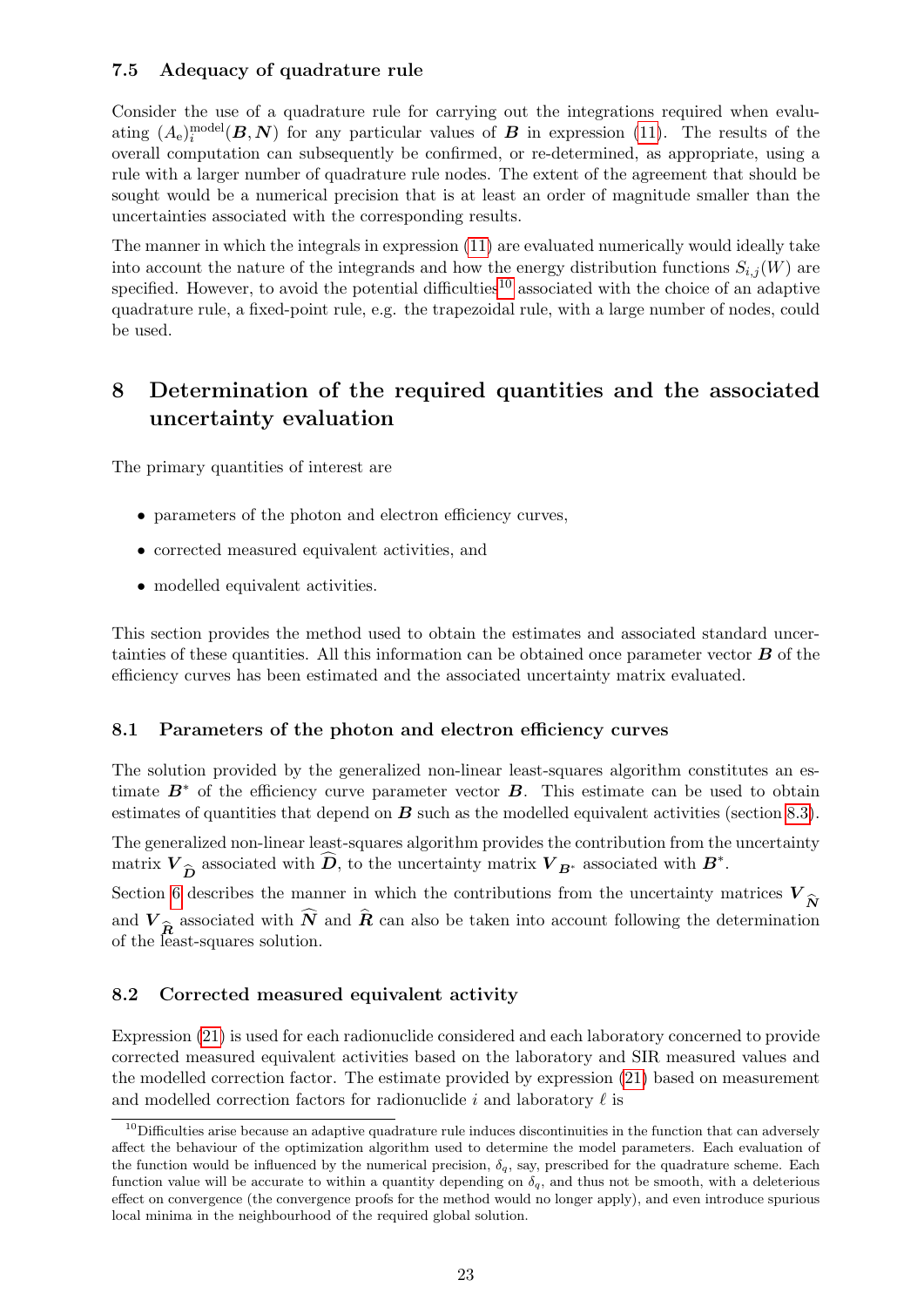$$
(\widehat{A}_{e})_{i,\ell}^{\text{meas}} = \widehat{D}_{i,\ell} C_{i,\ell}(\boldsymbol{B}^*, \widehat{\boldsymbol{N}}, \widehat{\boldsymbol{R}}).
$$
\n(30)

The application of the law of propagation of uncertainty to expression [\(21\)](#page-18-2) yields the standard uncertainty  $u((\widehat{A}_{e})_{i,\ell}^{\text{meas}})$  given by

<span id="page-27-2"></span>
$$
u^{2}((\widehat{A}_{e})_{i,\ell}^{\text{meas}}) = C_{i,\ell}^{2}(\boldsymbol{B}^{*},\widehat{\boldsymbol{N}},\widehat{\boldsymbol{R}})u^{2}(\widehat{D}_{i,\ell}) + \widehat{D}_{i,\ell}^{2}\left[\left(\frac{\partial C_{i,\ell}(\boldsymbol{B},\boldsymbol{N},\boldsymbol{R})}{\partial \boldsymbol{Z}}\right)^{\text{T}}\boldsymbol{V}_{\boldsymbol{Z}^{*}}\frac{\partial C_{i,\ell}(\boldsymbol{B},\boldsymbol{N},\boldsymbol{R})}{\partial \boldsymbol{Z}}\right]\bigg|_{\boldsymbol{Z}=\boldsymbol{Z}^{*}} , \tag{31}
$$

where here

$$
\mathbf{Z} = (\mathbf{B}^{\mathrm{T}}, \mathbf{N}^{\mathrm{T}}, \mathbf{R}^{\mathrm{T}})^{\mathrm{T}}, \qquad \mathbf{Z}^* = ((\mathbf{B}^*)^{\mathrm{T}}, \widehat{\mathbf{N}}^{\mathrm{T}}, \widehat{\mathbf{R}}^{\mathrm{T}})^{\mathrm{T}}.
$$

The partial derivatives required in expression [\(31\)](#page-27-2) are given in appendix [B.2.1.](#page-44-3)

### <span id="page-27-0"></span>8.3 Modelled equivalent activity

Estimates of modelled equivalent activities are provided by expression  $(8)$ . For radionuclide i,

$$
(\widehat{A}_{e})_{i}^{\text{model}} = (A_{e})_{i}^{\text{model}}(\mathbf{B}^{*}, \widehat{\mathbf{N}}). \tag{32}
$$

The application of the law of propagation of uncertainty to expression [\(8\)](#page-15-6) yields the standard uncertainty  $u((\widehat{A}_{e})_{i}^{\text{model}})$  given by

<span id="page-27-3"></span>
$$
u^{2}((\hat{A}_{e})_{i}^{\text{model}}) = \left[ \left( \frac{\partial (A_{e})_{i}^{\text{model}}(\mathbf{B}, \mathbf{N})}{\partial \mathbf{Z}} \right)^{\text{T}} \mathbf{V}_{\mathbf{Z}^{*}} \left( \frac{\partial (A_{e})_{i}^{\text{model}}(\mathbf{B}, \mathbf{N})}{\partial \mathbf{Z}} \right) \right] \Bigg|_{\mathbf{Z} = \mathbf{Z}^{*}},
$$
(33)

where here

$$
\mathbf{Z} = (\mathbf{B}^{\mathrm{T}}, \mathbf{N}^{\mathrm{T}})^{\mathrm{T}}, \qquad \mathbf{Z}^* = ((\mathbf{B}^*)^{\mathrm{T}}, \widehat{\mathbf{N}}^{\mathrm{T}})^{\mathrm{T}}.
$$

The partial derivatives required in expression [\(33\)](#page-27-3) are given in appendices [B.2.2](#page-45-0) and [B.2.3.](#page-45-1)

# <span id="page-27-1"></span>9 Summary of computational procedure

This section describes the computational procedure, relating its elements to the various sections and formulations in this work. This procedure has been implemented as software known as SIRIC [\[32\]](#page-38-0), using the Fortran 95 language and the NAG Library(http://www.nag.co.uk/). There are some differences between this implementation and the described approach, as indicated in section [11.](#page-35-0)

Overall, the procedure constitutes the steps:

- 1. Data input;
- 2. Efficiency curve generation;
- 3. Uncertainty evaluation for the efficiency curve parameters;
- 4. Model-data consistency testing and data exclusion;
- 5. Efficiency curve interpolation and associated uncertainty evaluation;
- 6. Results output.

The first five of these steps are subdivided into action points as follows.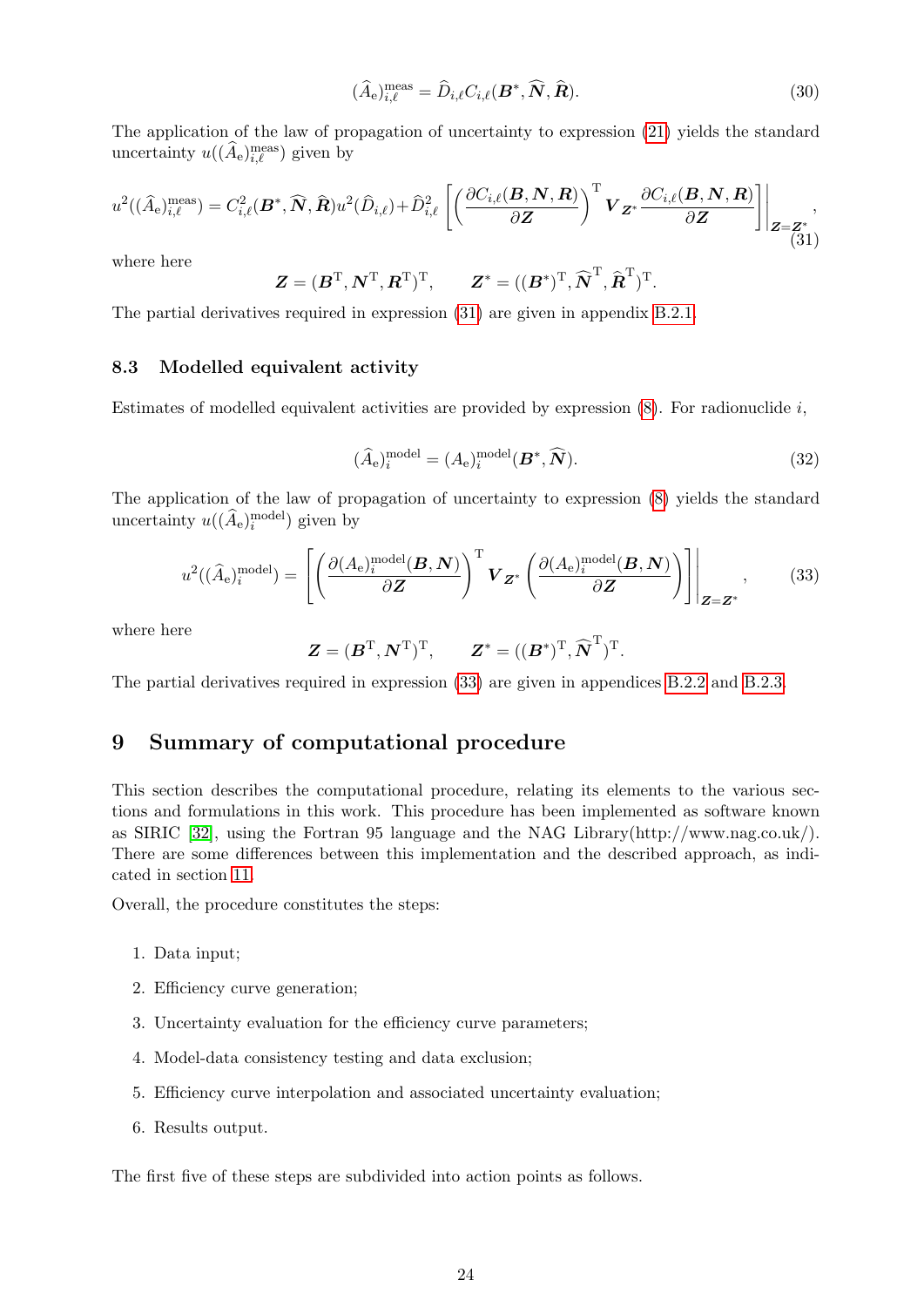# Data input

- 1. Read the control data corresponding to items such as the names of the data files holding the activity measurement data and the nuclear reference data, and also the maximum orders of polynomial to be used in the model.
- 2. Read nuclear reference data constituting  $\{E_{i,j} : j \in J_i\}$ ,  $\{P_{i,j} : j \in J_i\}$ ,  $\{W_{i,j} : j \in J_i\}$ and  $\{ {}_{\beta}P_i$ ;  $j \in {}_{\beta}J_i\}$ , for all relevant radionclides i, the associated standard uncertainties, and other relevant items (section [2.1\)](#page-11-1).
- 3. Read measurement data constituting the decay-corrected measurement data  $D_{i,\ell}$  corresponding to the activity measurement data  $A_{i,\ell}$  provided by the laboratories multiplied by the SIR measurement value  $M_{i,\ell}$ , and the associated standard uncertainties  $u(D_{i,\ell})$  (section [2.1\)](#page-11-1). Also read the impurity activities and their associated standard uncertainties and the relevant radionuclide and impurity names.
- 4. Read key comparison reference data, namely, the KCRVs for the radionuclides of concern and their associated uncertainties (section [2.4\)](#page-15-0). Also read the mixing ratios  $\theta_i$  (section [3.3\)](#page-17-1), usually equal to zero or one.
- 5. Read initial efficiency values  $(E_s, \epsilon_s)$  needed to start the non-linear least-squares minimization. See section [5.4.](#page-22-0)
- 6. Perform other operations including the determination of atomic number and mass for the relevant radionuclides, which are needed for the evaluation of the shapes of the beta spectra  $S_{i,j}$ .

# Efficiency curve generation

- 1. Transform the data, namely (a) transform the gamma energies to logarithmic units, (b) transform the electron energies to natural units, and (c) normalize both transformed energies to forms suitable for polynomial approximation based on a Chebyshev representation (section [3.2.2\)](#page-17-0).
- 2. Link the nuclear reference data to the decay-corrected measurement data, and the nuclear reference data and the KCRV data to the impurity data for each measurement.
- 3. Provide initial approximations to the efficiency curve parameters by applying the method of section [5.4.](#page-22-0)
- 4. Solve a generalized non-linear least-squares problem to provide estimates of the efficiency curve parameters (section [5.3\)](#page-21-3), using the initial approximations as a starting point.

## Uncertainty evaluation for the efficiency curve parameters

- 1. Evaluate, at the solution of the generalized non-linear least-squares problem, the Jacobian matrices associated with the model equations for each of the input quantities having an associated uncertainty (appendix [B\)](#page-44-0).
- 2. Propagate the uncertainty matrices associated with the relative activity impurities and the nuclear reference data, using the evaluated Jacobian matrices, through the generalized nonlinear least-squares model to provide the uncertainty matrix associated with the efficiency curve parameters (section [6\)](#page-22-1). This propagation, together with the action above, constitutes an implementation of the partial formulation (section [4.2.2\)](#page-20-0).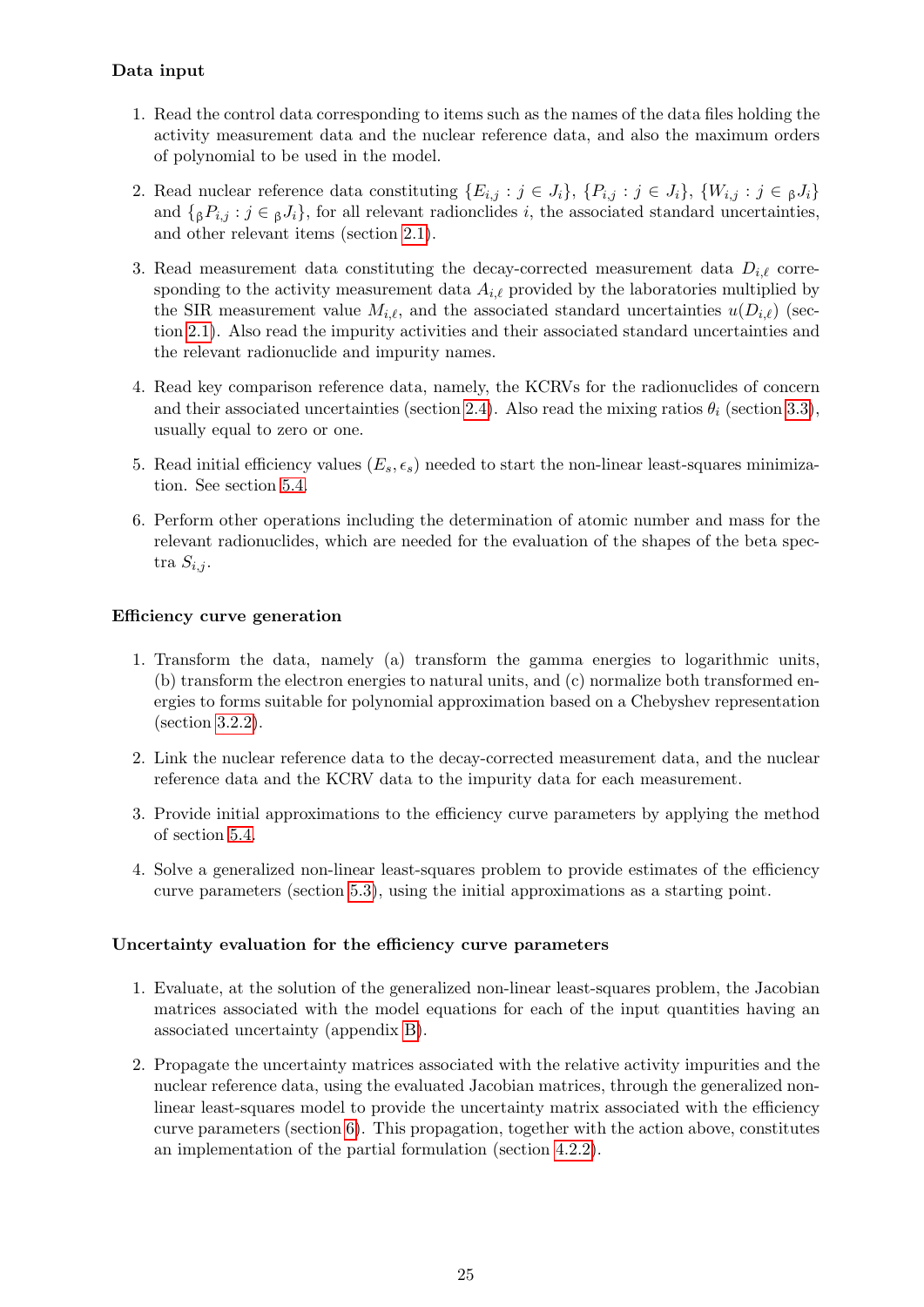### Model-data consistency and determination of a consistent data subset

- 1. Test for consistency of the fitted model and the data (section [7.2\)](#page-24-1).
- 2. Determine a consistent subset of the data by employing a data exclusion strategy (section [7.3\)](#page-25-0).

#### Efficiency curve interpolation and associated uncertainty evaluation

- 1. Produce the efficiency curves defined by the parameter estimates  $\mathbf{B}^*$  (section [3.2.1\)](#page-15-4).
- 2. Determine the modelled equivalent activity corresponding to each radionuclide and evaluate the associated standard uncertainty (section [8.3\)](#page-27-0).
- 3. Determine the measured equivalent activity corrected for impurities corresponding to each data value and evaluate the associated standard uncertainty (section [8.2\)](#page-26-3).

# <span id="page-29-0"></span>10 Results

#### <span id="page-29-1"></span>10.1 Application of the procedure to the SIR

The SIRIC software, which applies the procedure described in this monograph, was used to produce the efficiency curves of the SIR. About 275 input  $A_e^{\text{meas}}$  values covering 40 different radionuclides, including four pure beta emitters, were used. Radionuclides for which fewer than two SIR results based on primary standardizations are available were excluded from the minimization, but were used to test the predictive capabilities of SIRIC. The radionuclides  ${}^{65}Zn$ ,  ${}^{67}Ga$ ,  ${}^{99}Mo$ ,  ${}^{153}Gd$ ,  ${}^{169}Yb$ ,  ${}^{177}Lu$  and  ${}^{201}Tl$  were excluded because either the SIR values or the nuclear data were not considered sufficiently robust. On the other hand, the <sup>125</sup>I SIR results are essential to constrain the photon efficiency curve at low energy, even though these results were not considered sufficiently reliable to establish the  $^{125}$ I KCRV. Similarly, the  $^{124}$ Sb SIR data are used in the minimization to constrain better the high energy part of the photon curve, despite these data exhibiting discrepancies that are perhaps related to the different standardization methods. As the ionization chamber response is not expected to be the same for gases and  $\beta^+$  emitters, those radionuclides were also excluded, except <sup>56</sup>Co that is needed to constrain the photon efficiency curve at high energy.

The nuclear data used were taken from the first two volumes of Monographie BIPM-5 [\[4\]](#page-37-5), the Decay Data Evaluation Project 2004 database [\[25\]](#page-38-15) and, when not otherwise available, from the 2004 Evaluated Nuclear Structure Data File [\[35\]](#page-38-16). In order to speed up the execution of the software, a 20 keV cut-off for photon energy, a  $10^{-5}$  cut-off for photon intensities and  $10^{-3}$ cut-off for beta emission probabilities were applied. Indeed, these choices of cut-off values enable a saving of time that would otherwise be spent in handling radiations that would anyway have a negligible effect on the results.

The chosen cut-off values should be optimized for each type of ionization chamber. In the case of the SIR, the cut-off should not be higher than 20 keV in order to include the  $^{109}$ Cd x-rays. A run of SIRIC with one preliminary cycle to exclude discrepant data (see section [7.3\)](#page-25-0) takes about two hours with a Pentium 4 (2 GHz) processor, most of this time being dedicated to the uncertainty calculation related to the nuclear data due to the volume of data involved.

As indicated in section [5.4,](#page-22-0) initial efficiency values are needed to start the least-squares minimization. The values used for the photon efficiency curve of the SIR are given in table [1](#page-30-0) and are based on quasi-monoenergetic photon emitters. Indeed, for such radionuclides, the efficiency value  $\epsilon_s$ at energy  $E_s$  can easily be calculated from  $\epsilon_s = 1/((A_e)^{\text{meas}}_i P_s)$ , with  $E_s = E_{i,j}$  and  $P_s = P_{i,j}$ . For a radionuclide such as <sup>60</sup>Co, emitting only two photons with close energies  $E_1$  and  $E_2$  and intensities  $P_1$  and  $P_2$ ,

$$
E_s = \frac{E_1 P_1 + E_2 P_2}{P_1 + P_2}
$$
 and  $P_s = P_1 + P_2$ .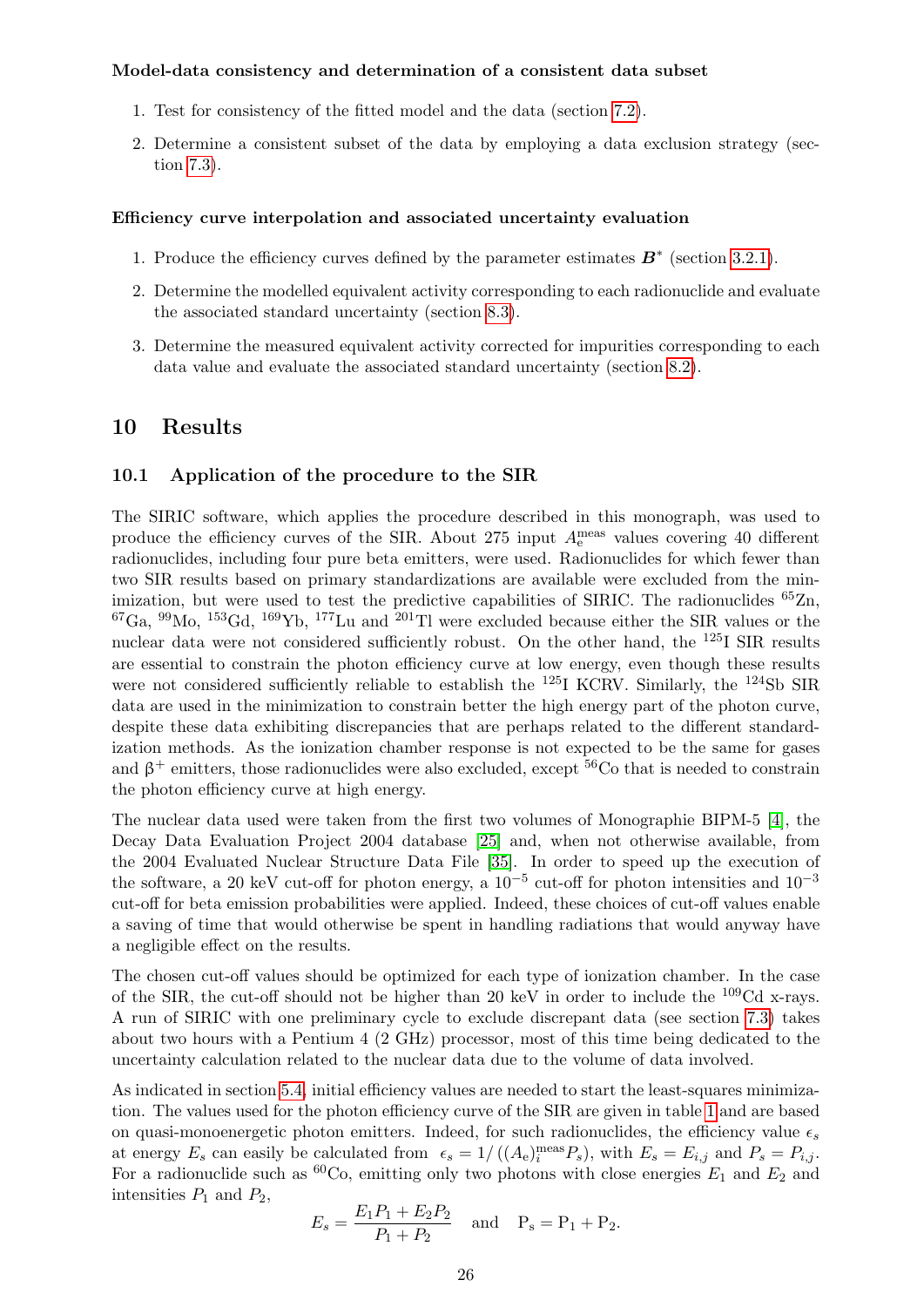<span id="page-30-0"></span>

| Radionuclide          | $E_s$ /keV | $\epsilon_{s}$        |
|-----------------------|------------|-----------------------|
|                       | 30.0       | $1.00 \times 10^{-8}$ |
| $^{241}Am$            | 59.5       | $1.35 \times 10^{-6}$ |
| ${}^{109}\mathrm{Cd}$ | 88.0       | $3.39 \times 10^{-6}$ |
| ${}^{57}Co$           | 123.7      | $6.16 \times 10^{-6}$ |
| $\rm{^{99}Tc^{m}}$    | 140.5      | $7.34 \times 10^{-6}$ |
| $\rm ^{47}Sc$         | 159.4      | $8.95 \times 10^{-6}$ |
| $111 \text{In}$       | 209.0      | $1.26 \times 10^{-5}$ |
| ${}^{51}\mathrm{Cr}$  | 320.1      | $2.08 \times 10^{-5}$ |
| $^{85}\mathrm{Sr}$    | 514.0      | $3.40 \times 10^{-5}$ |
| $^{137}\mathrm{Cs}$   | 661.7      | $4.27 \times 10^{-5}$ |
| $^{95}\mathrm{Nb}$    | 765.8      | $4.84 \times 10^{-5}$ |
| $^{54}{\rm Mn}$       | 834.8      | $5.20 \times 10^{-5}$ |
| $^{46}{\rm Sc}$       | 1 004.9    | $6.01 \times 10^{-5}$ |
| ${}^{60}Co$           | 1 252.9    | $7.09 \times 10^{-5}$ |
| $^{88}\mathrm{Y}$     | $1\,380.0$ | $7.50 \times 10^{-5}$ |
| $^{24}{\rm Na}$       | $2\;061.3$ | $1.01 \times 10^{-4}$ |

Table 1: Initial values used for the photon efficiency curve.

For the electron efficiency curve, the initial values were taken from the curve obtained by the iterative method [\[31\]](#page-38-3). Although in the iterative method, beta spectra were replaced by delta functions at the mean beta energy, the resulting efficiency values were found satisfactory as initial values for SIRIC.

The choice of orders for the 'photon polynomial' and the 'electron polynomial' in the model was based on the chi-squared ratio

$$
\frac{\chi^2_{\rm obs}}{\chi^2_{\rm crit}},
$$

where  $\chi^2_{obs}$  is the observed chi-squared value and  $\chi^2_{crit}$  is the critical value of the chi-squared distribution for the appropriate degrees of freedom  $\nu$  (section [7.1\)](#page-24-0). Relevant results for appropriate polynomial orders that led to the orders selected are shown in table [2.](#page-30-1) The different values for the degrees of freedom  $\nu$  are due to different numbers of measurement results excluded at the end of the first cycle of SIRIC (section [7.3\)](#page-25-0).

| Polynomial orders |                               | $n_{\beta}=4$ | $n_{\beta}=5$ | $n_{\beta}=6$ |
|-------------------|-------------------------------|---------------|---------------|---------------|
| $n=8$             | $\overline{\chi^2_{\rm obs}}$ | 400           | 399           | 383           |
|                   | $\nu$                         | 234           | 234           | 233           |
|                   | $\chi^2_{\rm crit}$           | 323           | 323           | 322           |
|                   | $\chi^2$ ratio                | 1.24          | 1.24          | 1.19          |
| $n=9$             | $\chi^2_{\rm obs}$            | 366           | 367           | 350           |
|                   | $\nu$                         | 234           | 234           | 230           |
|                   | $\chi^2_{\rm crit}$           | 323           | 323           | 318           |
|                   | ratio                         | 1.13          | 1.14          | 1.10          |
| $n=10$            | $\overline{\chi^2_{\rm obs}}$ | 366           | 367           | 350           |
|                   | $\nu$                         | 233           | 233           | 229           |
|                   | $\chi^2_{\rm crit}$           | 322           | 322           | 317           |
|                   | ratio                         | 1.14          | 1.14          | 1.10          |

<span id="page-30-1"></span>Table 2: Chi-squared values, chi-squared ratios and degrees of freedom for relevant orders n and  $n<sub>\beta</sub>$ , respectively, of the 'photon polynomial' and the 'electron polynomial' in the model.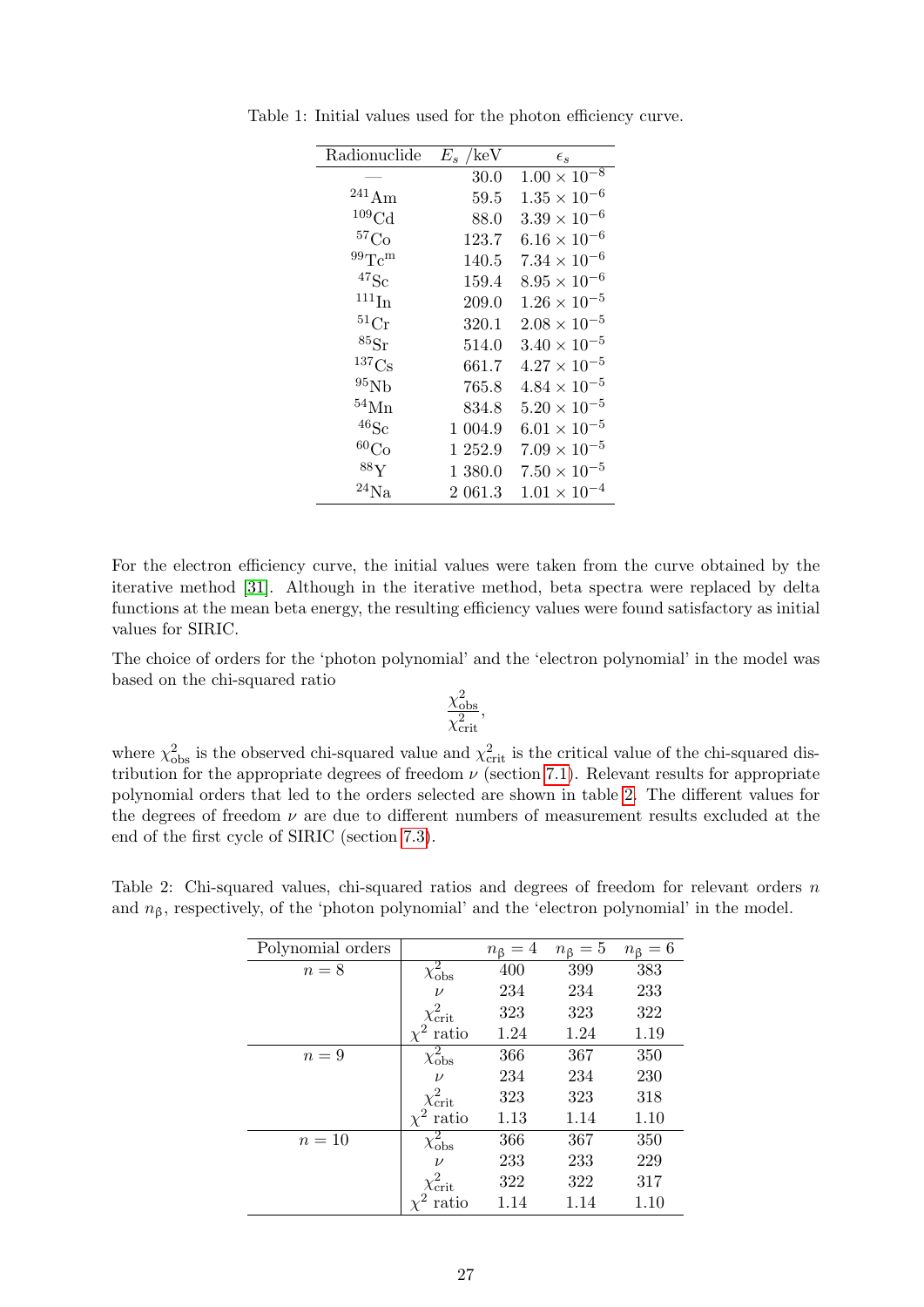The cases  $n<sub>\beta</sub> = 6$  with  $n = 9$  and 10 were excluded from further consideration because the corresponding electron efficiency curves diverge at high energy. Since order 10 for the photon polynomial does not improve the chi-squared ratio,  $n = 9$  is selected. For the electron polynomial,  $n<sub>\beta</sub> = 5$  is preferred to  $n<sub>\beta</sub> = 4$  since the corresponding fifth-order electron efficiency curve displays a behaviour closer to preliminary Monte Carlo simulation results [\[32\]](#page-38-0).

The values of the parameter vector  $\mathbf{B}^*$  obtained with  $n = 9$  and  $n<sub>\beta</sub> = 5$  are listed in table [3.](#page-31-0) The uncertainty values given are the square root of the diagonal elements of the uncertainty matrix  $V_{B^*}$ . The corresponding photon efficiency curve  $F((\mathbf{B}^{(1)})^*, E)$  and electron efficiency curve  $G((\mathbf{B}^{(2)})^*, W)$  (cf. section [3.2.1\)](#page-15-4) are shown in figures [1](#page-31-1) and [3.](#page-33-0) The energy ranges covered are  $[20 \text{ keV}, 3 \text{ 866.14 keV}]$  and  $[1, 7.93]$  for the photon energy E and the reduced total electron energy W respectively.

<span id="page-31-0"></span>Table 3: Values and uncertainties of the efficiency curve parameters  $(B_h^{(1)})$  $(b_h^{(1)})^*$  and  $(B_h^{(2)})$  $h^{(2)}$ <sup>\*</sup> obtained with  $n = 9$  and  $n<sub>\beta</sub> = 5$ .

|                  | Photon efficiency curve |                      | Electron efficiency curve  |      |
|------------------|-------------------------|----------------------|----------------------------|------|
| $\boldsymbol{h}$ | $\lambda *$             | $u((B,\mathcal{L}))$ | $\lambda *$<br>$B_{\cdot}$ | u(   |
| $\mathbf{1}$     | $-37.84$                | $0.05\,$             | $-30.2$                    | 0.3  |
| $\overline{2}$   | 3.91                    | 0.04                 | 4.76                       | 0.18 |
| 3                | $-3.33$                 | 0.05                 | $-0.6$                     | 0.2  |
| $\overline{4}$   | 2.07                    | 0.04                 | 0.61                       | 0.10 |
| $\overline{5}$   | $-1.28$                 | 0.04                 | $-0.62$                    | 0.09 |
| 6                | 0.71                    | 0.02                 |                            |      |
| 7                | $-0.35\,$               | 0.02                 |                            |      |
| 8                | 0.128                   | 0.009                |                            |      |
| 9                | $-0.049$                | 0.006                |                            |      |



<span id="page-31-1"></span>Figure 1: SIR photon efficiency curve.

It should be noted that these results were obtained after data exclusion carried out automatically by SIRIC following procedure [7.3.](#page-25-0) At the end of the first cycle, the observed chi-squared value was 502 with  $\nu = 240$  and SIRIC identified 6 SIR results to be excluded (one result for each of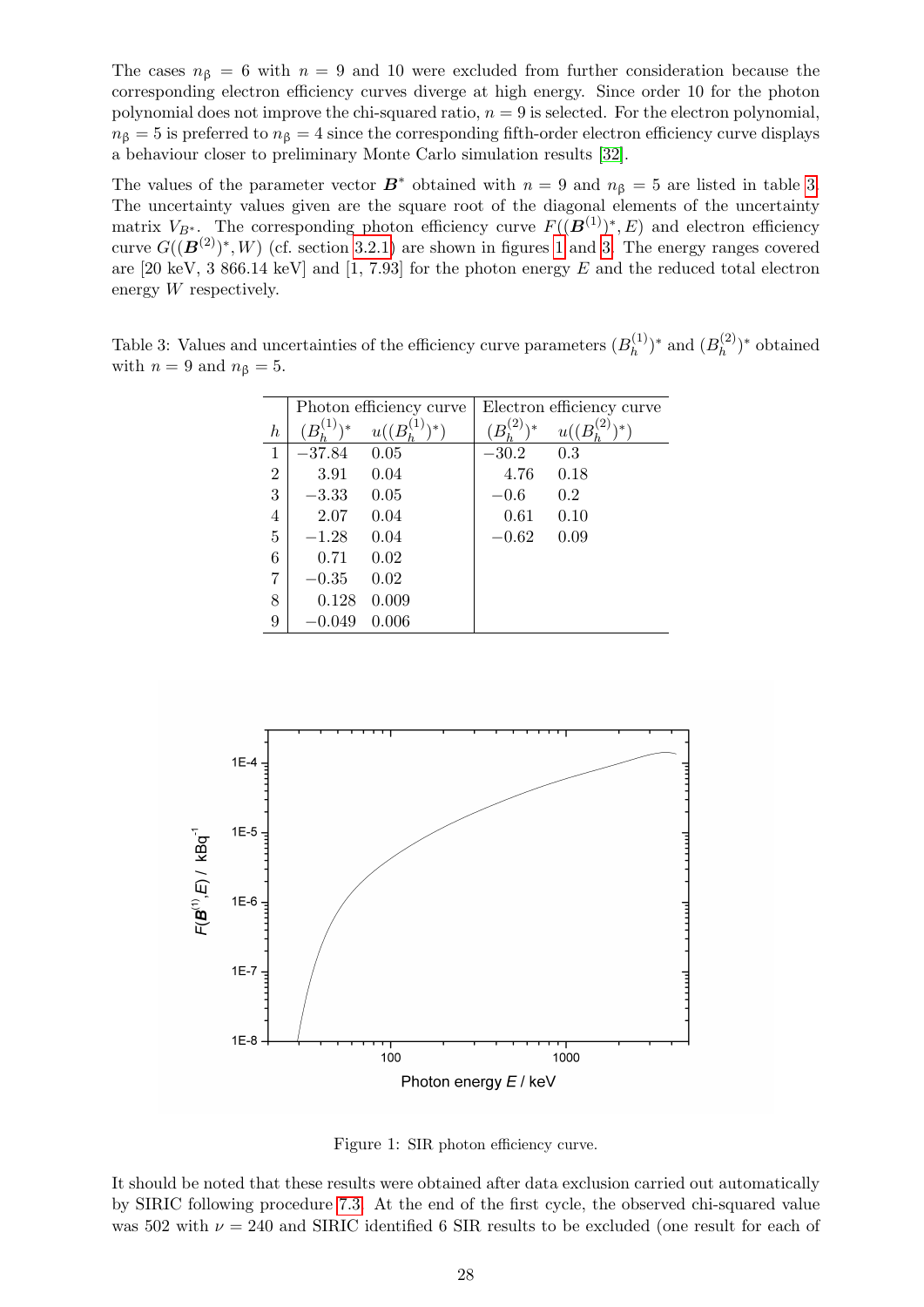the following radionuclides:  $^{111}$ In,  $^{124}$ Sb,  $^{134}$ Cs,  $^{137}$ Cs,  $^{106}$ Ru,  $^{204}$ Tl).

The photon efficiency function obtained, scaled by  $6 \times 10^{-8} E$ , that is  $F((\mathbf{B}^{(1)})^*, E)/6 \times 10^{-8} E$ , is shown in figure [2](#page-32-0) (upper) (cf. section [3.2.1\)](#page-15-4). The relative standard uncertainty associated with the curve is shown with the ordinate on the right-hand side.



<span id="page-32-0"></span>Figure 2: SIR photon efficiency curve: comparison of the curve obtained applying the present procedure (SIRIC software) with the curve published in 2002 based on the iterative method [\[31\]](#page-38-3).

Figure [2](#page-32-0) (upper) also shows, for comparison, the curve obtained by the iterative method (section [1\)](#page-7-0) [\[31\]](#page-38-3). Figure [2](#page-32-0) (lower) shows the ratio of both curves and their combined standard uncertainty. Both curves agree within one standard uncertainty except at high energy, where the SIRIC curve seems to display inappropriate behaviour due to the lack of data to constrain the minimization at high energy. It should be noted that the SIRIC curve behaves satisfactorily at low energy, as opposed to the 2002 curve that was negative below 30 keV.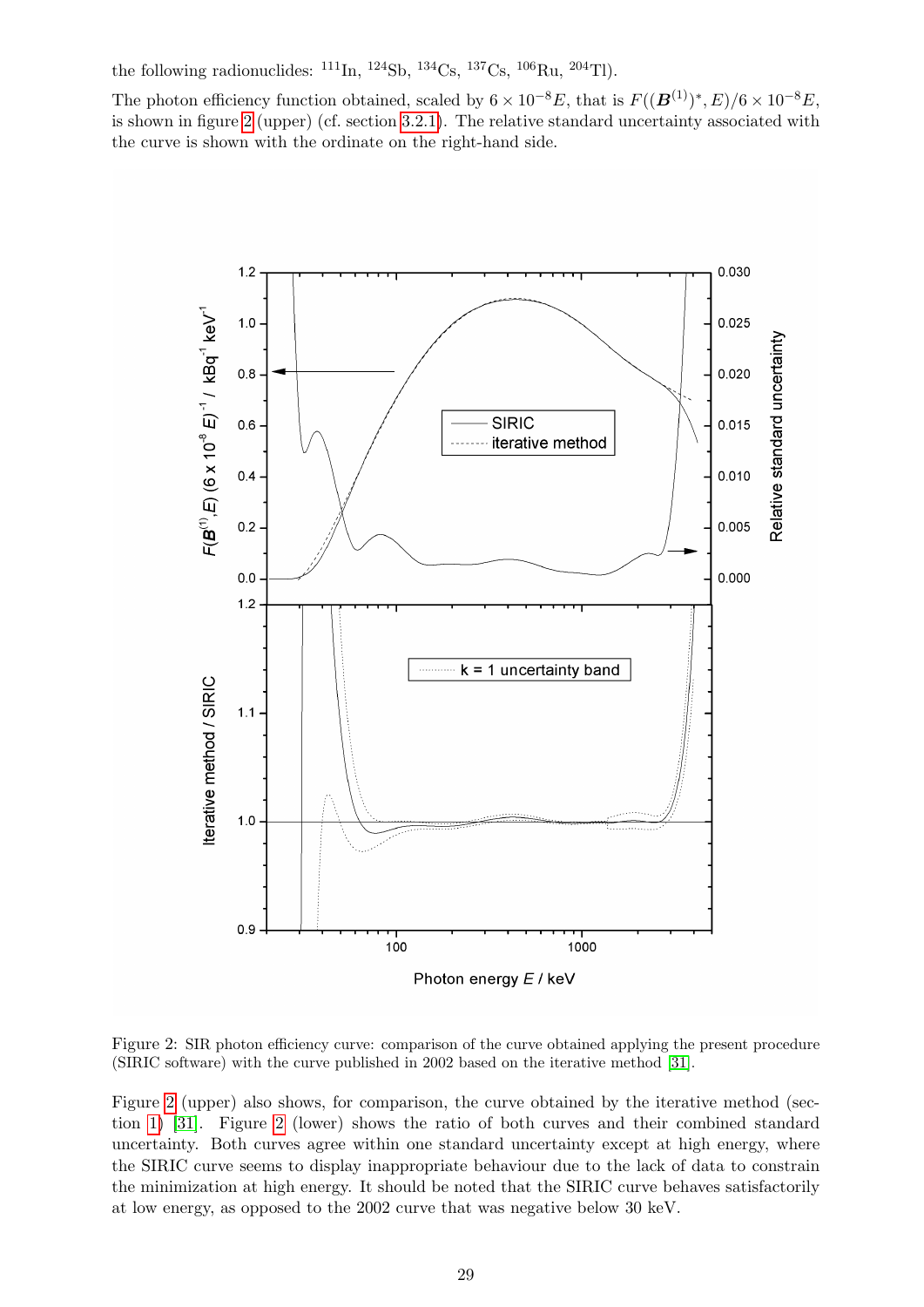

<span id="page-33-0"></span>Figure 3: SIR electron efficiency curve.

The electron efficiency curve (figure [3\)](#page-33-0) displays a slight decrease at high-energies that is nonphysical. This decrease could be related to the approximate beta spectrum shapes used for non-unique transitions (see section [11.3](#page-35-3) and reference [\[32\]](#page-38-0)).

Figure [4](#page-34-1) compares modelled equivalent activity values and measurement results. The reasons for discrepancies between modelled and measured equivalent activities can be problems in the SIR results, in the nuclear data or in the modelled efficiency curves. The larger spread observed in figure [4](#page-34-1) for strong beta emitters (open squares) is related to the lack of SIR data for pure beta emitters, and consequently, the large uncertainty associated with values of the modelled electron efficiency curve. The results for all other radionuclides used in the minimization are in agreement within one or two standard uncertainties.

It is interesting to note that the modelled equivalent activities for  $^{103}$ Ru,  $^{85}$ Sr,  $^{134}$ Cs,  $^{137}$ Cs and <sup>95</sup>Nb, which all emit photons mainly between 490 keV and 770 keV, seem to be slightly overestimated. This systematic behaviour, which was already present in [\[31\]](#page-38-3), is difficult to understand.

Figure [4](#page-34-1) also shows that SIRIC does not reproduce the SIR results for strong  $\beta^+$  emitters, as expected, due to the extended source effect. Discrepancies observed between the predictions of SIRIC and the measured equivalent activities are discussed below (see also reference [\[32\]](#page-38-0)):

- For  $56$ Mn,  $140$ Ba and  $243$ Am the problem may come from the measurement results or the nuclear decay data. As there is only a single SIR result for each of these radionuclides, it is difficult to draw a conclusion;
- The discrepancy observed for  ${}^{65}Zn$  is due to the nuclear data. Indeed a new SIRIC prediction based on a more recent evaluation of  ${}^{65}Zn$  decay data [\[3\]](#page-37-16) is in perfect agreement with the SIR measurement results (circle in figure [4\)](#page-34-1);
- The discrepancy for <sup>153</sup>Gd is probably due to the nuclear data. This view is supported by the fact that for <sup>153</sup>Sm, which presents a similar photon emission, no discrepancy is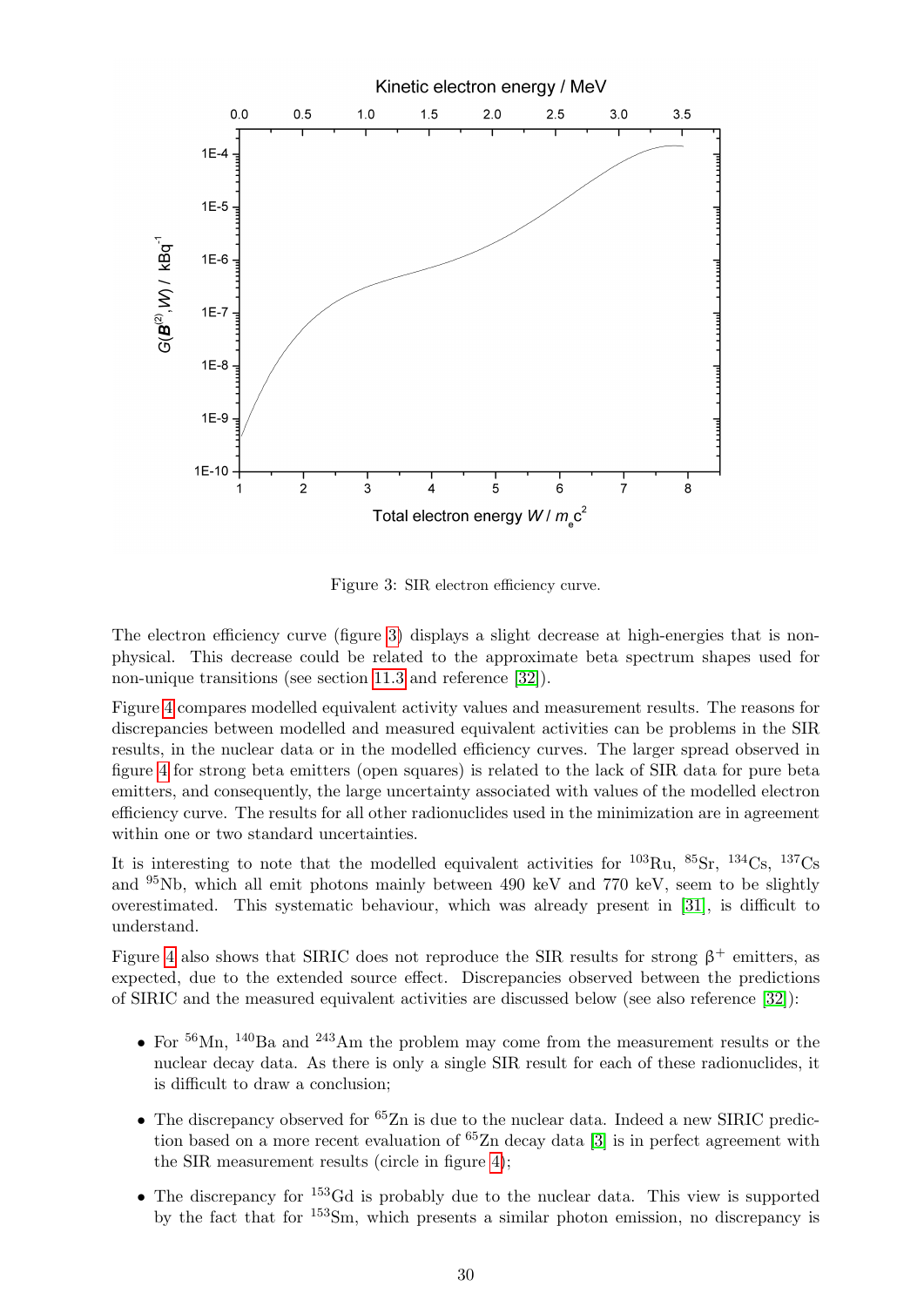

<span id="page-34-1"></span>Figure 4: Comparison of modelled equivalent activity values and measurement results (the KCRV when available). Each bar represents  $\pm 1$  standard uncertainty associated with the indicated value at the centre of the bar. Radionuclides used as input to the minimization process are indicated by squares, with (a) open squares denoting pure  $\beta$  emitters or radionuclides with a contribution of the beta emission to the ionization current larger than 15 %, and (b) solid squares denoting the remainder (the bulk) of the radionuclides used as input. Predictions of the SIRIC program for other radionuclides are indicated by asterisks or triangles for strong  $\beta^+$  emitters. The circle indicates a second prediction for <sup>65</sup>Zn using a recent re-evaluation of its decay-scheme parameters.

observed. The efficiency curve therefore provides motivation to investigate the decay data of that radionuclide;

- For <sup>177</sup>Lu the two SIR results available do not agree with each other. The SIRIC prediction is in excellent agreement with one of those results;
- The case of  $^{201}$ Tl is complex and discussed in reference [\[32\]](#page-38-0).

## <span id="page-34-0"></span>10.2 Application of the procedure to other ionization chambers

The SIRIC software has also been applied successfully to an ionization chamber similar to that of the SIR, but filled with argon rather than nitrogen. Although the shape of the photon efficiency curve was very different, particularly at low energy, SIRIC succeeded in reproducing the measurement data using a polynomial of order 8 ([\[32\]](#page-38-0), and paper in preparation).

This further application demonstrates the flexibility of the software, which is related to the fact that any ionization chamber is expected to show a linear dependence at high photon energy so that the SIRIC model for photon efficiency curve should be appropriate. Nevertheless, tests of SIRIC for various types of ionization chambers would be welcomed. It cannot be excluded that in some cases a different model could enable an adjustment to the data to be made using fewer parameters.

Finally, it has been shown in the literature [\[22\]](#page-38-17) that ionization chambers with thin outer walls and surrounded by lead shielding may show a discontinuity in the photon efficiency curve at the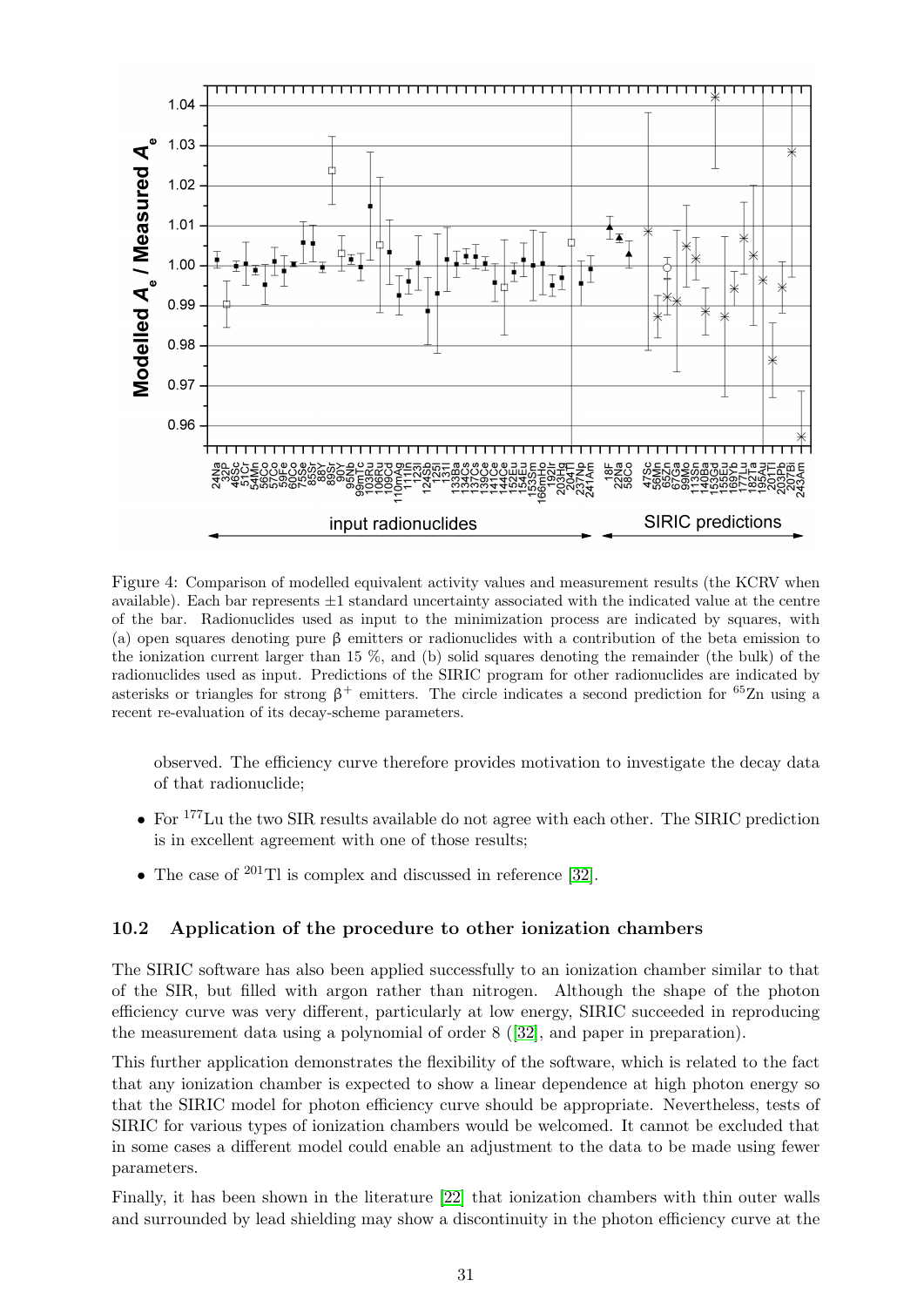level of the Pb x-rays K-edge energy. In such a case, the model in SIRIC should be modified but this would have no fundamental consequence on the formulation of the problem to be solved and thus on the procedure applied to find the solution.

# <span id="page-35-0"></span>11 Conclusions

# <span id="page-35-1"></span>11.1 Problem formulation

The problem of modelling the photon and electron efficiency curves of an ionization chamber, as part of the SIR (International Reference System for activity measurements of  $\gamma$ -ray emitting radionuclides), has historically been solved using an iterative approach. The approach is iterative in order to deal with the multi-photon emitters. The iteration also relates to adjusting the measured equivalent activities to account for impurities, so that a match can be made with a model depending on the parameters of the efficiency curves by, in turn, adjusting these parameters. In this work, the measured data are not adjusted, but the model itself incorporates the reciprocal of the adjustment. The efficiency curves are expressed empirically, since no physical forms are available. However, they are represented in a way that ensures that whatever the values of the adjustable parameters defining them may be, they remain physically possible (positive and tending to zero at low energy).

# <span id="page-35-2"></span>11.2 Problem solution

The nature of the formulation means that the efficiency curve parameters can be estimated using a conventional mathematical algorithm for generalized non-linear least-squares minimization, and, moreover, the uncertainty matrix associated with these estimates can be evaluated. However, treating the full formulation of the problem would be computationally prohibitive, since it involves solving not only for the efficiency curve parameters but also for improved estimates of the nuclear data and other quantities. Therefore, a partial formulation is used that can be expected to provide good estimates of the efficiency curve parameters. It is, however, only directly capable of providing estimates of the efficiency curve parameters, and the associated uncertainties that are a consequence of the uncertainties associated with SIR equivalent activity data. Therefore, the law of propagation is applied to the measurement model defined by the generalized non-linear least-squares minimization to obtain the contributions from the uncertainties associated with the nuclear data and other input quantities.

# <span id="page-35-3"></span>11.3 Scope for further work

The account here does not describe the propagation of the uncertainties associated with the elements of  $\widehat{K}$  as their influence is small compared with those of  $\widehat{D}$ ,  $\widehat{N}$  and  $\widehat{R}$ . However, SIRIC actually carries out this propagation although the analysis is not included here.

The emission probabilities  $P_{i,j}$  for a given radionuclide i are regarded here as independent. However, SIRIC takes account of the correlation associated with the normalization factor when emission probabilities are expressed in relative terms ( $P_{i,j} = \eta_i I_{i,j}$ ). The real situation is considerably more complicated and in general there will be other appreciable unquantified correlations present. Should information on these correlations be published, the model could be refined to take account of this new data.

It would also be appropriate to consider further correlations that are expected to be present in some cases. Although there is negligible correlation associated with the elements of  $\bm{D}$  for the SIR, correlation effects could be appreciable for a NMI where all primary measured values are obtained using the same method, the same balance, etc. A similar comment applies to correlations associated with the elements of  $\widehat{D}$  and  $\widehat{N}$ , an individual correlation being associated with an element of  $\widehat{D}$  and an element of  $\widehat{N}$ ; indeed, an NMI could use nuclear data that it itself measured using the same primary measured values as those included in  $\bm{D}$ .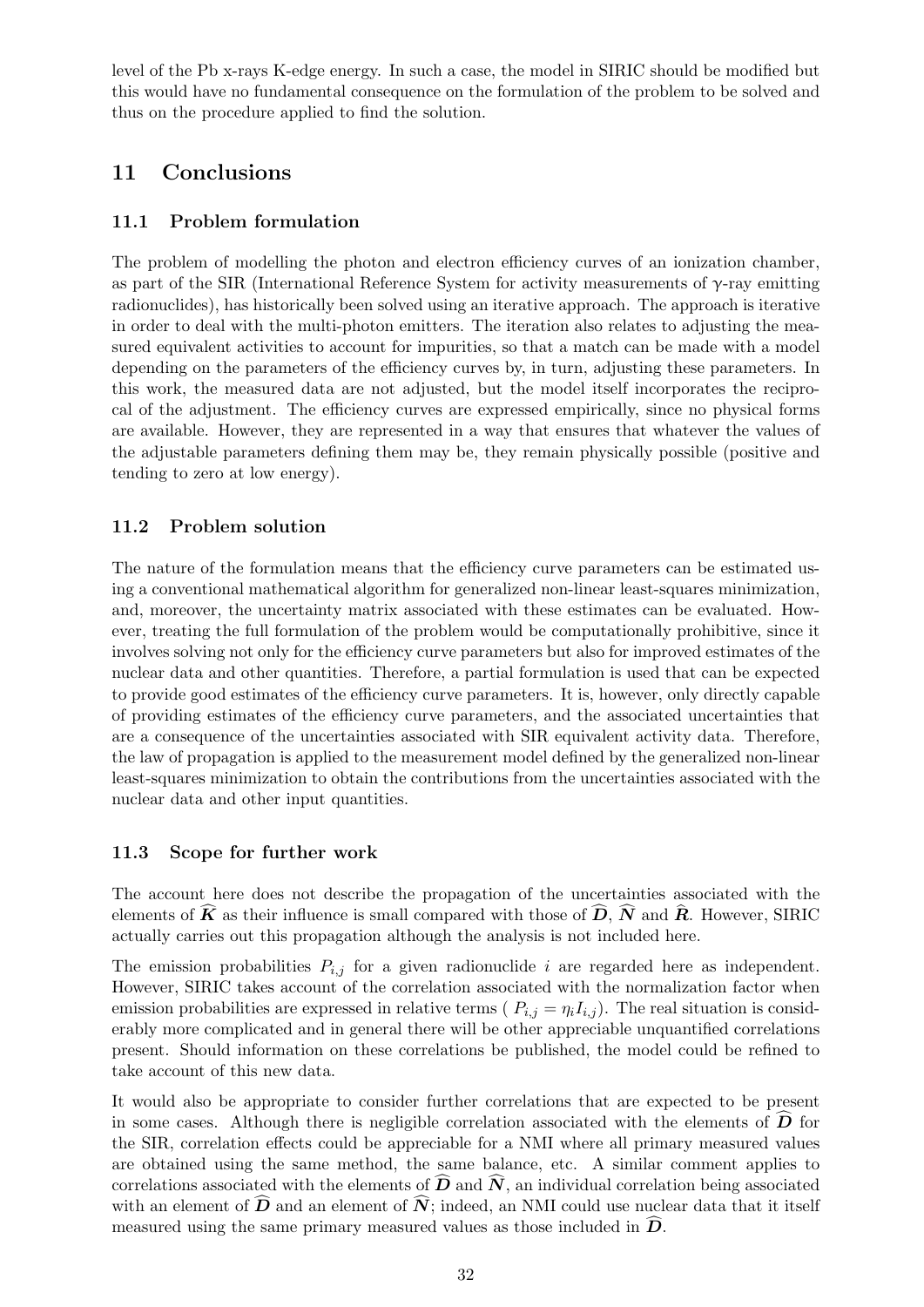In some cases the use of the beta energy distribution functions (section [2.3\)](#page-14-0) provided in tabular form may be preferred. In these cases, either the tabular data can be represented by a suitable mathematical function or an appropriate quadrature rule applied to carry out the integration numerically [\[16\]](#page-37-17) required in evaluating the model [\(11\)](#page-17-6) in section [3.2.1.](#page-15-4)

The formulae in appendix [B](#page-44-0) for certain derivatives are implemented using (central) finitedifference formulae. Since this aspect accounts for almost all the computer time required to run the software, replacement of the finite-difference formulae by analytical expressions would give an appreciable improvement in this regard. This aspect would be a useful future development.

The uncertainty calculation described here is complicated, involving applying a generalization of the law of propagation of uncertainty to a vector measurand defined by a generalized non-linear least-squares solution. An implementation of the uncertainty check by Monte Carlo calculation (section [7.4\)](#page-25-1) would be valuable in validating this aspect of the work.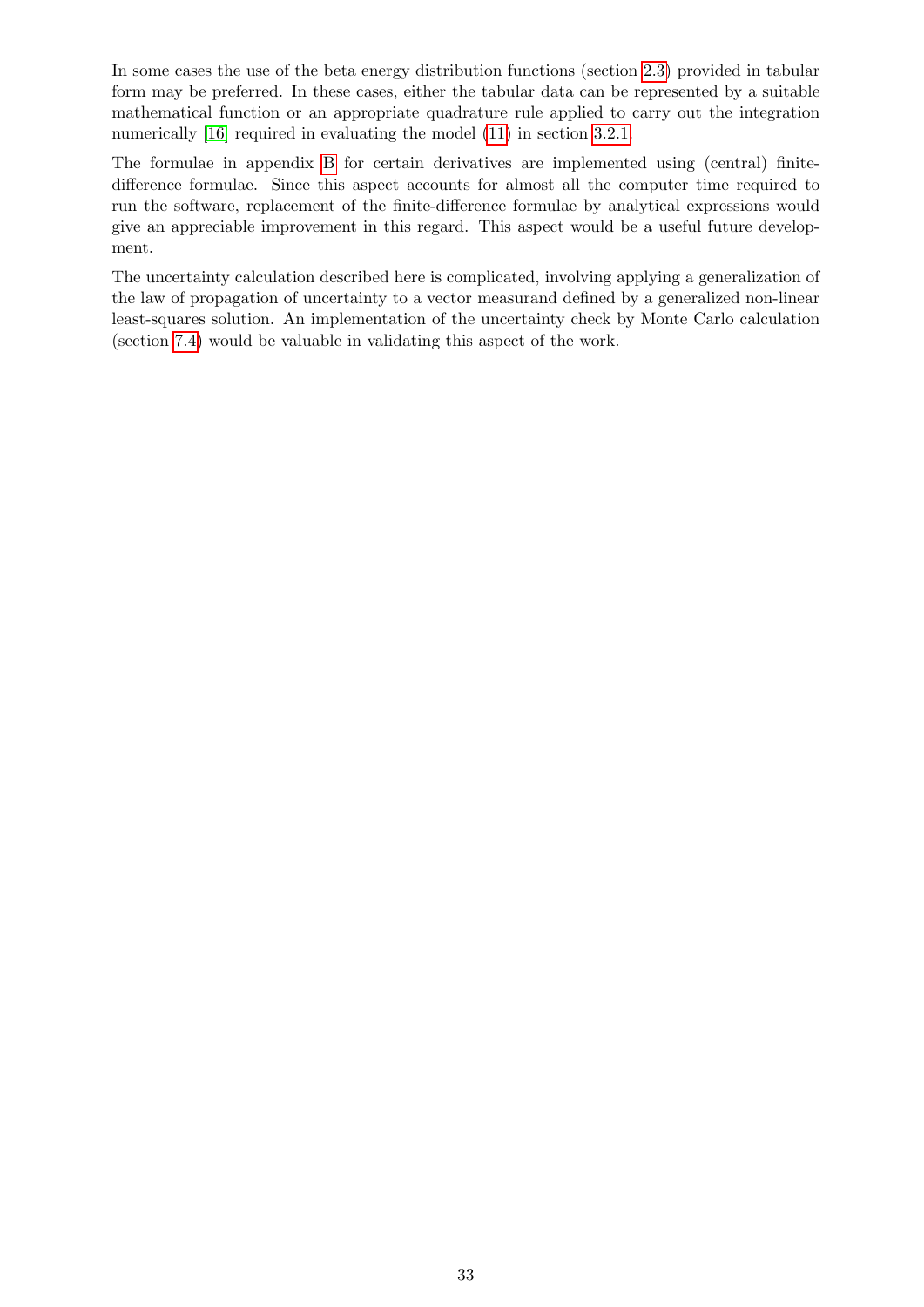# References

- <span id="page-37-10"></span>[1] G. Audi and et al. The NUBASE evaluation of nuclear and decay properties. Nucl. Phys., A729:3–128, 2003.
- <span id="page-37-1"></span>[2] R. M. Barker, M. G. Cox, A. B. Forbes, and P. M. Harris. SSfM Best Practice Guide No. 4. Discrete modelling and experimental data analysis. Technical report, National Physical Laboratory, Teddington, UK, 2004.
- <span id="page-37-16"></span>[3] M.-M. Bé. Activity measurements and determination of gamma-ray emission intensities in the decay of  ${}^{65}Zn$ . *Appl. Radiat. Isot.*, 64:1396-1402, 2006.
- <span id="page-37-5"></span>[4] M.-M. B´e et al. Table of radionuclides. Monographie BIPM-5, Bureau International des Poids et Mesures, Pavillon de Breteuil, F-92312 Sèvres Cedex, France, 2004. http://www.bipm.org/fr/publications/monographies-ri.html.
- <span id="page-37-6"></span>[5] H. Behrens and J. Jänecke. *Landolt-Börnstein Tables, Gruppe I, Band 4*. Springer, Berlin, 1969.
- <span id="page-37-7"></span>[6] BIPM. BIPM Key Comparison Database. www.bipm.org/kcdb.
- <span id="page-37-0"></span>[7] BIPM. Mutual recognition of national measurement standards and of calibration and measurement certificates issued by national metrology institutes. International Committee for Weights and Measure, 45 pp., 14 October 1999. Available from the BIPM website: http://www.bipm.org/pdf/mra.pdf.
- <span id="page-37-4"></span>[8] BIPM, IEC, IFCC, ILAC, ISO, IUPAC, IUPAP, and OIML. Evaluation of measurement data — Supplement 1 to the "Guide to the expression of uncertainty in measurement" Propagation of distributions using a Monte Carlo method. Joint Committee for Guides in Metrology, Bureau International des Poids et Mesures, JCGM 101, to appear.
- <span id="page-37-3"></span>[9] BIPM, IEC, IFCC, ISO, IUPAC, IUPAP, and OIML. Guide to the expression of uncertainty in measurement. International Organisation for Standardisation, Geneva, Switzerland, 1995. ISBN 92-67-10188-9. Corrected and reprinted.
- <span id="page-37-11"></span>[10] M. G. Cox. The least squares solution of overdetermined linear equations having band or augmented band structure. IMA J. Numer. Anal., 1:3–22, 1981.
- <span id="page-37-9"></span>[11] M. G. Cox. Piecewise Chebyshev series. Bull. Inst. Math. Appl., 22:163–166, 1986.
- <span id="page-37-12"></span>[12] M. G. Cox. The NPL Data Approximation Subroutine Library: current and planned facilities. NAG Newsletter, 2/87:3–16, 1987.
- <span id="page-37-14"></span>[13] M. G. Cox. Survey of numerical methods and metrology applications: discrete processes. In P. Ciarlini, M. G. Cox, R. Monaco, and F. Pavese, editors, Advanced Mathematical Tools in Metrology, pages 1–21, Singapore, 1994. World Scientific.
- <span id="page-37-8"></span>[14] M. G. Cox. Constructing and solving mathematical models of measurement. In P. Ciarlini, M. G. Cox, F. Pavese, and D. Richter, editors, Advanced Mathematical Tools in Metrology II, pages 7–21, Singapore, 1996. World Scientific.
- <span id="page-37-15"></span>[15] M. G. Cox. The evaluation of key comparison data. Metrologia, 39:589–595, 2002.
- <span id="page-37-17"></span>[16] M. G. Cox. The area under a curve specified by measured values. Metrologia, 44:365–378, 2007.
- <span id="page-37-13"></span>[17] M. G. Cox and P. M. Harris. Software specifications for uncertainty evaluation. Technical Report CMSC 40/04, National Physical Laboratory, Teddington, UK, 2004.
- <span id="page-37-2"></span>[18] M. G. Cox and P. M. Harris. SSfM Best Practice Guide No. 6, Uncertainty evaluation. Technical report, National Physical Laboratory, Teddington, UK, 2004.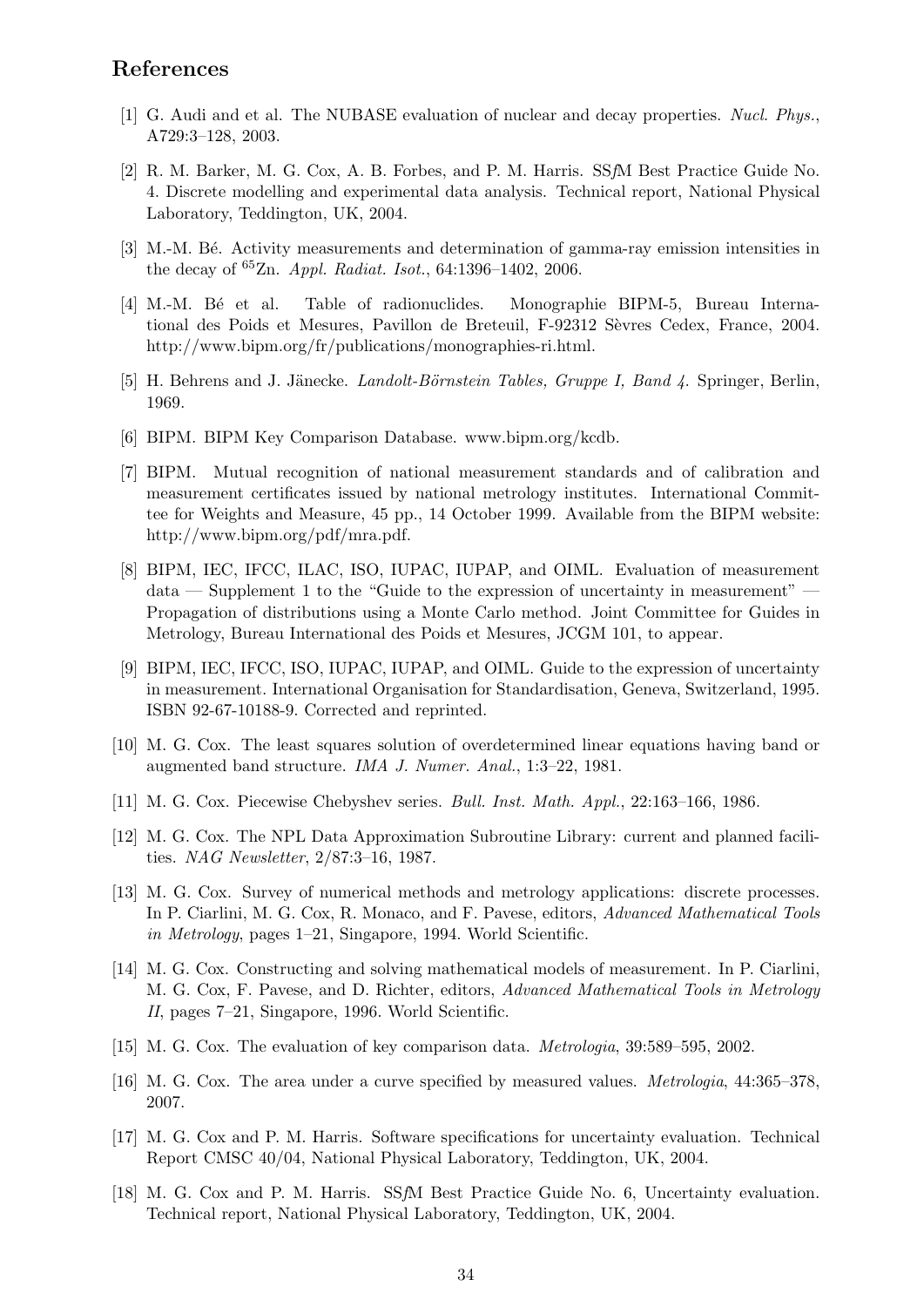- <span id="page-38-6"></span>[19] M. G. Cox and P. M. Harris. SSfM Best Practice Guide No. 6, Uncertainty evaluation. Technical Report DEM-ES-011, National Physical Laboratory, Teddington, UK, 2006.
- <span id="page-38-9"></span>[20] M. G. Cox, P. M. Harris, P. D. Kenward, and Emma Woolliams. Spectral characteristic modelling. Technical Report CMSC 27/03, National Physical Laboratory, Teddington, UK, 2003.
- <span id="page-38-14"></span>[21] M. G. Cox, P. M. Harris, and Emma R. Woolliams. Data evaluation of key comparisons involving linked bilateral measurements and multiple artefacts. In NCSL International Workshop and Symposium, Washington, USA, 2005.
- <span id="page-38-17"></span>[22] A. de Vismes and M.-N. Amiot. Towards absolute activity measurements by ionisation chambers using the penelope monte-carlo code. Appl. Radiat. and Isot., 59:267–272, 2003.
- <span id="page-38-4"></span>[23] P. Dryák and L. Dvořák. Measurement of the energy response functions of the ÚVVVR and SIR  $4\pi\gamma$  ionization chambers. Appl. Radiat. Isot., 37:1071–1073, 1986.
- <span id="page-38-11"></span>[24] B. Ford, J. Bentley, J. J. du Croz, and S. J. Hague. The NAG Library 'machine'. Software – Practice and Experience, 9:56–72, 1979.
- <span id="page-38-15"></span>[25] CEA/LNHB (France), PTB (Germany), INEEL (USA), KRI (Russia), LBNL (USA), NPL (UK), and CIEMAT (Spain). DDEP, Decay Data Evaluation Project, 2004. http://www.nucleide.org/DDEP.htm.
- <span id="page-38-10"></span>[26] P. E. Gill, W. Murray, and M. H. Wright. Practical Optimization. Academic Press, London, 1981.
- <span id="page-38-18"></span>[27] G. H. Golub and C. F. Van Loan. Matrix Computations. John Hopkins University Press, Baltimore, MD, USA, 1996. Third edition.
- <span id="page-38-7"></span>[28] A. Grau Malonda. Free parameter models in liquid scintillation counting. In Colección Documentos Ciemat, Madrid, 1999.
- <span id="page-38-5"></span>[29] K. V. Mardia, J. T. Kent, and J. M. Bibby. Multivariate Analysis. Academic Press, London, 1979.
- <span id="page-38-1"></span>[30] C. Michotte. Influence of radioactive impurities on SIR measurements. Appl. Radiat. Isot., 52:319–323, 2000.
- <span id="page-38-3"></span>[31] C. Michotte. Efficiency curve of the ionization chamber of the SIR. Appl. Radiat. Isot., 56:15–20, 2002.
- <span id="page-38-0"></span>[32] C. Michotte, A. K. Pearce, M. G. Cox, and J.-J. Gostely. An approach based on the SIR measurement model for determining ionization chamber efficiency curves, and a study of  $65Zn$  and  $201Tl$  photon emission intensities. Appl. Radiat. and Isot., 64:1147–1155, 2006.
- <span id="page-38-13"></span>[33] C. Michotte and G. Ratel. Key comparison results and the determination of the KCRV, CCRI(II)/03-28. Technical report, BIPM, 2003. http://www.bipm.org/cc/CCRI(II)/Allowed/17/CCRI(II)03-28.pdf.
- <span id="page-38-12"></span>[34] L. Nielsen. Identification and handling of discrepant measurements in key comparisons. Technical Report DFM-02-R28, Danish Institute of Fundamental Metrology, Denmark, 2002.
- <span id="page-38-16"></span>[35] National Nuclear Data Center. ENSDF, Evaluated Nuclear Structure Data File, 2004.
- <span id="page-38-2"></span>[36] A. K. Pearce, C. Michotte, and Y. Hino. Ionization chamber efficiency curves. *Metrologia*, 44:S67–S70, 2007.
- <span id="page-38-8"></span>[37] G. Ratel and C. Michotte. BIPM comparison BIPM.RI(II)-K1.Yb-169 of activity measurements of the radionuclide <sup>169</sup>Yb and links for the 1997 regional comparison EUROMET.RI(II)-K2.Yb-169. Metrologia, 41:06017, 2004.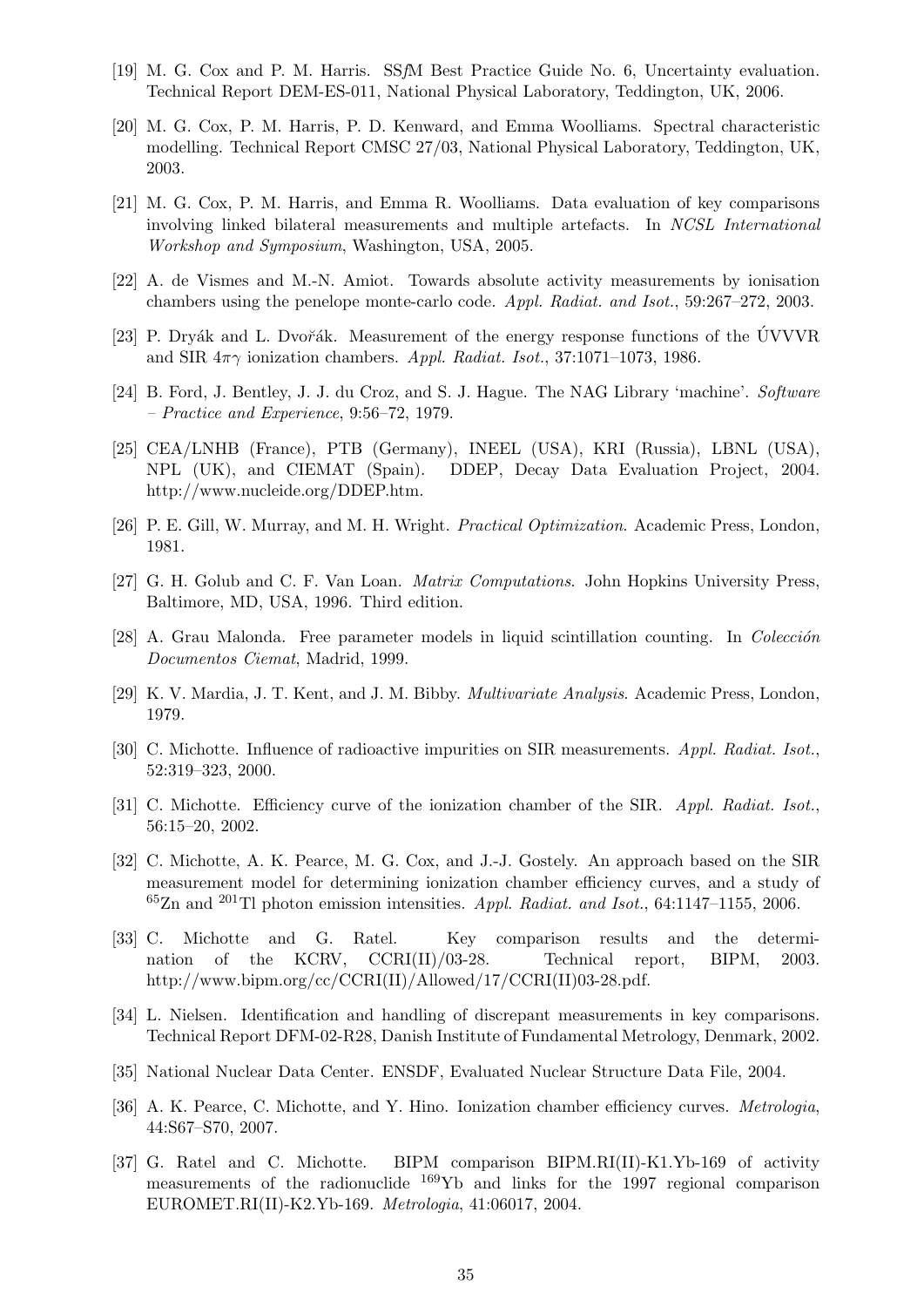- <span id="page-39-1"></span>[38] D. F. G. Reher, M. J. Woods, B. R. S. Simpson, and G. Ratel. Portability of the calibration of SIR of BIPM to other ionization chambers for radioactivity measurements. Appl. Radiat. Isot., 49:1417–1419, 1998.
- <span id="page-39-11"></span>[39] M. E. Rose. Phys. Rev. Lett., 49:727–729, 1936.
- <span id="page-39-0"></span>[40] A. Rytz. The international reference system for activity measurements of  $\gamma$ -ray emitting nuclides. Appl. Radiat. Isot, 34:1047–1056, 1983.
- <span id="page-39-2"></span>[41] H. Schrader. Activity measurements with ionization chambers. Monographie BIPM-4, Bureau International des Poids et Mesures, Pavillon de Breteuil, F-92312 Sèvres Cedex, France, 1997.
- <span id="page-39-3"></span>[42] H. Schrader. Calibration and consistency of results of an ionization-chamber secondary standard measuring system for activity. Appl. Radiat. Isot., 52:325–334, 2000.
- <span id="page-39-4"></span>[43] H. Schrader and A. Svec. Comparison of ionization chamber efficiencies for activity measurements. Appl. Radiat. Isot., 60:369–378, 2004.
- <span id="page-39-5"></span>[44] A. Svec and H. Schrader. Fitting methods for constructing energy-dependent efficiency curves and their application to ionization chamber measurements. Appl. Radiat. Isot., 56:237–243, 2002.
- <span id="page-39-6"></span>[45] D. H. Wilkinson. Evaluation of beta-decay. Part I. The traditional phase space factors. Nucl. Instrum. Methods Phys. Res., A275:378–386, 1989.
- <span id="page-39-7"></span>[46] D. H. Wilkinson. Evaluation of beta-decay. Part II. Finite mass and size effects. Nucl. Instrum. Methods Phys. Res., A290:509–515, 1990.
- <span id="page-39-8"></span>[47] D. H. Wilkinson. Evaluation of beta-decay. Part V. The Z-independent outer radiative corrections for allowed decay. Nucl. Instrum. Methods Phys. Res., A365:497–507, 1995.
- <span id="page-39-9"></span>[48] D. H. Wilkinson. Evaluation of beta-decay. Part VI. The Z-dependent outer radiative corrections for allowed decay. Nucl. Instrum. Methods Phys. Res., A401:275–280, 1997.
- <span id="page-39-10"></span>[49] D. H. Wilkinson. Evaluation of beta-decay. Part VII. The Z-independent outer radiative corrections for unique-forbidden decay. Nucl. Instrum. Methods Phys. Res., A406:89–92, 1998.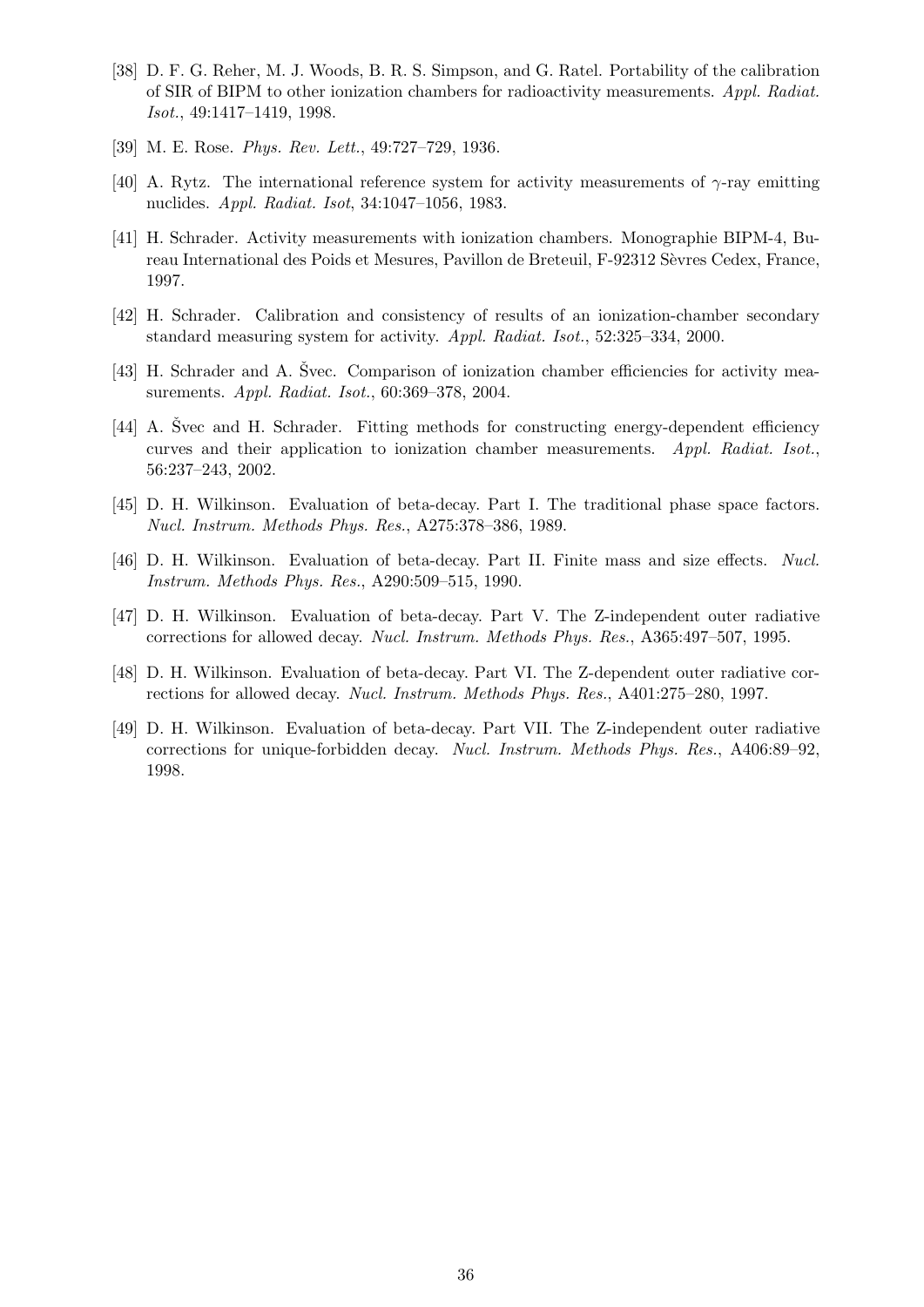# <span id="page-40-0"></span>A Glossary

| Symbol                                                                                                                                                                       | Definition                                                                                                                                                                                                                               |
|------------------------------------------------------------------------------------------------------------------------------------------------------------------------------|------------------------------------------------------------------------------------------------------------------------------------------------------------------------------------------------------------------------------------------|
| $\overline{A}$                                                                                                                                                               | activity of solution at reference date                                                                                                                                                                                                   |
|                                                                                                                                                                              | measured value for activity of radionuclide i provided by laboratory $\ell$                                                                                                                                                              |
| $A_{i,\ell} \atop \widehat{A}_{i,\ell}$                                                                                                                                      | estimate of $A_{i.\ell}$                                                                                                                                                                                                                 |
| $A_e$                                                                                                                                                                        | generic equivalent activity (i.e. current-, decay- and impurity-corrected) of                                                                                                                                                            |
|                                                                                                                                                                              | solution at reference date                                                                                                                                                                                                               |
| $(A_e)_i$                                                                                                                                                                    | equivalent activity (i.e. current-, decay- and impurity-corrected) for ra-<br>dionuclide $i$                                                                                                                                             |
| $(A_e)^{\text{cmptd}}_i(B, N)$                                                                                                                                               | computed parameter-dependent equivalent activity (i.e. current-, decay-<br>and impurity-corrected) for radionuclide i given by $(A_e)^{cmptd}_i(B, N)$ =<br>$\theta_i(A_e)_i^{\text{KCRV}} + (1 - \theta_i)(A_e)_i^{\text{model}}(B, N)$ |
| $(A_e)_{i,\ell}^{\text{meas}}$                                                                                                                                               | equivalent activity (i.e. current-, decay- and impurity-corrected) corre-                                                                                                                                                                |
|                                                                                                                                                                              | sponding to measured value $A_{i,\ell}$                                                                                                                                                                                                  |
| $(\widehat{A}_{e})_{i,\ell}^{\text{meas}}$                                                                                                                                   | estimate of $(A_e)_{i,\ell}^{\text{meas}}$ equal to $(A_e)_{i,\ell}^{\text{meas}}(\mathbf{B}^*,\widehat{\mathbf{D}},\widehat{\mathbf{N}},\widehat{\mathbf{R}})$                                                                          |
| $(A_e)_{i,\ell}^{\text{meas}}(\boldsymbol{B},\boldsymbol{D},\boldsymbol{N},\boldsymbol{R})$                                                                                  | quantity-dependent equivalent activity corresponding to measured value                                                                                                                                                                   |
|                                                                                                                                                                              | $A_{i,\ell}$                                                                                                                                                                                                                             |
| $(A_\mathrm{e})^\mathrm{model}_i(\boldsymbol{B},\boldsymbol{N}) \ (\widehat{A}_\mathrm{e})^\mathrm{model}_i(\boldsymbol{B},\boldsymbol{N}) \ (A_\mathrm{e})^\mathrm{KCRV}_i$ | quantity-dependent model value for equivalent activity of radionuclide $i$<br>estimate of $(A_e)_i^{\text{model}}(B, N)$ equal to $(A_e)_i^{\text{model}}(B^*, \widehat{N})$                                                             |
|                                                                                                                                                                              | published KCRV for equivalent activity of radionuclide $i$                                                                                                                                                                               |
| $\boldsymbol{B}$                                                                                                                                                             | column vector $((\mathbf{B}^{(1)})^T, (\mathbf{B}^{(2)})^T)^T$ of adjustable parameters                                                                                                                                                  |
| $\boldsymbol{B}^{(1)}$                                                                                                                                                       | column vector of adjustable parameters in empirical model for photon effi-                                                                                                                                                               |
|                                                                                                                                                                              | ciency function                                                                                                                                                                                                                          |
| $\boldsymbol{B}^{(2)}$                                                                                                                                                       | column vector of adjustable parameters in empirical model for electron<br>efficiency function                                                                                                                                            |
|                                                                                                                                                                              | element of $B^{(1)}$                                                                                                                                                                                                                     |
| $\overset{B_ h^{(1)}}{\overset{B_ h^{(2)}}{\widetilde{B}}}$                                                                                                                  |                                                                                                                                                                                                                                          |
|                                                                                                                                                                              | element of $B^{(2)}$                                                                                                                                                                                                                     |
|                                                                                                                                                                              | prior estimate of $\boldsymbol{B}$                                                                                                                                                                                                       |
| $\boldsymbol{B}^*$                                                                                                                                                           | posterior estimate of $B$                                                                                                                                                                                                                |
| $(\boldsymbol{B}^{(1)})^*$                                                                                                                                                   | posterior estimate of $\mathbf{B}^{(1)}$                                                                                                                                                                                                 |
| $(B^{(2)})^*$                                                                                                                                                                | posterior estimate of $B^{(2)}$                                                                                                                                                                                                          |
|                                                                                                                                                                              | generic impurity correction factor                                                                                                                                                                                                       |
| $C_{i,\ell}$                                                                                                                                                                 | impurity correction factor for radionuclide i and laboratory $\ell$                                                                                                                                                                      |
| $\widehat{C}_{i,\ell}$                                                                                                                                                       | estimate of $C_{i,\ell}$                                                                                                                                                                                                                 |
| $C_{i,\ell}(\boldsymbol{B},\boldsymbol{N},\boldsymbol{R})$                                                                                                                   | quantity-dependent impurity correction factor for radionuclide $i$ and labo-<br>ratory $\ell$                                                                                                                                            |
| $\mathcal{C}_{\mathcal{C}}$                                                                                                                                                  | speed of light                                                                                                                                                                                                                           |
| D                                                                                                                                                                            | generic current- and decay-corrected measurement quantity, i.e., equivalent                                                                                                                                                              |
|                                                                                                                                                                              | activity not corrected for impurities                                                                                                                                                                                                    |
| D                                                                                                                                                                            | vector of the $D_{i,\ell}$ for relevant i, $\ell$                                                                                                                                                                                        |
| $\widehat{D}$                                                                                                                                                                | estimate of $D$                                                                                                                                                                                                                          |
| $\overset{D_{i,\ell}}{D_{i,\ell}}$                                                                                                                                           | value of $D$ for radionuclide i and laboratory $\ell$                                                                                                                                                                                    |
|                                                                                                                                                                              | estimate of $D_{i,\ell}$                                                                                                                                                                                                                 |
| $\cal E$                                                                                                                                                                     | energy of photon                                                                                                                                                                                                                         |
| $E_{i,j}$                                                                                                                                                                    | energy associated with photon $j$ for radionuclide $i$                                                                                                                                                                                   |
| $E_{\rm max}$                                                                                                                                                                | right-hand endpoint of photon energy range over which modelling is carried                                                                                                                                                               |
|                                                                                                                                                                              | $_{\rm out}$                                                                                                                                                                                                                             |
| $E_{\rm min}$                                                                                                                                                                | left-hand endpoint of photon energy range over which modelling is carried                                                                                                                                                                |
|                                                                                                                                                                              | out                                                                                                                                                                                                                                      |
| $E_s$                                                                                                                                                                        | sth initial photon energy value                                                                                                                                                                                                          |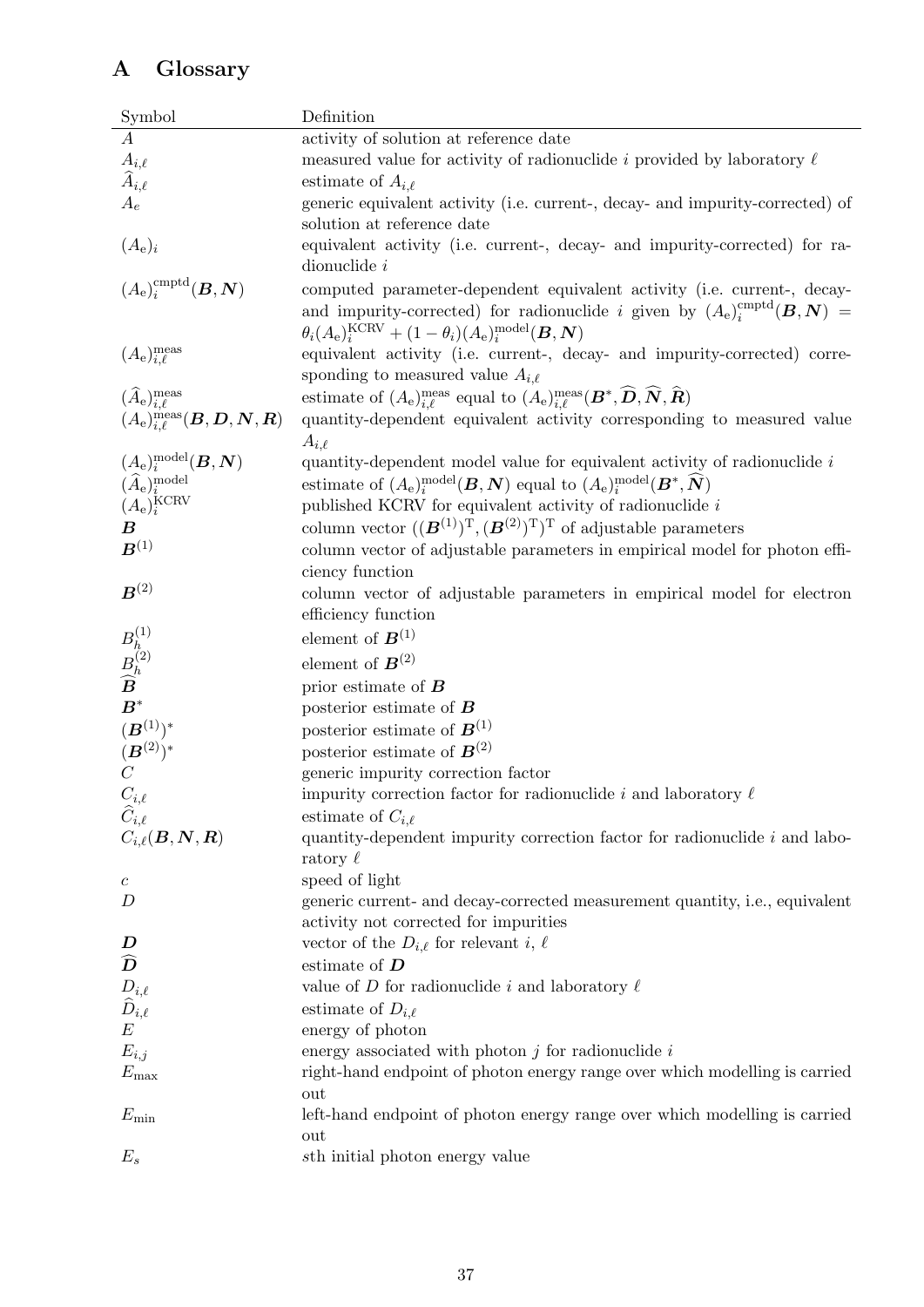| Symbol                                                         | Definition                                                                                                                             |
|----------------------------------------------------------------|----------------------------------------------------------------------------------------------------------------------------------------|
| $F_s$                                                          | quotient of ionization currents of radium source numbers 5 and s                                                                       |
| $F(\bm{B}^{(1)},E)$                                            | empirical model for photon efficiency function                                                                                         |
| $\boldsymbol{f}(\boldsymbol{B},\boldsymbol{N},\boldsymbol{R})$ | equivalent activity model vector given by the vector of the $f_{i,\ell}(B, N, R)$                                                      |
|                                                                | for relevant radionuclides i and laboratories $\ell$                                                                                   |
| $f_{i,\ell}(\boldsymbol{B},\boldsymbol{N},\boldsymbol{R})$     | so-called equivalent activity model for radionuclide i and laboratory $\ell$                                                           |
| $G(\bm{B}^{(2)},E)$                                            | empirical model for electron efficiency function                                                                                       |
| $H_{i,\ell,k}$                                                 | $\exp(-(\lambda_k - \lambda_i)((t_m)_{i,\ell} - (t_r)_{i,\ell})))$ , the decay correction applied in the cor-                          |
|                                                                | rection for impurities                                                                                                                 |
| $\boldsymbol{h}$                                               | index for model basis functions                                                                                                        |
| h(B,D,N,R)                                                     | implicit function                                                                                                                      |
| $\bm{h}(\bm{Y},\bm{X})$                                        | generic implicit function relating input quantities $X$ and output quantities                                                          |
|                                                                | Y                                                                                                                                      |
| $\bm{I}$                                                       | identity matrix                                                                                                                        |
| $\overline{I}$                                                 | set of indices of radionuclides of concern                                                                                             |
| $\overline{I}$                                                 | ionization current produced by generic ampoule                                                                                         |
| $I_D$                                                          | subset of indices relating to the vector $D$ of equivalent activity measurement                                                        |
|                                                                | quantities for the radionuclides and laboratories of concern                                                                           |
| $I_f$                                                          | background current                                                                                                                     |
| $I_{i,j}$                                                      | relative emission probability for $j$ th photon for radionuclide $i$                                                                   |
| $I_{\rm Ra,s}$                                                 | ionization current produced by <sup>226</sup> Ra source number s, $s = 1, , 5$                                                         |
| $\it i$                                                        | index for radionuclide                                                                                                                 |
| $J_i$                                                          | set of indices of photons associated with radionuclide $i$                                                                             |
|                                                                | set of indices of beta transitions associated with radionuclide i                                                                      |
| $\int\limits_{j}^{\beta} J_i$                                  | index for photon or beta transition                                                                                                    |
| $j^\prime$                                                     | index for photon or beta transition                                                                                                    |
| $\boldsymbol{K}$                                               | vector of KCRV quantities                                                                                                              |
| $\widehat{\bm{K}}$                                             | vector estimate of <b>K</b> (KCRVs) containing the $(A_e)_i^{\text{KCRV}}$                                                             |
| $K_{i,\ell}$                                                   | index set for impurities associated with radionuclide $i$ provided by labora-                                                          |
|                                                                | tory $\ell$                                                                                                                            |
| $\boldsymbol{k}$                                               | index for radionuclide                                                                                                                 |
| $L_i$                                                          | set of indices of laboratories that measured radionuclide $i$                                                                          |
| $\ell$                                                         | index for laboratory                                                                                                                   |
| $\boldsymbol{M}$                                               | generic quantity equal to $F_s \frac{I_{\text{Ra,s}}-I_f}{I-I_f} \frac{\exp(-\lambda(t_m-(t_r))}{\exp(-\lambda_{\text{Ra}}(t_m-t_0))}$ |
| $M_{i,\ell}$                                                   | value of M for radionuclide i and laboratory $\ell$                                                                                    |
| $\widehat{M}_{i,\ell}$                                         | measured value of $M_{i,\ell}$                                                                                                         |
| $M_k$                                                          | general matrix, $k = 1, 2, \ldots$                                                                                                     |
| $\,m$                                                          | number of actually measured data values                                                                                                |
| $m_{\rm e}$                                                    | rest mass of electron                                                                                                                  |
| $\boldsymbol{N}$                                               | set of quantities constituting the nuclear reference data of which tabulated                                                           |
|                                                                | energies and probabilities $\{E_{i,j} : j \in J_i\}$ , $\{P_{i,j} : j \in J_i\}$ , $\{W_{i,j} : j \in J_i\}$                           |
|                                                                | and $\{ \beta P_{i,j} : j \in \beta J_i \}$ constitute estimates                                                                       |
| $\tilde{\bm{N}}$                                               | prior (tabular) estimate of $N$                                                                                                        |
| $\boldsymbol{N}^*$                                             | posterior estimate of $N$                                                                                                              |
| $\, n$                                                         | number of basis functions in empirical model for photon efficiency function                                                            |
| $n^{\max}$                                                     | largest value of $n$ to be considered                                                                                                  |
| $n_{\beta}$                                                    | number of basis functions in empirical model for electron efficiency function                                                          |
| $n_{\beta}^{\text{max}}$                                       | largest value of $n\beta$ to be considered                                                                                             |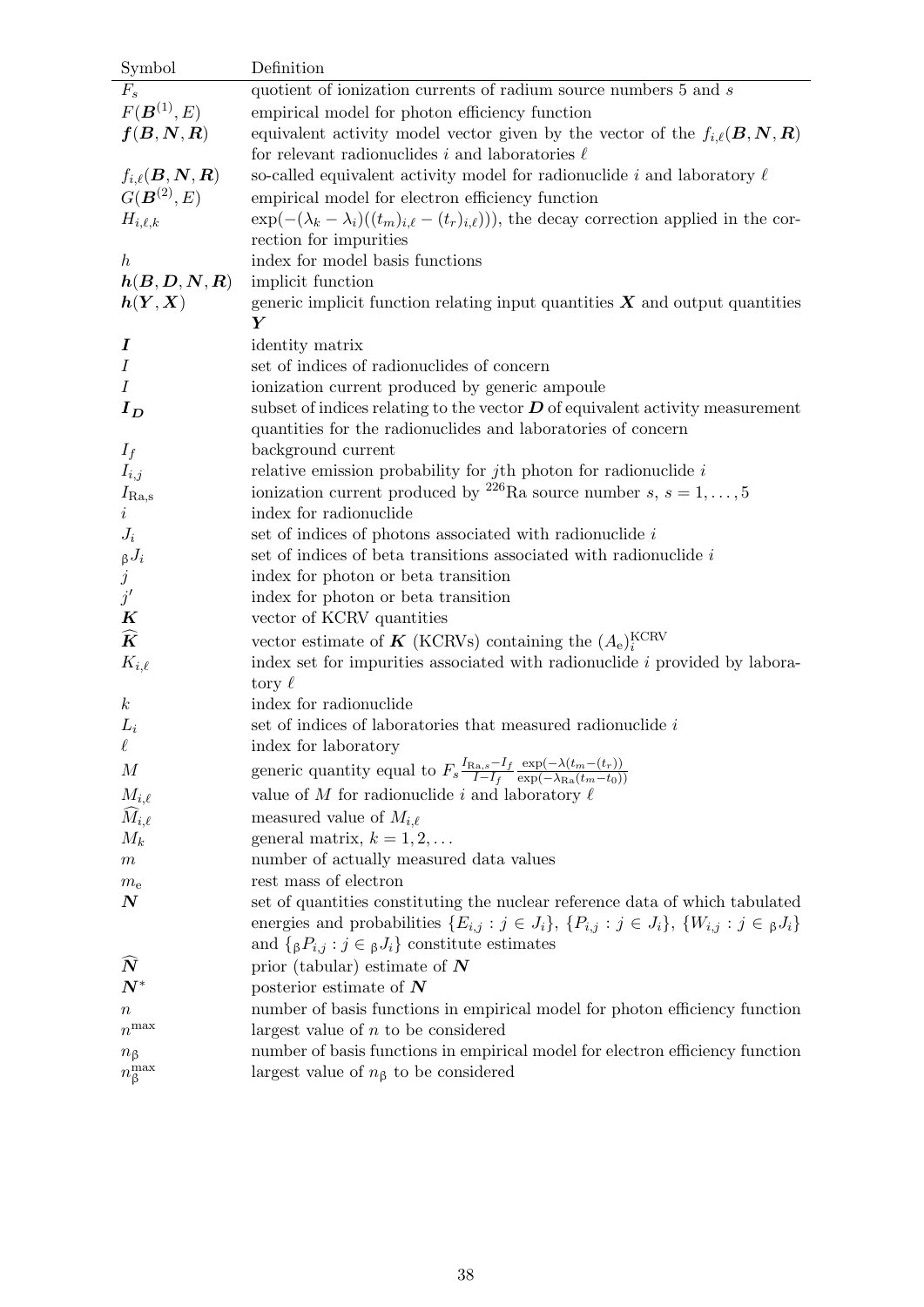| Symbol                                                                    | Definition                                                                                                                                                     |
|---------------------------------------------------------------------------|----------------------------------------------------------------------------------------------------------------------------------------------------------------|
| $P_{i,j}$                                                                 | emission probability for $j$ th photon for radionuclide $i$                                                                                                    |
| $\beta P_{i,j}$                                                           | emission probability for jth beta transition for radionuclide $i$                                                                                              |
| $\bm{Q}(\cdots)$                                                          | orthogonal matrix                                                                                                                                              |
| $Q_{i,k}(\boldsymbol{B},\boldsymbol{N})$                                  | the quotient $(A_e)^{\text{cmptd}}_i(B, N)/(A_e)^{\text{cmptd}}_k(B, N)$                                                                                       |
| $q_{\parallel}$                                                           | generic number of measurement data                                                                                                                             |
| $\boldsymbol{R}$                                                          | vector of quantities $R_{i,\ell,k}$ for relevant i, $\ell$ and k                                                                                               |
| $\widehat{\bm{R}}$                                                        | prior estimate of $R$                                                                                                                                          |
| $\boldsymbol{R}^*$                                                        | posterior estimate of $\boldsymbol{R}$                                                                                                                         |
| $R_{i,\ell,k}$                                                            | decay-corrected activity of impurity $k$ relative to activity of radionuclide $i$                                                                              |
|                                                                           | provided by laboratory $\ell$                                                                                                                                  |
| $\tilde{R}_{i,\ell,k}$                                                    | uncorrected counterpart of $R_{i,\ell,k}$                                                                                                                      |
|                                                                           | generic index                                                                                                                                                  |
| $S_{\rm part}(\boldsymbol{B})$                                            | function of adjustable parameters constituting least-squares measure of fit                                                                                    |
| $S_{\text{full}}(\boldsymbol{Z})$                                         | full least-squares objective function                                                                                                                          |
| $S_{i,j}(W)$                                                              | normalized energy distribution function for spectrum corresponding to $j$ th                                                                                   |
|                                                                           | beta transition for radionuclide $i$                                                                                                                           |
| $\bm{s}(\bm{B},\bm{D},\bm{N},\bm{R})$                                     | vector of model deviations $s_{i,\ell}(B, D, N, R)$ arranged according to a pre-                                                                               |
|                                                                           | scribed ordering                                                                                                                                               |
| $s_{i,\ell}(\boldsymbol{B},\boldsymbol{D},\boldsymbol{N},\boldsymbol{R})$ | model deviation for radionuclide i and laboratory $\ell$                                                                                                       |
|                                                                           | matrix transpose                                                                                                                                               |
| $T_h(x)$                                                                  | Chebyshev polynomial of first kind of degree h (order $h + 1$ ) in x                                                                                           |
| $t_{0}$                                                                   | fixed SIR reference date                                                                                                                                       |
| $t_{\rm m}$                                                               | SIR measurement date                                                                                                                                           |
| $t_{\rm r}$                                                               | reference date                                                                                                                                                 |
| $u(\cdot)$                                                                | standard uncertainty associated with argument                                                                                                                  |
| $u(\cdot,\cdot)$                                                          | covariance associated with arguments                                                                                                                           |
| $\bm{V}(\cdot)$<br>$\boldsymbol{V}^{(k)}(\cdot)$                          | uncertainty matrix (covariance matrix) associated with argument                                                                                                |
|                                                                           | uncertainty matrix (covariance matrix) associated with argument, $k =$                                                                                         |
| $V_{\rm s}$                                                               | $1, 2, \ldots$<br>screening potential                                                                                                                          |
| W                                                                         | total energy of electron                                                                                                                                       |
| $W_c$                                                                     | total energy of conversion electron                                                                                                                            |
| $W_{i,j}$                                                                 | maximum total energy associated with $j$ th beta-transition for radionuclide                                                                                   |
|                                                                           | i.                                                                                                                                                             |
| $W_{\rm max}$                                                             | right-hand endpoint of electron energy range over which modelling is carried                                                                                   |
|                                                                           | out                                                                                                                                                            |
| $W_{\rm min}$                                                             | left-hand endpoint of electron energy range over which modelling is carried                                                                                    |
|                                                                           | out                                                                                                                                                            |
| $\boldsymbol{X}$                                                          | generic vector of input quantities                                                                                                                             |
| $\widehat{\bm{X}}$                                                        | estimate of $X$                                                                                                                                                |
| $\boldsymbol{x}$                                                          | argument of Chebyshev polynomial                                                                                                                               |
|                                                                           | generic vector of output quantities                                                                                                                            |
| $\frac{\pmb{Y}}{\widehat{\pmb{Y}}}$                                       | estimate of $Y$                                                                                                                                                |
| $\boldsymbol{Z}$                                                          | $(\boldsymbol{B}^{T},\boldsymbol{N}^{T})^{T}$ or $(\boldsymbol{B}^{T},\boldsymbol{N}^{T},\boldsymbol{R}^{T})^{T}$ as appropriate, according to textual context |
| $\widehat{\pmb{Z}}$                                                       | estimate of $\boldsymbol{Z}$                                                                                                                                   |
| $\boldsymbol{Z}^*$                                                        | posterior estimate of $Z$                                                                                                                                      |
|                                                                           |                                                                                                                                                                |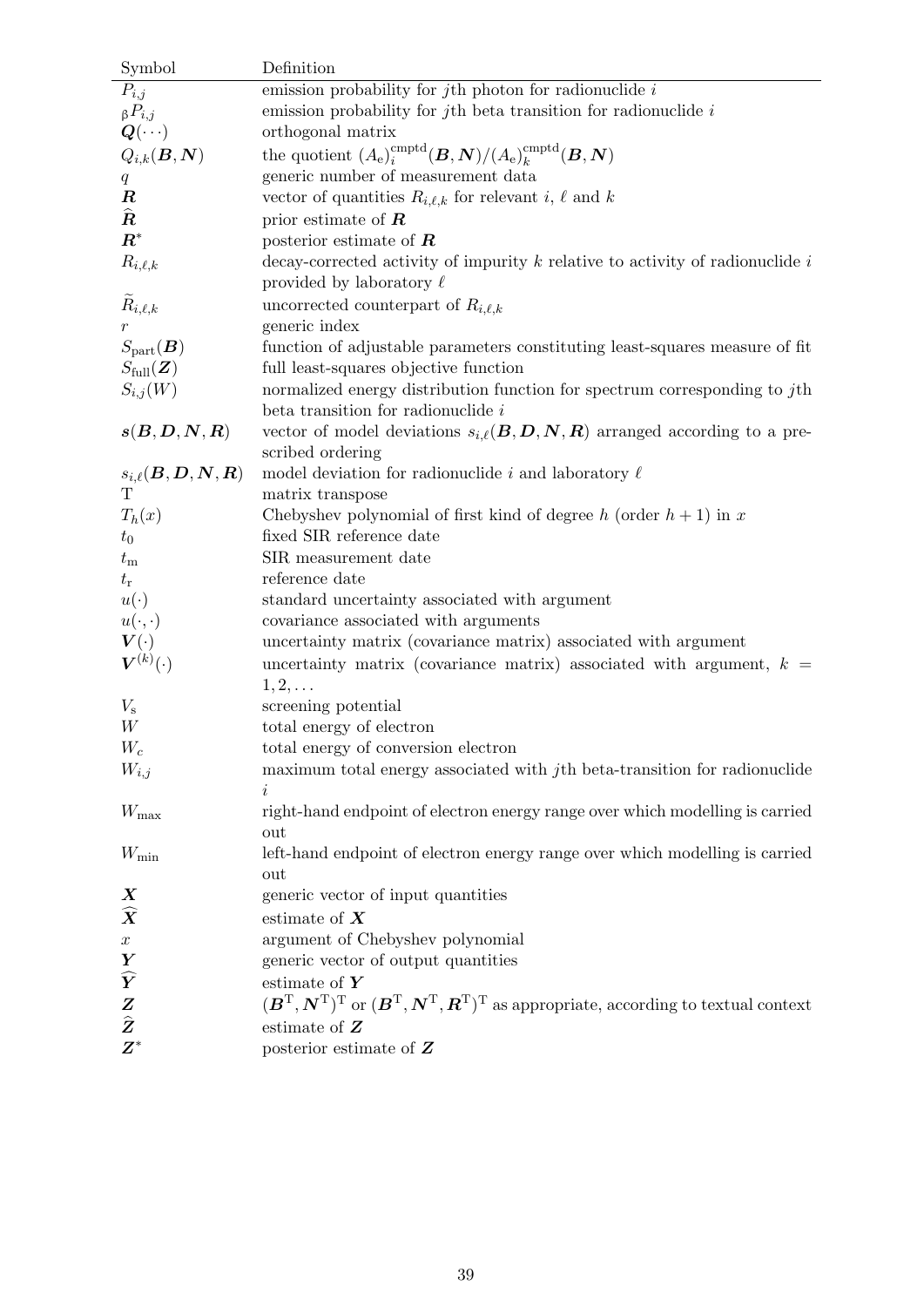| Symbol                | Definition                                                                    |
|-----------------------|-------------------------------------------------------------------------------|
| $\alpha$              | generic element of $D, N, B$ or $R$ as appropriate, according to textual      |
|                       | context                                                                       |
| $\alpha$              | vector representing $N, D$ or $R$                                             |
| $\epsilon$            | generic detection efficiency of ionization chamber                            |
| $\epsilon_i$          | detection efficiency of ionization chamber for radionuclide $i$               |
| $\epsilon(E)$         | efficiency function or curve for ionization chamber for photons of energy $E$ |
| $\epsilon_s$          | sth efficiency value                                                          |
| $\epsilon_{\beta}(W)$ | efficiency function or curve for ionization chamber for electrons of energy   |
|                       | W                                                                             |
| $\eta_i$              | normalization factor for photon emission probabilities of radionuclide $i$    |
| $\theta_i$            | mixing ratio associated with radionuclide $i$ parameter lying between zero    |
|                       | and one                                                                       |
| $\lambda_i$           | decay constant for radionuclide i                                             |
| $\lambda_n$           | Coulomb function                                                              |
| $\lambda_{\rm Ra}$    | decay constant for radionuclide $^{226}Ra$                                    |
| $\nu$                 | degrees of freedom                                                            |
| $\phi_h(E)$           | basis function in empirical model for photon efficiency function              |
| $\psi_h(W)$           | basis function in empirical model for electron efficiency function            |
|                       |                                                                               |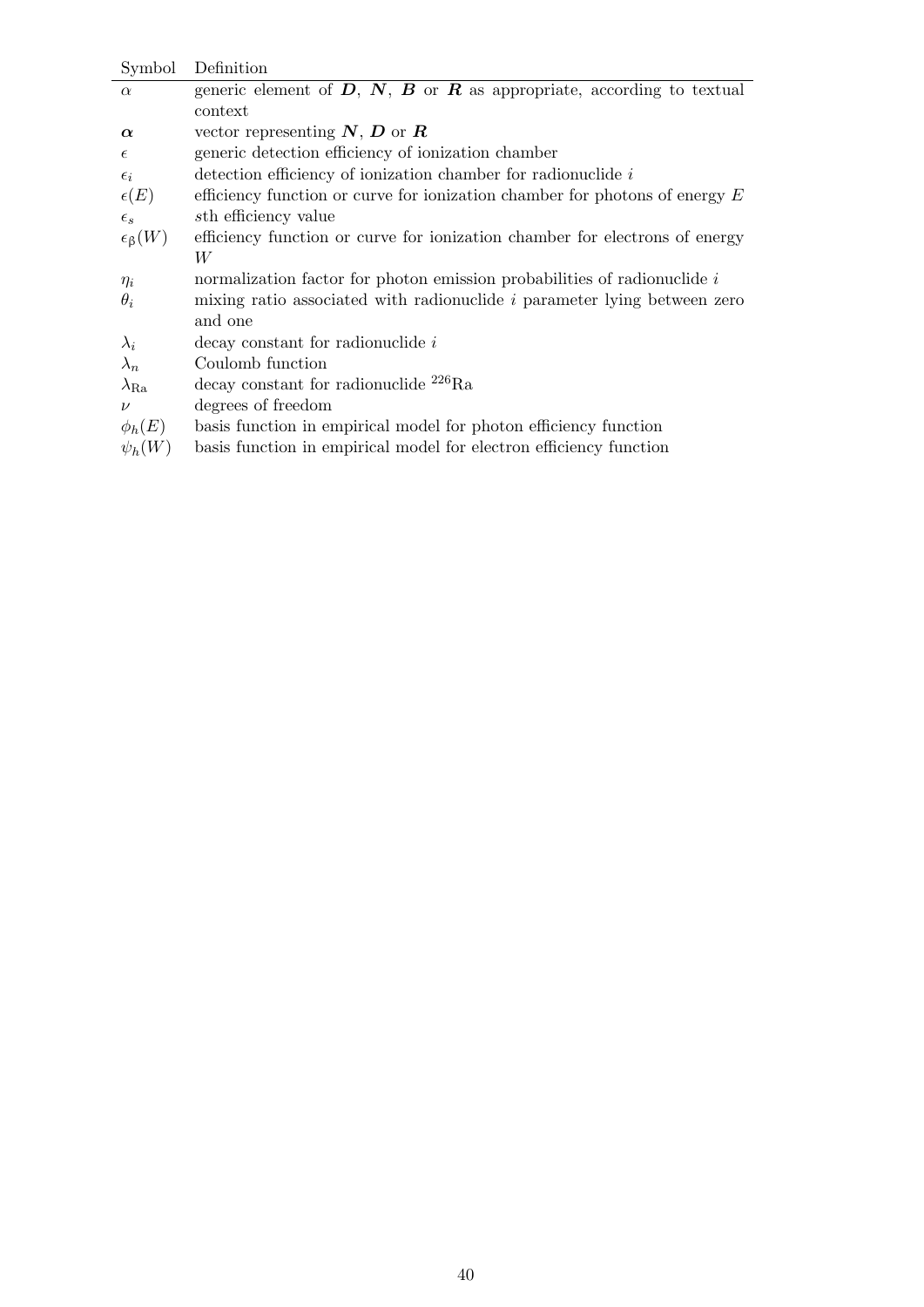# <span id="page-44-0"></span>B Derivatives required by the generalized non-linear leastsquares algorithm and in the evaluation of uncertainties

This appendix provides expressions for the derivatives required by the generalized non-linear least-squares algorithm and in the evaluation of uncertainties associated with estimates of the efficiency curve parameters (section [5.2\)](#page-21-2).

### <span id="page-44-1"></span>B.1 Derivatives with respect to decay-corrected measurement quantities

Let  $\alpha$  denote any element of D. Since  $f_{i,\ell}(B, N, R)$  does not depend on D,

$$
\partial f_{i,\ell}(\mathbf{B},\mathbf{N},\mathbf{R})/\partial\alpha=0,\qquad\text{all $i,\ell$}.
$$

From expressions [\(27\)](#page-21-4) and [\(22\)](#page-18-5),

<span id="page-44-4"></span>
$$
\frac{\partial s_{i,\ell}(\mathbf{B}, \mathbf{D}, \mathbf{N}, \mathbf{R})}{\partial \alpha} = \begin{cases} 1, & \alpha \equiv D_{i,\ell}, \\ 0, & \text{otherwise.} \end{cases}
$$
(34)

### <span id="page-44-2"></span>B.2 Derivatives with respect to the remaining quantities

### <span id="page-44-3"></span>B.2.1 General

Let  $\alpha$  denote any element of **B**, **N** or **R**. From expression [\(27\)](#page-21-4),

$$
\frac{\partial s_{i,\ell}(\boldsymbol B,\boldsymbol D,\boldsymbol N,\boldsymbol R)}{\partial \alpha}=-\frac{\partial f_{i,\ell}(\boldsymbol B,\boldsymbol N,\boldsymbol R)}{\partial \alpha},
$$

and hence the derivatives of the model values  $f_{i,\ell}(\mathbf{B}, \mathbf{N}, \mathbf{R})$  are considered. From expression [\(22\)](#page-18-5),

$$
\frac{\partial f_{i,\ell}(\mathbf{B}, \mathbf{N}, \mathbf{R})}{\partial \alpha} = \frac{1}{C_{i,\ell}^2(\mathbf{B}, \mathbf{N}, \mathbf{R})} \left( C_{i,\ell}(\mathbf{B}, \mathbf{N}, \mathbf{R}) \frac{\partial (A_e)_i^{\text{emptd}}(\mathbf{B}, \mathbf{N})}{\partial \alpha} \right) - (A_e)_i^{\text{emptd}}(\mathbf{B}, \mathbf{N}) \frac{\partial C_{i,\ell}(\mathbf{B}, \mathbf{N}, \mathbf{R})}{\partial \alpha} \right).
$$
\n(35)

From formula [\(18\)](#page-17-5) for the correction factor,

$$
\frac{\partial C_{i,\ell}(\mathbf{B},\mathbf{N},\mathbf{R})}{\partial \alpha} = \sum_{k \in K_{i,\ell}} \left[ R_{i,\ell,k} \frac{\partial Q_{i,k}(\mathbf{B},\mathbf{N})}{\partial \alpha} + Q_{i,k}(\mathbf{B},\mathbf{N}) \frac{\partial R_{i,\ell,k}}{\partial \alpha} \right],
$$
(36)

with

$$
\frac{\partial Q_{i,k}(\mathbf{B},\mathbf{N})}{\partial \alpha} = \frac{1}{(A_{\rm e})_{k}^{\rm{cmptd}}(\mathbf{B},\mathbf{N})} \left[ \frac{\partial (A_{\rm e})_{i}^{\rm{cmptd}}(\mathbf{B},\mathbf{N})}{\partial \alpha} - Q_{i,k}(\mathbf{B},\mathbf{N}) \frac{\partial (A_{\rm e})_{k}^{\rm{cmptd}}(\mathbf{B},\mathbf{N})}{\partial \alpha} \right] \tag{37}
$$

and

$$
\frac{\partial R_{i,\ell,k}}{\partial \alpha} = \begin{cases} 1, & \alpha \equiv R_{i,\ell,k}, \\ 0, & \text{otherwise.} \end{cases}
$$

Then, from expression [\(20\)](#page-18-6), since  $(A_e)_i^{\text{KCRV}}$  is a constant,

$$
\frac{\partial (A_e)_i^{\text{cmptd}}(\mathbf{B}, \mathbf{N})}{\partial \alpha} = (1 - \theta_i) \frac{\partial (A_e)_i^{\text{model}}(\mathbf{B}, \mathbf{N})}{\partial \alpha}.
$$
 (38)

Thus, the derivatives  $\partial C_{i,\ell}(B, N, R)/\partial \alpha$  are expressed in terms of

1.  $Q_{i,k}(\boldsymbol{B},\boldsymbol{N})$ , which in turn is expressed in terms of  $(A_e)^{\text{embed}}_i$  $_{i}^{\operatorname{empty}(}\boldsymbol{B},\boldsymbol{N}),$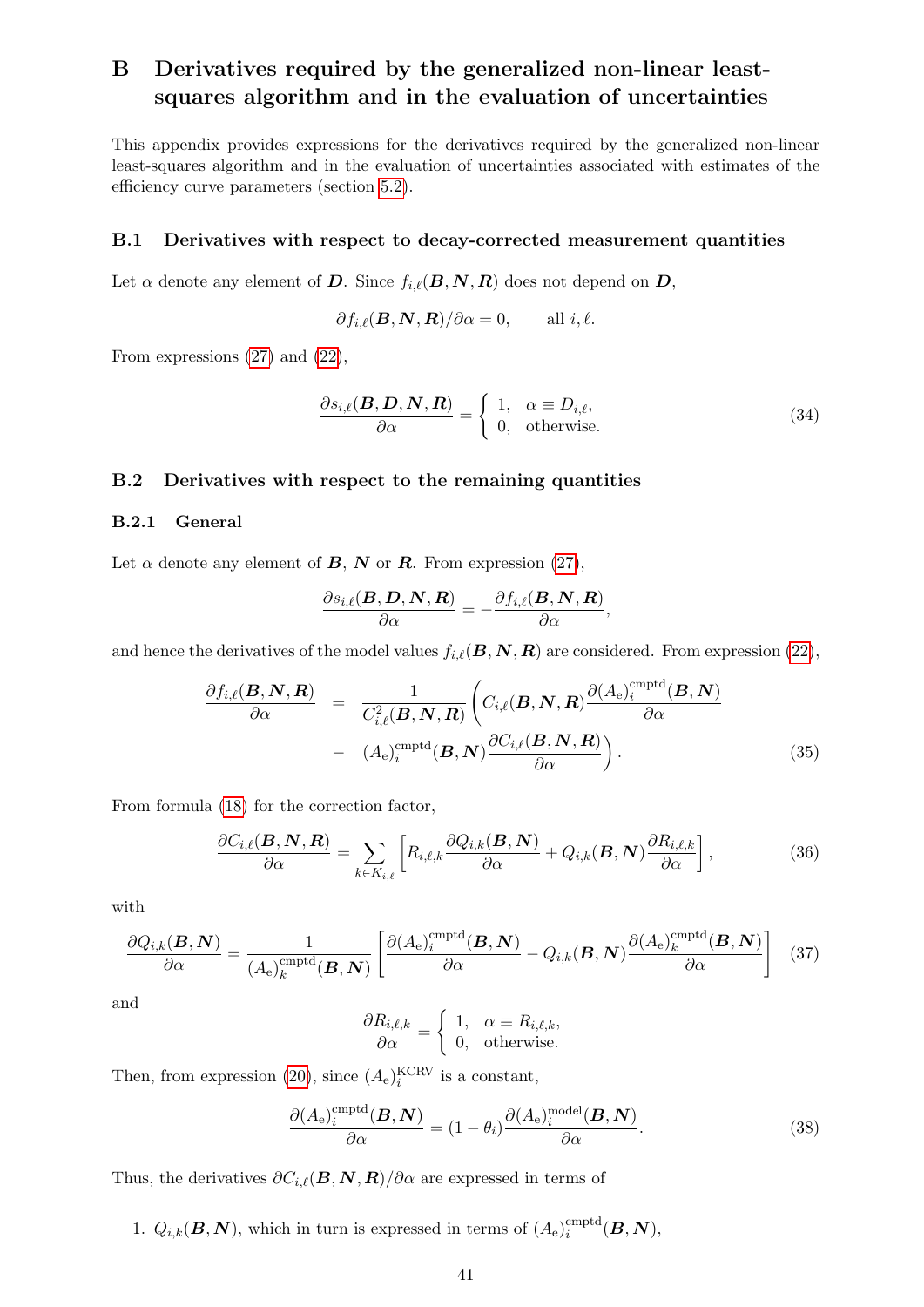- 2.  $(A_e)^{\text{cmptd}}_i$  $i_{i}^{\text{emptd}}(B, N)$ , which in turn is expressed in terms of  $(A_e)_i^{\text{model}}(B, N)$ ,
- 3.  $\partial(A_e)^{\text{cmptd}}_i$  $i_{ij}^{\text{emptd}}(B,N)/\partial\alpha$ , which in turn is expressed in terms of  $\partial(A_{\text{e}})_{i}^{\text{model}}(B,N)/\partial\alpha$ , and

$$
4. \, R.
$$

It follows that the provision of  $(A_e)^{\text{model}}_i(B, N)$  and derivatives  $\partial(A_e)^{\text{model}}_i(B, N)/\partial\alpha$  for  $\alpha$ corresponding to all particular elements of  $B$  and  $N$  will permit all relevant derivatives to be formed. The following two sections give expressions for the derivatives of  $(A_e)^{\text{model}}_i(B, N)$  with respect to elements of  $\mathbf{B}, \mathbf{N}$  and  $\mathbf{R}$ , thus, together with expression [\(34\)](#page-44-4), permitting all derivatives of  $s_{i,\ell}(B, D, N, R)$  with respect to the elements of B, D, N and R to be determined.

#### <span id="page-45-0"></span>B.2.2 Derivatives with respect to efficiency curve parameters

From the use of expressions [\(8\)](#page-15-6),

$$
\frac{\partial (A_{\mathbf{e}})_i^{\text{model}}(\mathbf{B}, \mathbf{N})}{\partial B_h^{(1)}} = -\frac{1}{(\left(A_{\mathbf{e}})_i^{\text{model}}(\mathbf{B}, \mathbf{N})\right)^2} \sum_{j \in J_i} P_{i,j} \frac{\partial F(\mathbf{B}^{(1)}, E_{i,j})}{\partial B_h^{(1)}},
$$
\n
$$
\frac{\partial (A_{\mathbf{e}})_i^{\text{model}}(\mathbf{B}, \mathbf{N})}{\partial B_h^{(2)}} = -\frac{1}{(\left(A_{\mathbf{e}})_i^{\text{model}}(\mathbf{B}, \mathbf{N})\right)^2} \sum_{j \in \mathfrak{g}} P_{i,j} \int_1^{W_{i,j}} S_{i,j}(W) \frac{\partial G(\mathbf{B}^{(2)}, W)}{\partial B_h^{(2)}} dW,
$$

where, using expressions [\(10\)](#page-16-2),

$$
\frac{\partial F(\mathbf{B}^{(1)},E)}{\partial B_h^{(1)}} = \phi_h(\ln E)F(\mathbf{B}^{(1)},E), \qquad \frac{\partial G(\mathbf{B}^{(2)},W)}{\partial B_h^{(2)}} = \psi_h(W)G(\mathbf{B}^{(2)},W).
$$

### <span id="page-45-1"></span>B.2.3 Derivatives with respect to nuclear reference data quantities

The use of expression [\(8\)](#page-15-6) gives

$$
\frac{\partial (A_e)_i^{\text{model}}(\mathbf{B}, \mathbf{N})}{\partial E_{i,j}} = -\frac{1}{P_{i,j}[(A_e)_i^{\text{model}}(\mathbf{B}, \mathbf{N})]^2} \frac{\partial F(\mathbf{B}^{(1)}, E_{i,j})}{\partial E_{i,j}},
$$
\n
$$
\frac{\partial (A_e)_i^{\text{model}}(\mathbf{B}, \mathbf{N})}{\partial P_{i,j}} = -\frac{1}{[(A_e)_i^{\text{model}}(\mathbf{B}, \mathbf{N})]^2} F(\mathbf{B}^{(1)}, E_{i,j}),
$$
\n
$$
\frac{\partial (A_e)_i^{\text{model}}(\mathbf{B}, \mathbf{N})}{\partial W_{i,j}} = -\beta P_{i,j} S_{i,j} (W_{i,j}) \frac{1}{[(A_e)_i^{\text{model}}(\mathbf{B}, \mathbf{N})]^2} G(\mathbf{B}^{(2)}, W_{i,j}),
$$
\n
$$
\frac{\partial (A_e)_i^{\text{model}}(\mathbf{B}, \mathbf{N})}{\partial (\beta P_{i,j})} = -\frac{1}{[(A_e)_i^{\text{model}}(\mathbf{B}, \mathbf{N})]^2} \int_1^{W_{i,j}} S_{i,j}(W) G(\mathbf{B}^{(2)}, W) dW,
$$

where, from expression  $(10)$ ,

$$
\frac{\partial F(\mathbf{B}^{(1)}, E_{i,j})}{\partial E_{i,j}} = F(\mathbf{B}^{(1)}, E_{i,j}) \left( \frac{1}{E_{i,j}} + \sum_{h=1}^n B_h^{(1)} \phi'_h(\ln E_{i,j}) \right).
$$

### <span id="page-45-2"></span>B.2.4 Derivatives with respect to relative impurity activities

The partial derivatives relating to the relative impurity activities are zero:

$$
\frac{\partial (A_{\mathrm{e}})_i^{\mathrm{model}}(\boldsymbol{B},\boldsymbol{N})}{\partial R_{i,\ell,k}}=0,\qquad \text{all }i,\ell,k.
$$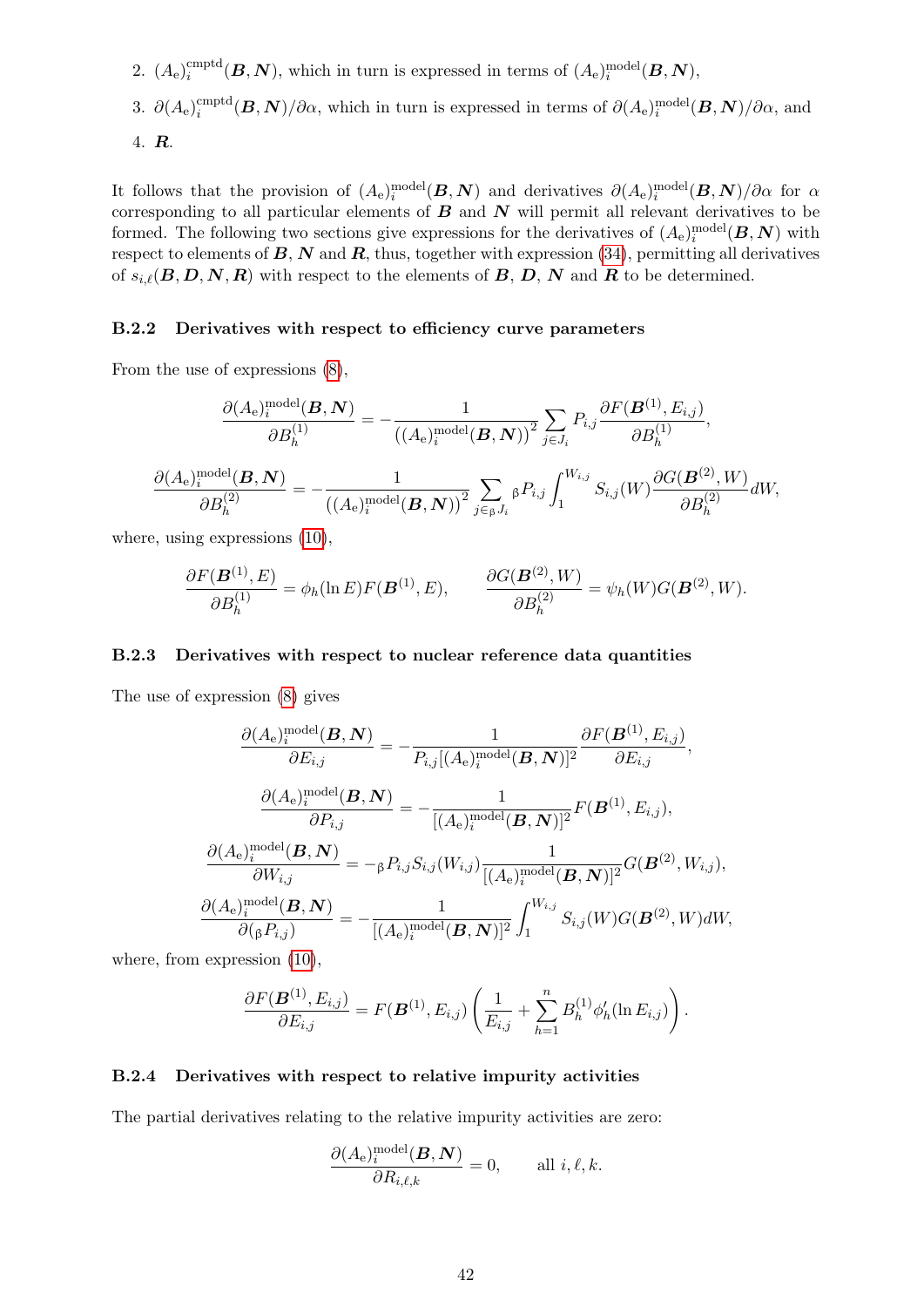# <span id="page-46-0"></span>C Hessian matrices

This appendix provides the Hessian matrices,  $H_B$  and the  $H_{\alpha}$ , required to implement formulae [\(29\)](#page-23-3). The Hessian matrices require both first derivatives, as given in appendix [B](#page-44-0) in the context of the solution of the generalized non-linear least-squares problem, and second derivatives, as indicated.

Expressions for the matrices  $H_B$  and the  $H_{\alpha}$  in matrix equation [\(29\)](#page-23-3) in terms of s, the vector of model deviations, obtained from expression [\(25\)](#page-20-4), are

$$
H_B = \left(\frac{\partial s}{\partial B}\right)^{\mathrm{T}} V_{\hat{D}}^{-1} \frac{\partial s}{\partial B} + \left(\frac{\partial^2 s}{\partial B^2}\right)^{\mathrm{T}} V_{\hat{D}}^{-1} s(B, D, N, R),
$$
  
\n
$$
H_D = \left(\frac{\partial s}{\partial B}\right)^{\mathrm{T}} V_{\hat{D}}^{-1} \frac{\partial s}{\partial D} + \left(\frac{\partial^2 s}{\partial B \partial D}\right)^{\mathrm{T}} V_{\hat{D}}^{-1} s(B, D, N, R),
$$
  
\n
$$
H_N = \left(\frac{\partial s}{\partial B}\right)^{\mathrm{T}} V_{\hat{D}}^{-1} \frac{\partial s}{\partial N} + \left(\frac{\partial^2 s}{\partial B \partial N}\right)^{\mathrm{T}} V_{\hat{D}}^{-1} s(B, D, N, R),
$$
  
\n
$$
H_R = \left(\frac{\partial s}{\partial B}\right)^{\mathrm{T}} V_{\hat{D}}^{-1} \frac{\partial s}{\partial R} + \left(\frac{\partial^2 s}{\partial B \partial R}\right)^{\mathrm{T}} V_{\hat{D}}^{-1} s(B, D, N, R).
$$

Expressions for the derivatives of the components of  $s$  with respect to the components of  $B, D$ ,  $N$  and  $R$  are given in appendix [B.](#page-44-0)

The above four formulae are implemented using (central) finite-difference formulae. Also see section [11.3.](#page-35-3)